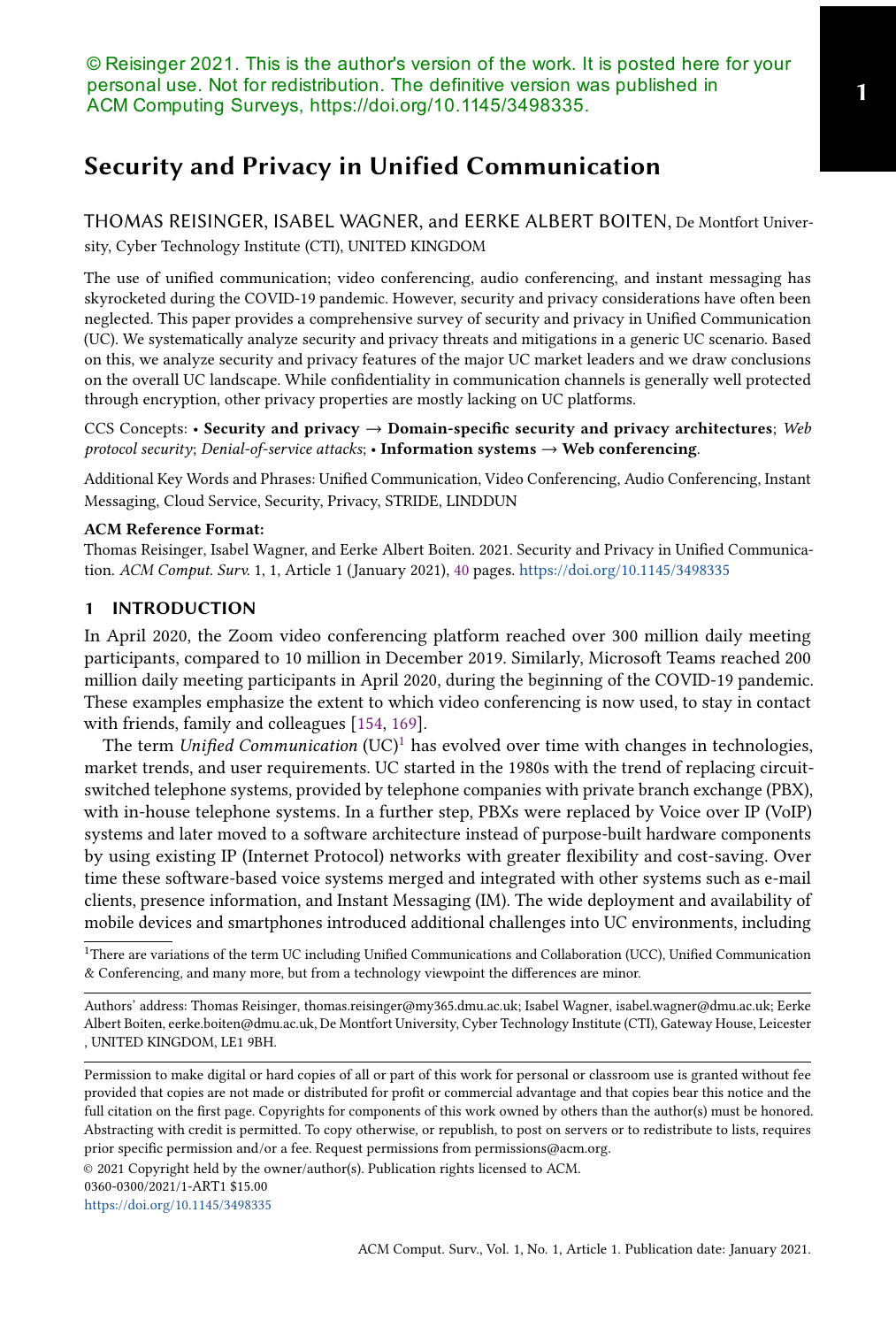extended user communication options with additional operating systems and challenges related to mobile networks with jitter, packet loss, and bandwidth limits. In recent years, the hosted and cloud-based UC architectures such as UC as a Service (UCaaS) and web-based conferencing gained popularity, in similarity to other IT areas that operate architectures "in the cloud" instead of on-premises.

Motivation. Early idealist users of the Internet saw it as a technology that would support liberty and democracy. The Arab Spring in the early 2010s is one example of the importance of social media and other internet-based technologies' involvement in political changes. Internet and mobile technologies were shown to support communication, association, and organization, with governments a step behind in discovering and interfering with such communications. The use of such technologies is not limited to periods of intense political change; journalists, human rights activists, political activists, and minority groups are also likely to make use of these technologies. Popular social media platforms such as Facebook, Twitter, and WhatsApp are used frequently by these social groups, but may not be designed to meet their requirements, for example with regard to encryption and anonymity.

Security and privacy features are often not the main focus for providers of UC platforms. Many platforms rely on closed-source code and their services are only accessible via public clouds. As a result, users cannot, for example, verify the implementation of end-to-end encryption and key management, but instead need to trust the claims made by the platform provider [109, 154, 169].

Contributions. Many surveys of Unified Communication (UC) focus on comparing functionality, for example minimum video resolution, telephony dial-in support, integration capabilities with other systems (interoperability), recording of meetings, desktop sharing, or meeting controls [19, 150]. Other surveys focus on the jurisdiction, terms of use, and GDPR (General Data Protection Regulation) compliance of UC architectures [12, 32, 33]. However, to the best of our knowledge, there is no systematic analysis of UC security and privacy issues that discusses requirements, threats, and mitigations. This paper closes this gap by presenting a scientific survey of security and privacy features of widely used and known UC architectures. In particular, this paper makes the following contributions:

- (1) We provide an introduction to UC based on a generic UC architecture and give a detailed description of its elements.
- (2) We conduct a systematic privacy and security analysis of this generic architecture, following the STRIDE and LINDDUN methodology, to uncover the security and privacy risks in UC systems and known mitigations for them.
- (3) We analyze ten major UC platforms, comparing their features against the identified privacy and security risks and mitigations.
- (4) We draw conclusions about the major remaining threats in individual systems as well as in the sector as a whole, and outline directions for future research.

The remainder of this paper is organized as follows: Section 2 introduces UC and the generic architecture. The security and privacy analysis of the generic UC architecture is presented in Section 3, followed by a description of the UC landscape (Section 4) and the analysis of ten major UC platforms (Section 5). In Section 6, we discuss our findings and conclude in Section 7.

# 2 A GENERIC UNIFIED COMMUNICATION ARCHITECTURE

UC can be defined as "The interactive use of different real-time communication methods/channels with the integration of applications and processes across multiple devices and media types presenting a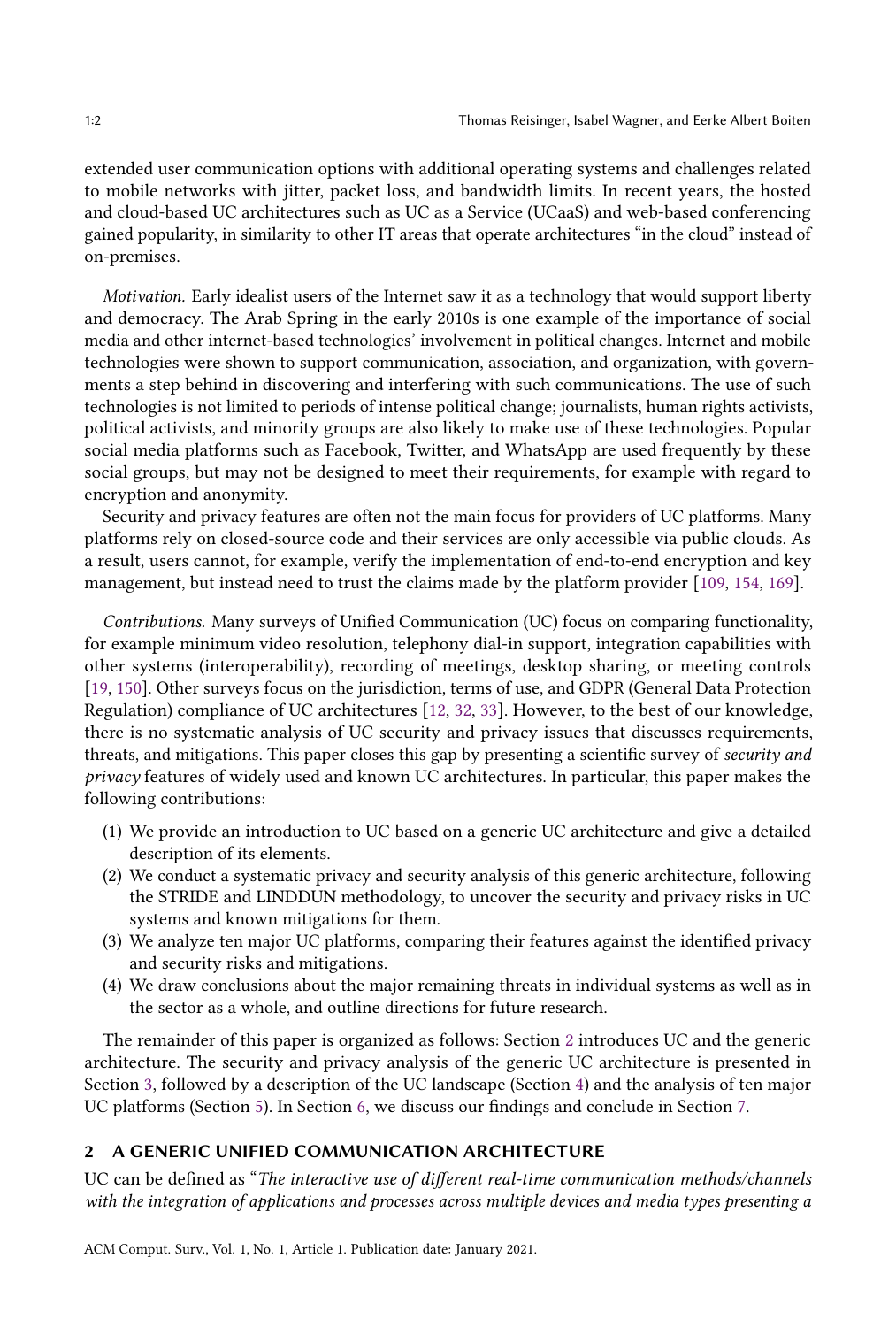

Fig. 1. High-level generic UC architecture - multipoint

consistent unified user interface" [40, 107]. The communication channel can carry different types of information such as voice, video, content sharing, IM, and user presence information.

Besides the components exposed to the end-user, i.e., the UC client or interface, UC systems rely on server-side infrastructure to handle call control, registration, and coordination of the communication channels. This UC infrastructure can either be deployed externally, by a private or public cloud provider, hosted on premises, or mixed in a hybrid model. Figure 1 shows a highlevel architecture for a UC multiparty video conference. In this example, one user invites two participants to join a scheduled meeting on a centralized UC infrastructure, using audio and video as communication channels on their desktop, laptop, or mobile device. The example shows a software-based architecture, running in a web browser, without the need for additional software plug-ins or specific hardware.

## 2.1 Scheduling

Participant A (1) uses a web browser on a desktop system to schedule and invite two other participants, B and C (2), to a meeting on a centralized web-based scheduling platform (3). After participant A completes the planning on the scheduling platform (4), invites are sent out from the platform via e-mail or another communication channel such as SMS (Short Message Service). The invitation is sent to all participants with the necessary meeting information such as subject, time, message, and joining instructions (5). The reference to the meeting can be a hyperlink or a calendar entry in a format such as iCalendar [29]. At the same time, the meeting is set up on the UC infrastructure (7). The e-mail recipients can add the invite to their calendar system and when the time comes, join the meeting by clicking on the invitation or by following the specified joining instructions.

# 2.2 Joining a call

During the joining process, the participant's web browser uses the signaling protocol (6) of the UC infrastructure (7) to establish a call to the centralized UC service and to meet in a virtual meeting room (VMR) (7). For authentication of the participants and the presenter/organizer, a PIN (e.g. a six-digit number) could be generated by the scheduling system and shared with the participants. The authentication information is often included in the invite by the scheduling system. After all the participants have joined the VMR the meeting can begin.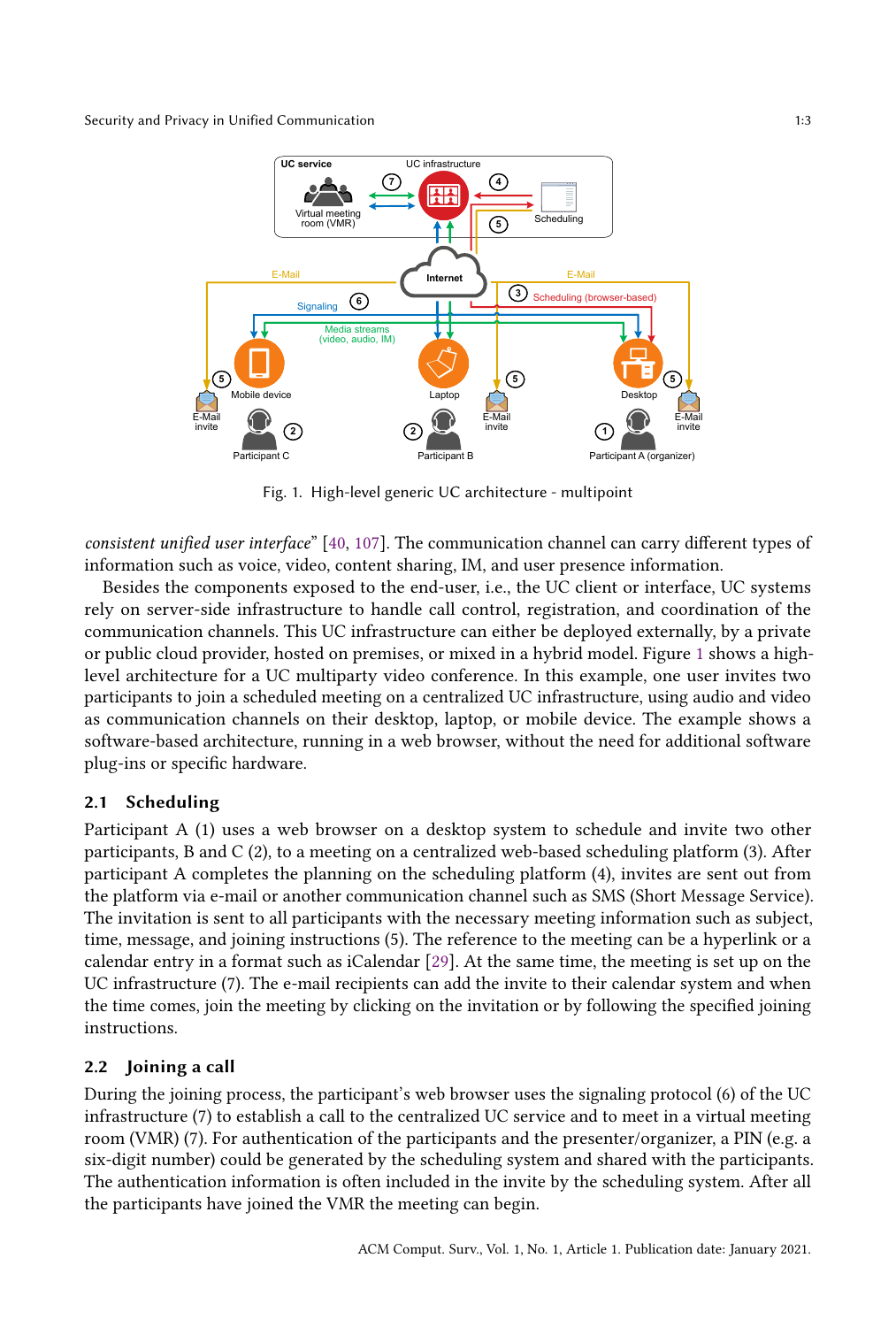## 2.3 Centralized vs. Decentralized Architecture

A multipoint call (P2M), in contrast to a peer to peer call (P2P), can host more than two concurrent users on a Multipoint Control Unit (MCU), which handles the media sessions and mixes the different communication channels (e.g. audio & video). A multipoint architecture provides better scalability and additional media transcoding capabilities between different audio and video codecs. However, P2P architectures have the advantage that the media, and part of the signaling is exchanged directly between participants, which means that centralized call control is needed only to organize the call.

## 3 GENERIC SECURITY & PRIVACY ANALYSIS

The generic UC architecture described above is subject to a large number of security and privacy threats. In this section, we use STRIDE and LINDDUN to systematically analyze these threats.

### 3.1 Context for Analysis

3.1.1 Use Scenarios. The users of our generic UC architecture are regular computer users who need not be familiar with the technical components of the UC architecture. No administrator or operator is needed to set up and join a meeting, and the whole process can be realized as an end-user self-service. The number of participants in a meeting can range from two to ten or more, and participants do not need to be from the same organization. Audio, video, and content (screen sharing) are used as communication channels.

3.1.2 External Dependencies. The minimum requirements for the user to use the UC architecture are a computer or mobile device with a supported web browser, a microphone, an Internet connection and optionally, a camera. Most available UC systems depend on a web browser plug-in or dedicated client to be installed. The requirement to install additional software may be avoided for a better end-user experience and to reduce operating system dependencies.

WebRTC (Web Real-Time Communication) is a real-time communication technology which provides UC services (voice, video, generic data) built in to most modern web browsers, including Google Chrome 28+, Mozilla Firefox 22+, Safari 11+, and Opera 18+. WebRTC is implemented via JavaScript APIs (Application Programming Interfaces). For native clients, libraries are available for Android and iOS applications that provide the same functionality [43]. The World Wide Web Consortium (W3C) and the Internet Engineering Task Force (IETF) standardized WebRTC as open standard [11]. However, a well-known security and privacy issue is that WebRTC exposes the user's private and public IP addresses regardless of the use of VPN or anonymous network such as Tor. This exposure is caused by WebRTC utilizing the ICE (Interactive Connectivity Establishment) protocol to solve the problems associated with firewalls and NAT (firewall traversal of UC communication), and results in WebRTC silently leaking peer IP addresses without the user's permission [1, 111, 140, 151]. This issue can be solved by using a browser extension or gateway that examines the WebRTC communication for suspicious requests and asks the user for permission to continue. The disadvantage of using a browser extension is the requirement for individual implementations per browser type, and the disadvantage of the gateway approach is an additional delay for the web communication caused by the verification process [34].

The UC architecture itself may be hosted in a public or private cloud environment to remove the complexity of operating the various components on-premises and to provide better scalability and resiliency, but deployments on-premises are possible.

We focus our analysis on threats against the UC architecture and its components, and therefore consider out of scope, threats based on a compromise of the underlying hardware or operating system, threats such as social engineering, and intentional or accidental administrator actions. Examples of this include taking pictures of messages and stolen, lost or hacked devices. We follow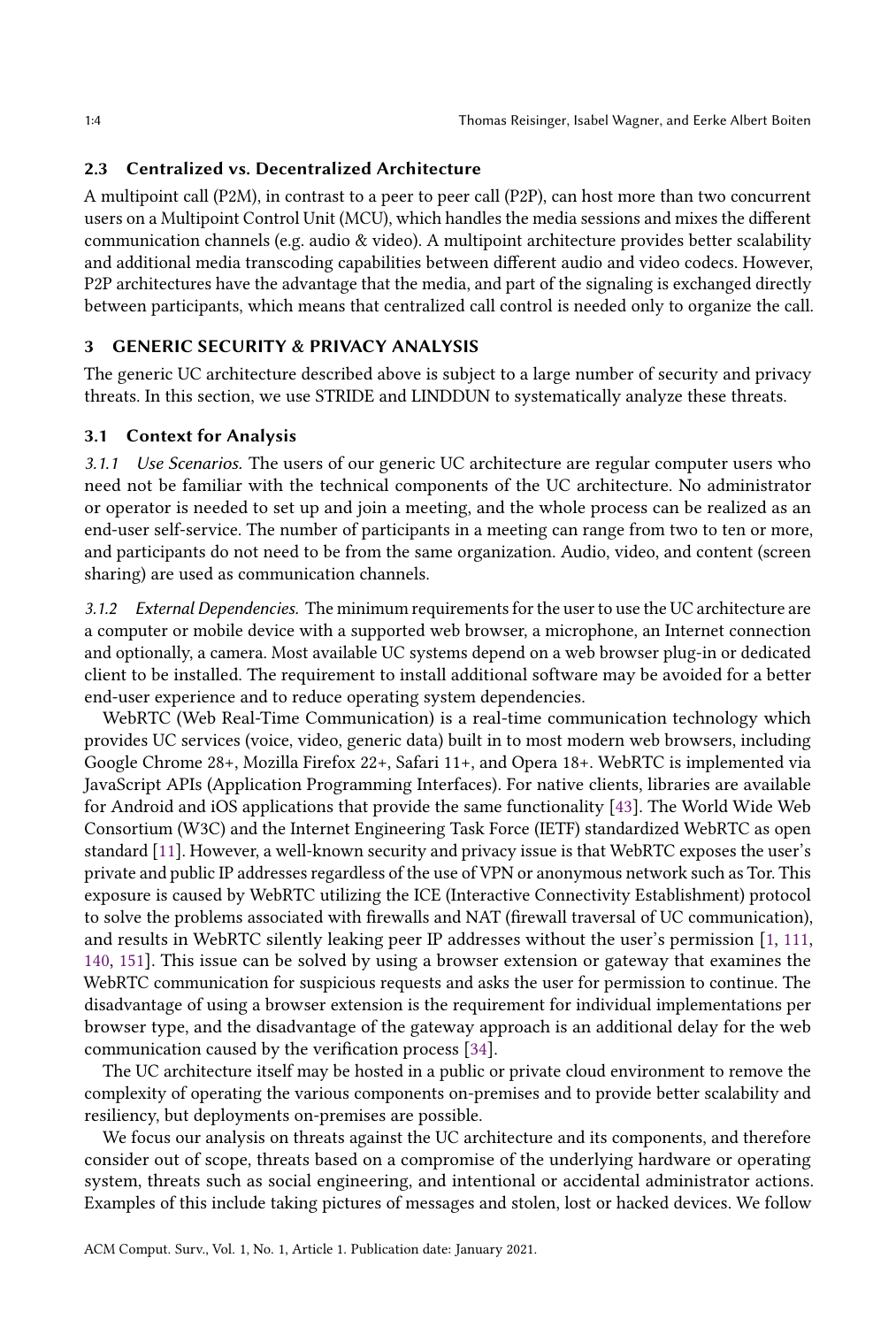Security and Privacy in Unified Communication 1:5



Fig. 2. Data flow diagram (DFD) for a generic UC architecture with multipoint participants.

the Internet Threat Model guidelines and assume that the attacker has complete control of the communications channel between end systems [113]. Passive attackers are able to read from the network, and active attackers can also write to the network.

#### 3.2 Data Flow Diagram (DFD)

A data flow diagram (DFD) is an essential instrument for security and privacy analysis [65, p. 225ff]. Figure 2 depicts the data flow diagram for our generic UC architecture. Entities such as participants or administrators are drawn as filled rectangles, data stores as parallel lines, trust boundaries as dotted line rectangles, processes as filled ovals, and data flows as arrows. Elements of the DFD are numbered hierarchically, for example, the Scheduling Platform 1.0 contains Web Scheduler Application 1.1, Scheduling details 1.2, User Authentication 1.3, and User Details 1.4.

Trust boundaries are demarcation points in the architecture that describe areas within which system components trust each other, e.g., the processes or data flows within the trust boundary [142, p. 13]. Data flows between trust boundaries need to be analyzed for correctness and for assurance that no sensitive information is leaked to a potential attacker.

The following describes the DFD components in Figure 2 in more detail, starting with the three main entities, Participant (5.0), Organizer (6.0), and Administrator (7.0). Participant (5.0) is a regular computer user joining a UC call on the UC Infrastructure/Service (2.0) by receiving an invitation, e.g. via e-mail, from the Scheduling Platform (1.0) or ad-hoc using a WebRTC/UC Client (4.1) on his computer/mobile device. Participants may belong to the same organization/group or be external. The Organizer (6.0) who invites other participants in most cases will have additional UC meeting control permissions such as the ability to mute all and disconnect participants. WebRTC/UC Client (4.1) stores information related to UC calls such as connection details, cache, logs, and potentially sensitive information such as participant names in the data store local browser/computer data (4.2).

The second entity type, *Organizer*  $(6.0)$ , is similar to the *Participant*  $(5.0)$ , but can additionally schedule UC meetings with a *Scheduler Web Client* (3.1) and invite additional participants via the Scheduling Platform (1.0). Organizers can create, read, update, and delete the Scheduling details (1.2) after a successful authentication via User Authentication (1.3).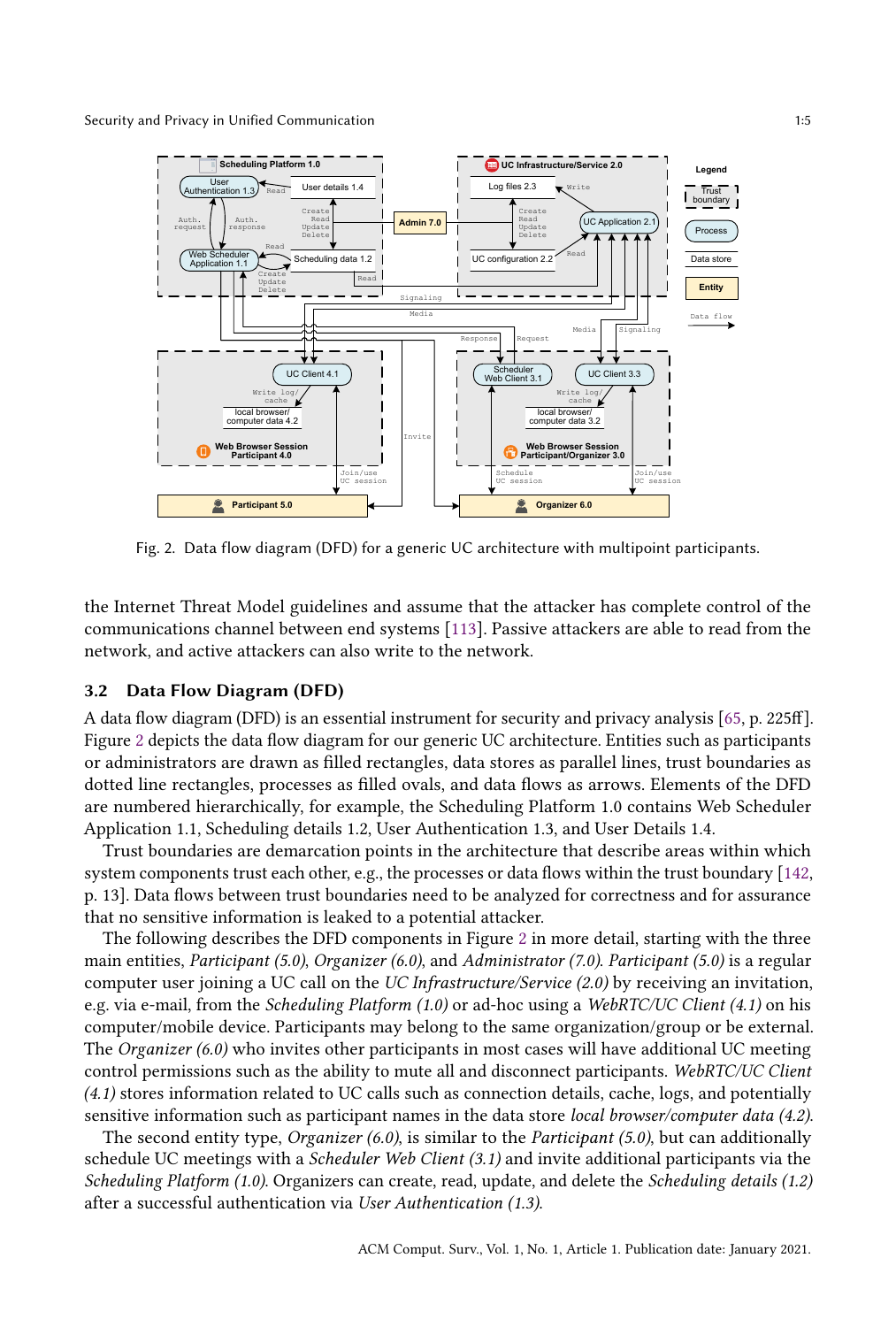The third entity type, Administrator (7.0), is responsible for the administration of the Scheduling Platform (1.0) and UC Infrastructure/Service (2.0). The administrator has full access to the relevant data stores, User details (1.4) and Scheduling details (1.2), within trust boundary Scheduling Platform (1.0). These data stores may contain security and privacy relevant user profile information in User details (1.4) (e.g. user/participant name, e-mail address and authentication credentials) and UC meeting relevant information in Scheduling details (1.2) (e.g. who is meeting whom and when, meeting connection information, meeting access codes and meeting subject). Within trust boundary UC Infrastructure/Service (2.0), the administrator has full access (create, read, update, delete) to the data store Log files (2.3) which may contain security and privacy relevant information similar to 1.2 and 1.4, as well as technical details and metadata regarding UC meetings (e.g. participant's client IP address, browser used, operating system and hostname). Data store UC configuration (2.2) contains UC system relevant technical configuration details which are administered by the Administrator  $(7.0)$ .

The process UC Application (2.1) within trust boundary UC Infrastructure/Service (2.0) is responsible for handling UC calls with WebRTC clients, including signaling and media (video, audio, etc.), based on the Scheduling details (1.2) and the configuration of the service in UC configuration (2.2).

## 3.3 Threat Modeling

We follow two threat modeling methodologies, STRIDE and LINDDUN, to identify possible security and privacy threats against the generic UC architecture, and to identify generic mitigation strategies. We focus on generic threats against a generic UC architecture, i.e., we do not model threats for a concrete UC system. As a result, we do not discuss concrete attacker motivations and capabilities, nor do we quantify the impact of any attack.

3.3.1 Security Threats. We follow the STRIDE methodology to understand the potential security threats to the generic UC architecture as well as possible mitigations [53, 123]. STRIDE looks at six threat types from an attacker's point of view. Spoofing threats occur when an attacker can participate in the system while pretending to be another participant, possibly violating the system's authentication. For example, an attacker could claim to be a legitimate participant in a UC call. Tampering threats are based on modifying data on disk, on a network, or in memory, and thereby violating the integrity of the data. In a UC call, an attacker could tamper with the UC chat communication on the network. Repudiation is claiming that somebody did not do something or is not responsible. For example, a user could claim he did not attend a specific UC meeting. Information Disclosure is the threat of providing information to someone not authorized to see it and violating confidentiality. In a UC call, an attacker could eavesdrop on unencrypted video and audio channels. Denial of Service threats are based on absorbing resources needed to provide a service to legitimate users and violating availability of the service. For example, an attacker could consume the network resources between UC call participants and UC infrastructure and thereby cause an interruption or unavailability of the service. *Elevation of privilege* threats allow someone to do something they are not authorized to do. For example, an attacker could gain administrator privileges and modify the configuration of the UC infrastructure.

3.3.2 Privacy Threats. Most privacy properties in the LINDDUN framework [28] are based on terminology proposed by Pfitzmann et al. [105] and are widely recognized in the privacy community. The term item of interest (IOI) denotes subjects, messages, or actions. In the context of UC, IOIs can be the real names of participants or meeting titles containing sensitive information. Pseudonyms are identifiers of a subject other than the subject's real name. LINDDUN covers seven privacy threat categories. Linkability allows an attacker to infer whether or not two or more IOIs are related within a system. For example, an attacker could link participant names to a specific UC meeting.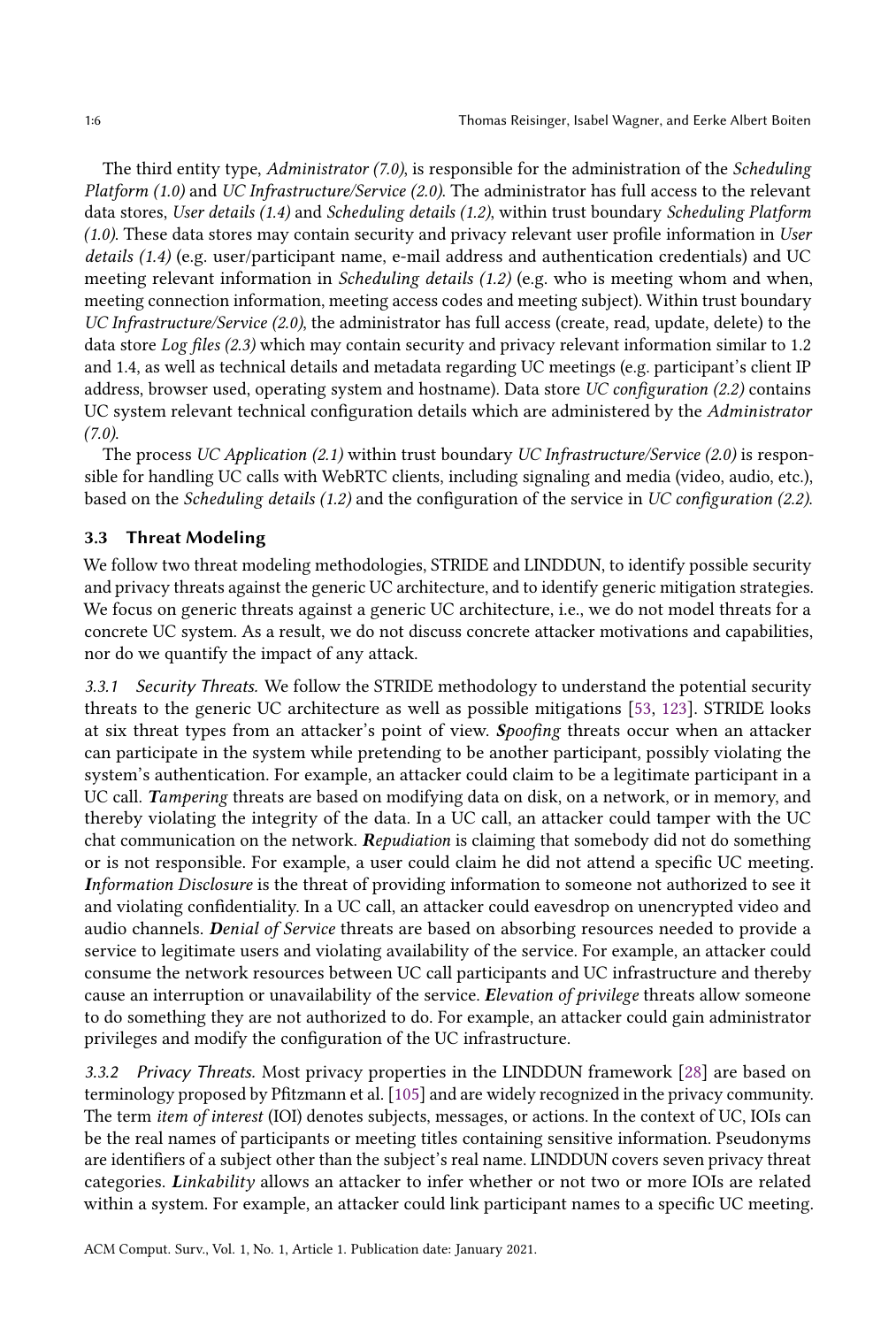Identifiability violates anonymity and pseudonymity and provides an attacker with sufficient information to identify the subject associated to an IOI (e.g. the sender of a message). Identifiability is a special case of linkability with the subject and its attributes involved. Non-repudiation guarantees that a user cannot deny (repudiate) that he knows, has done, or has said something. There is a contradiction between repudiation (security threat in STRIDE) and non-repudiation (privacy threat in LINDDUN). The preference for repudiation/plausible deniability or non-repudiation for an architecture depends on the use case. For example, whistleblowers will prefer repudiation so they can deny ever having sent a certain message to protect their safety. On the other hand, a UC meeting could be recorded to prove that a specific conversation happened providing nonrepudiation. Detectability of an IOI means that the attacker can discover whether an item exists or not. For example a UC video/audio stream encoded via RTP (Real-time Transport Protocol) is distinguishable from other network traffic based on protocol patterns and traffic volume. Information Disclosure is the same threat as in STRIDE. Content Unawareness means a user is not aware that the system collects or processes user data. For example, a UC meeting participant may incorrectly believe that his real name is not visible to other participants. Policy/consent Noncompliance describes the case where a system does not comply with its own privacy policy. For example, a UC system could record UC meetings without informing the participants, but state in the privacy policy that meetings are not recorded.

3.3.3 DFD/Threat Mapping. Table 1 maps the STRIDE and LINDDUN threats to the elements of our generic UC architecture (see the data flow diagram in Figure 2). Table cells with a number indicate threats that will be analyzed in detail in the next section. We use the numbers as identifiers for each generic threat. Cells marked with an X and gray background indicate a potential threat that is either irrelevant or does not apply to the corresponding DFD element. Cells marked as Trusted represent data flows that do not cross trust boundaries. We assume that these data flows are trusted and will not analyze them further.

# 3.4 Generic Threat Analysis

To analyze the threats to our generic UC architecture, we follow the threat tree patterns from STRIDE [123] and LINDDUN [28]. The item numbers refer to entries in Table 1. When we found significant overlap or dependency of threats and mitigations across threat types or DFD elements, we combined them into a single item. For example, item 3.4.9 covers one STRIDE threat and four LINDDUN threats for all processes in the DFD.

3.4.1 STRIDE - Spoofing - External Entities. The external entities' credentials could be obtained in transit, during change management, or from storage. The use of standard protocols such as TLS (Transport Layer Security) encryption for the participant's web sessions and SSH (Secure Shell) for the administrator can mitigate these threats in transit [110]. During credential change, strong authentication should be used, and logging and auditing should be in place. Strong authentication could, for example, be two factor or a challenge-response identification technique [20, 63]. File and database access permissions need to be set accordingly for credentials stored on the server. For credentials stored on the client or by a third party, additional authentication factors such as the user's IP address, machine fingerprint, or multiple authentication factors could be used. Insufficient authentication threats can occur with null credentials, guest accounts, or anonymous accounts and should be disabled. Predictable credentials should be avoided. For administration of a UC infrastructure, strong authentication and encrypted tunnels for remote access are required. The same can be required for organizers and participants.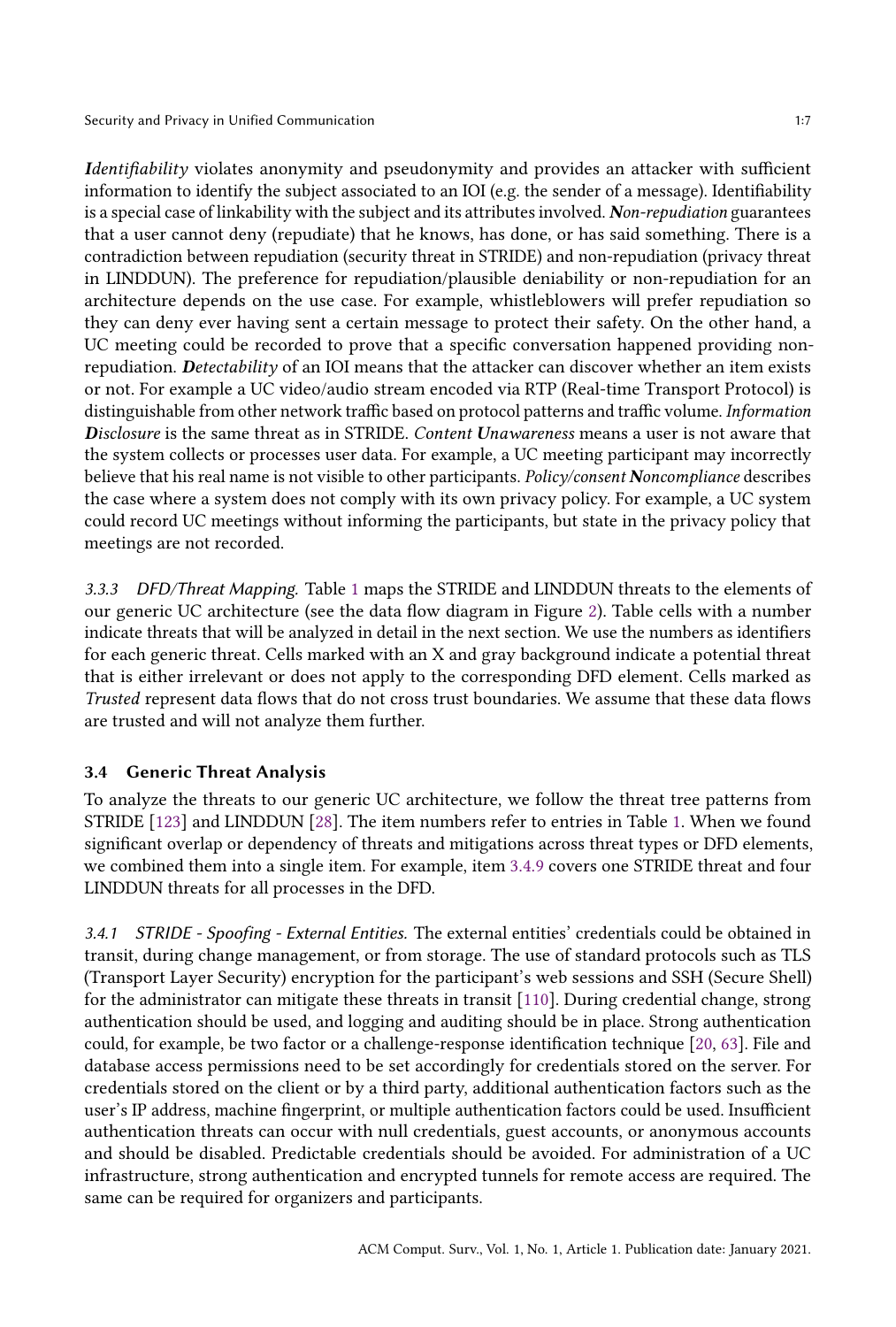|                                                                                    |                   |          | <b>Security - STRIDE</b> |                          |                      |                             | <b>Privacy - LINDDUN</b> |                |                 |               |                          |                        |                                 |
|------------------------------------------------------------------------------------|-------------------|----------|--------------------------|--------------------------|----------------------|-----------------------------|--------------------------|----------------|-----------------|---------------|--------------------------|------------------------|---------------------------------|
| <b>DFD Item</b>                                                                    | Spoofing          | ampering | Repudiation              | nformation<br>Disclosure | Denial of<br>service | đ<br>Elevation<br>Privilege | Linkability              | dentifiability | Non-repudiation | Detectability | nformation<br>Disclosure | Unawareness<br>Content | Noncompliance<br>Policy/consent |
| <b>External Entities</b><br>Participant 5.0<br>Organizer 6.0                       | 1<br>$\mathbf{1}$ |          | 7<br>$\overline{7}$      |                          |                      |                             | 16<br>16                 | 19<br>19       |                 |               |                          | 25<br>25               |                                 |
| Administrator 7.0                                                                  | $\overline{1}$    |          | $\overline{7}$           |                          |                      |                             | 16                       | 19             |                 |               |                          | 25                     |                                 |
| <b>Processes</b>                                                                   |                   |          |                          |                          |                      |                             |                          |                |                 |               |                          |                        |                                 |
| Web Scheduler Application 1.1                                                      | $\overline{2}$    | 4        | $\overline{7}$           | 9                        | 12                   | 15                          | 9                        | 9              | 20              | 9             | ç                        |                        | 26                              |
| User Authentication 1.3                                                            | $\overline{2}$    | 4        | $\overline{7}$           | 9                        | 12                   | 15                          | 9                        | 9              | 20              | 9             | 9                        |                        | 26                              |
| UC Application 2.1                                                                 | $\overline{2}$    | 4        | $\overline{7}$           | 9                        | 12                   | 15                          | 9                        | $\overline{9}$ | 20              | 9             | 9                        |                        | 26                              |
| Scheduler Web Client 3.1                                                           | $\overline{2}$    | 4        | $\overline{7}$           | 9                        | 12                   | 15                          | 9                        | 9              | 20              | 9             | 9                        |                        | 26                              |
| WebRTC/UC Client 3.3 and 4.1                                                       | $\overline{2}$    | 4        | $\overline{7}$           | 9                        | 12                   | 15                          | 9                        | 9              | 20              | 9             | 9                        |                        | 26                              |
| <b>Data Stores</b>                                                                 |                   |          |                          |                          |                      |                             |                          |                |                 |               |                          |                        |                                 |
| Scheduling details 1.2                                                             |                   | 5        | 8                        | 10                       | 13                   |                             | 17                       | 17             | 21              | 23            | 10                       |                        | 26                              |
| User details 1.4                                                                   |                   | 5        | 8                        | 10                       | 13                   |                             | 17                       | 17             | 21              | 23            | 10                       |                        | 26                              |
| UC configuration 2.2                                                               |                   | 5<br>5   | 8                        | 10                       | 13                   |                             | 17                       | 17             | 21              | 23            | 10                       |                        | 26                              |
| Log files 2.3                                                                      |                   | 5        | 8                        | 10                       | 13                   |                             | 17                       | 17             | 21              | 23            | 10                       |                        | 26                              |
| local browser/computer data 3.2 and 4.2<br><b>Data Flows</b>                       |                   |          | 8                        | 10                       | 13                   |                             | 17                       | 17             | 21              | 23            | 10                       |                        | 26                              |
|                                                                                    |                   |          |                          |                          |                      |                             |                          |                |                 |               |                          |                        |                                 |
| User Authentication read user details (1.4->1.3)                                   |                   |          |                          | Trusted                  |                      |                             |                          |                |                 | Trusted       |                          |                        |                                 |
| Web Scheduler Application<br>Authentication request and response (1.1 <- >>>>>1.3) |                   |          |                          | Trusted                  |                      |                             |                          |                |                 | Trusted       |                          |                        |                                 |
| scheduling details create/read/update/delete (1.1 <- > 1.2)                        |                   |          |                          | Trusted                  |                      |                             | Trusted                  |                |                 |               |                          |                        |                                 |
| Administrator                                                                      |                   |          |                          |                          |                      |                             |                          |                |                 |               |                          |                        |                                 |
| scheduling details create/read/update/delete (7.0 <-> 1.2)                         | 3                 | 6        |                          | 11                       | 14                   |                             | 18                       | 18             | 22              | 24            | 11                       |                        | 26                              |
| user details create/read/update/delete (7.0 <- > 1.4)                              | 3                 | 6        |                          | 11                       | 14                   |                             | 18                       | 18             | 22              | 24            | 11                       |                        | 26                              |
| UC configuration create/read/update/delete (7.0 <-> 2.2)                           | 3                 | 6        |                          | 11                       | 14                   |                             | 18                       | 18             | 22              | 24            | 11                       |                        | 26                              |
| log files create/read/update/delete (7.0 <- > 2.3)                                 | 3                 | 6        |                          | 11                       | 14                   |                             | 18                       | 18             | 22              | 24            | 11                       |                        | 26                              |
| <b>UC</b> Application                                                              |                   |          |                          |                          |                      |                             |                          |                |                 |               |                          |                        |                                 |
| reads scheduling details (1.2->2.1)                                                | 3                 | 6        |                          | 11                       | 14                   |                             | 18                       | 18             | 22              | 24            | 11                       |                        | 26                              |
| reads UC configuration (2.2->2.1)                                                  |                   |          |                          | Trusted                  |                      |                             |                          |                |                 | Trusted       |                          |                        |                                 |
| writes $log$ files $(2.1 - > 2.3)$                                                 |                   |          |                          | Trusted                  |                      |                             |                          |                |                 | Trusted       |                          |                        |                                 |
| sends/receives signaling and media from UC client                                  | 3                 | 6        |                          | 11                       | 14                   |                             | 18                       | 18             | 22              | 24            | 11                       |                        | 26                              |
| $(2.1<-24.1$ & $2.1<-23.3)$                                                        |                   |          |                          |                          |                      |                             |                          |                |                 |               |                          |                        |                                 |
| Web Scheduler Application                                                          |                   |          |                          |                          |                      |                             |                          |                |                 |               |                          |                        |                                 |
| response/requests from web client (1.1 <- > 3.1)                                   | 3                 | 6        |                          | 11                       | 14                   |                             | 18                       | 18             | 22              | 24            | 11                       |                        | 26                              |
| sends invitation to participants (1.1->5.0 & 1.1->6.0)                             | 3                 | 6        |                          | 11                       | 14                   |                             | 18                       | 18             | 22              | 24            | 11                       |                        | 26                              |
| Participant Y scheduling session with web client (6.0<->3.1)                       | 3                 | 6        |                          | 11                       | 14                   |                             | 18                       | 18             | 22              | 24            | 11                       |                        | 26                              |
| UC client writes log/cache (3.3->3.2 and 4.1->4.2)                                 |                   |          |                          | Trusted                  |                      |                             |                          |                |                 | Trusted       |                          |                        |                                 |
| Participant uses UC session (5.0 <- > > 4.1 and 6.0 <- > 3.3)                      | 3                 | 6        |                          | 11                       | 14                   |                             | 18                       | 18             | 22              | 24            | 11                       |                        | 26                              |

#### Table 1. Mapping of STRIDE and LINDDUN threats to the DFD elements for a generic UC architecture.

3.4.2 STRIDE - Spoofing - Processes. Malware or a manual attack could rename and/or change the link to executable files (such as the UC application) or modify the executable. As a consequence, a manipulated process under the control of the attacker could be started. Signing and verification of executable files can ensure that they are genuine and thereby prevent this kind of attack.

3.4.3 STRIDE - Spoofing - Data Flows. Spoofing the communication between endpoints based on stolen or forged key material can be enabled by weak key generation or via the PKI (Public Key Infrastructure). To mitigate these scenarios, hardware security modules or secure enclaves, provided by the operating system, could be used to store the key material. Attacks against the PKI or key generation could include legal demands (law enforcement requests), and breaking in.

Spoofing can also be based on weak authentication, man-in-the-middle (MITM) attacks, and packet injection/modification. This can be mitigated by using machine fingerprints (e.g. MAC & IP addresses or certificates) in combination with strong authentication and tunneling, e.g., using TLS (mutual TLS authentication between infrastructure machines), SSH, or VPN. Similar to 3.4.1, UC administrator, organizer, and participant communication could be the target of an attack.

3.4.4 STRIDE - Tampering - Processes. If the process input is not appropriately validated, memory modification could result in a denial of service (see also 3.4.12), arbitrary code execution, or SOL injection. In addition, a user or program with write access to memory can tamper processes or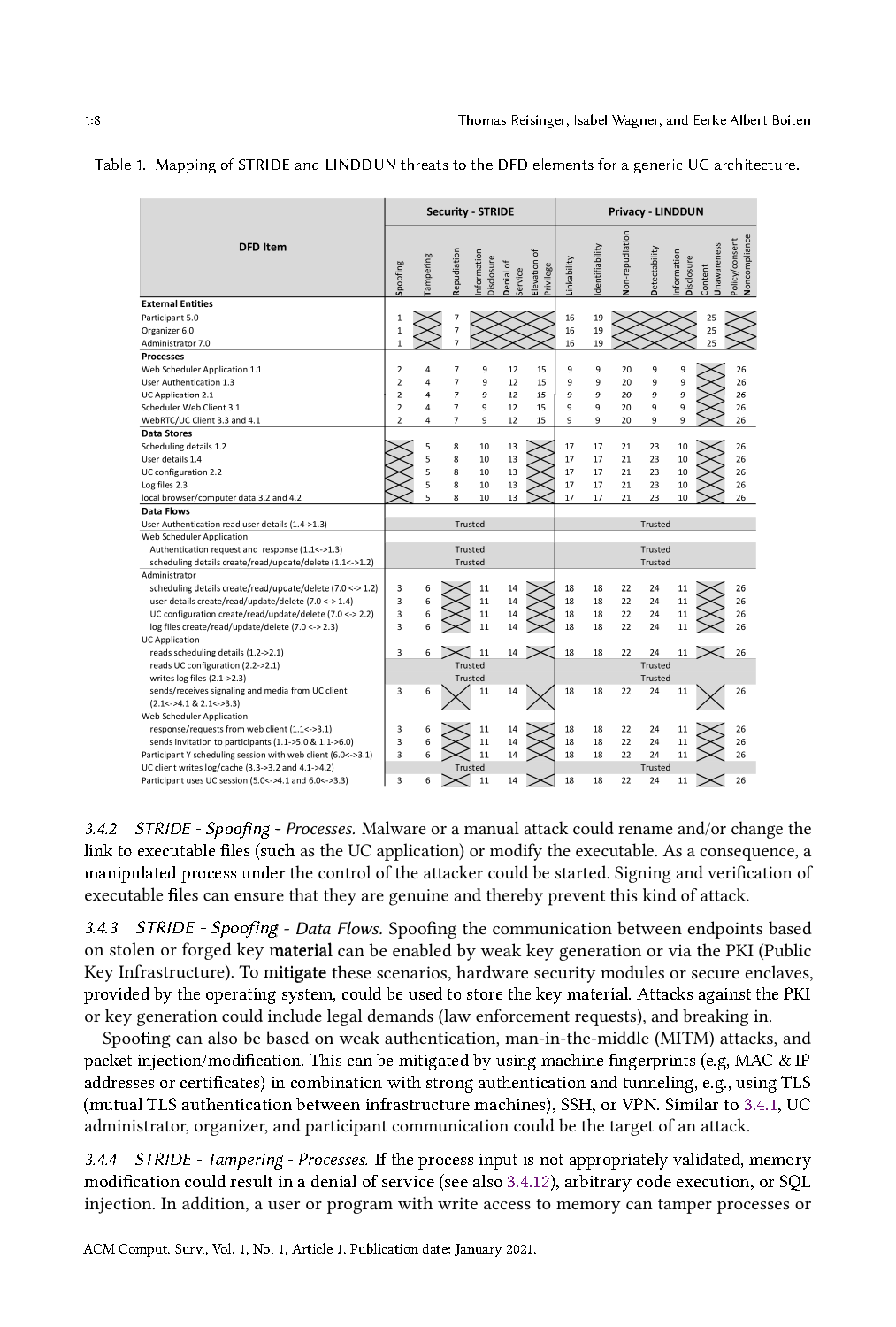attach a debugger. Mitigation strategies should cover input validation or web application firewalls (WAF), separating processes with sandboxing/virtualization, and access controls provided by the operating system, such as shared memory permissions, memory protection, and anti-debugging.

Untrusted code may call trusted code and pass malicious parameters, or called program extensions such as APIs or plug-ins may tamper with memory. Mitigations need to ensure that lower-trusted code cannot execute untrustworthy applications, e.g., via operating system permissions, and that only trustworthy plug-ins are used and trusted processes are called. Input validation on passed parameters is required. In a UC architecture the UC infrastructure/service, scheduling platform, or web browser sessions are potential attack targets.

3.4.5 STRIDE - Tampering - Data Stores. Bypassing protection rules or the protection system are the two main threats for tampering of data stores. If there is no protection or weak protection of the data stores, e.g., on a file system, physical access control and access control lists (ACL) with appropriate permissions need to be applied. In addition, file and database encryption needs to be enabled.

Another threat category is storage capacity failures where new data cannot be stored (discarded) or the oldest data is deleted or overwritten by new data (wraparound). Additional storage, compression, or moving data to another storage location are mitigation options. Capacity failures could have tampering or denial of service results that are valuable to an attacker. In a UC architecture, access to user/scheduling details, log files, and UC infrastructure configuration can occur.

3.4.6 STRIDE - Tampering - Data Flows. Data flow threats can apply to channels (e.g., e-mail messages that include UC meeting invitations), messages (e.g., Hypertext Markup Language (HTML) over Hypertext Transfer Protocol (HTTP) that includes WebRTC), or both. The main attack vectors for both are no or weak integrity, weak key management, MITM, replays (re-sending of a message), reflection (sending a message back to the sender), and collisions (sending a message with the same sequence number as a real message). Mitigations are the same as for data flow spoofing (see 3.4.3).

3.4.7 STRIDE - Repudiation - External Entities, Processes. The first repudiation threat category is account take-over, including accounts of the UC administrator, organizers, and participants. In case the account was compromised, stronger authentication (see 3.4.1) could mitigate the situation. If somebody falsely asserts that an account was taken over, strong logging could be used to mitigate. The second threat category is claims that messages were not sent, received, have been altered, or replayed. Mitigations for this threat are digital signatures for signing messages and logging.

3.4.8 STRIDE - Repudiation - Data Stores. Data store transaction repudiation can be mitigated with appropriate logging. Logging should be enabled on transactions, ensuring that sufficient and relevant information is logged. To avoid scattered logs, the logging information needs to be consolidated and all the log entries need a correct time stamp from the involved systems. In case repudiation is a required property for a UC architecture, logged information about scheduled meetings and participants could achieve this requirement (see also 3.4.21).

3.4.9 STRIDE and LINDDUN - Information Disclosure, LINDDUN - Linkability, Identifiability, Detectability - Processes.

Side-channel threats are unintentional side effects of computation. The timing of code execution and response times of processes via the network can reveal information about secrets, especially cryptographic key material and other UC infrastructure details. Algorithms should be chosen with constant execution time independent from the secret length, complexity, or protected information (e.g., cryptographic blinding) [68]. Variations of the power consumption of a device (such as microprocessor, encryption device, or smart card) could disclose information about the used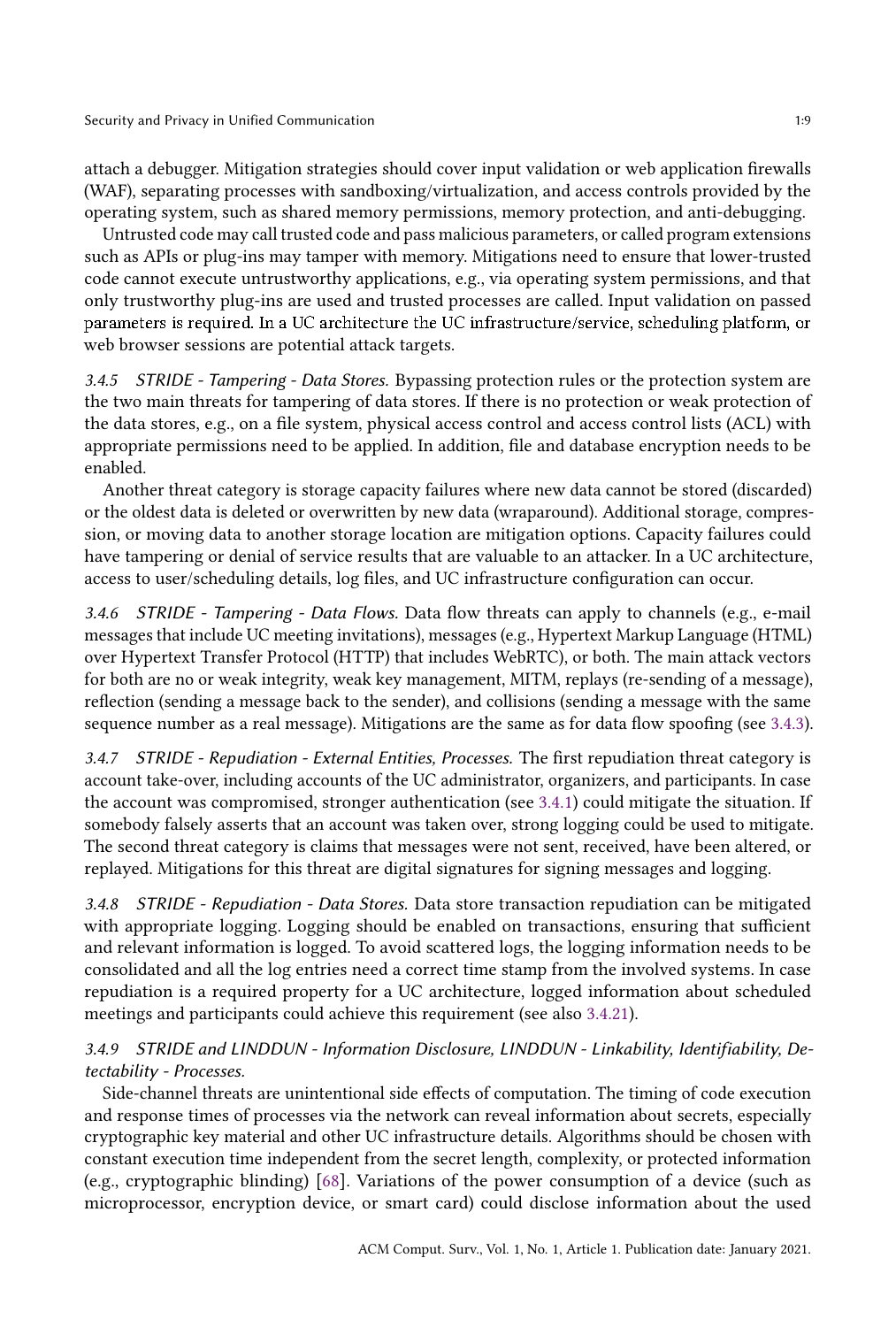cryptographic algorithm and secret keys. Possible mitigation techniques are conditional branches or blinding of cryptographic functions. A hardware redesign depending on the specific type of analysis attack and hardware architecture could be required to optimize the software algorithms.

Protocols can disclose information by the use of banners/headers and their behavior indicating which software and version a specific service is running on or provide details about the UC infrastructure and scheduling platform. These banners should be disabled or changed so as not to disclose this kind of information.

Process logging and virtual memory operations can expose information and can be mitigated by strong logging and use of appropriate system calls.

3.4.10 STRIDE and LINDDUN - Information Disclosure - Data Stores. Information disclosure for data stores can occur by bypassing the protection of an operating system reference monitor through which all access requests pass. Potential targets in a UC architecture are user and meeting scheduling details, log files, architecture configuration, or meeting recordings.

Mitigation options include changing to a stricter and better implemented operating system, encryption, and physical access protection. Metadata of data elements could lead to information disclosure of data stores through names (e.g. "layoff of Bob.txt"), size, or timestamps (creation/last access), and can be mitigated by private directories and permissions.

Physical access to data stores and backups can be protected with physical security and encryption. Non-cleaned storage and reused memory should be manually overwritten and disks destroyed (for decommissioning) rather than reselling the media. Overwriting of spinning media and flash storage does not work reliably and physically destroying them is a secure option.

3.4.11 STRIDE and LINDDUN - Information Disclosure - Data Flows. Information disclosure for data flows significantly overlaps with data flow spoofing (see 3.4.3) and data flow tampering (see 3.4.6), both in terms of attack vectors and mitigation possibilities.

3.4.12 STRIDE - Denial of Service - Processes. Common DoS threats against processes are realized by consuming resources such as buffers, connections, disk space, or memory. Dynamic resource allocation, quotas, virtualization and load balancing can help to mitigate these attacks.

Input validation failures can cause processes to crash, for example through buffer overflows, or turn into on elevation of privilege problem (see 3.4.15). Mitigation options are input validation within the application itself or a WAF in front of a web application. The WAF can review all incoming traffic and filter out malicious inputs that target security vulnerabilities.

Locks on resources can lead to resource lockout problems if service is denied to other locks. Releasing locks immediately or virtualization/separation of processes can mitigate this attack.

In case of UC web service access, joining a meeting via a provided URL in a web browser (WebRTC), with inappropriate protection such as rate limiting or access verification, the service could be overloaded with requests exhausting the process capacity and impact service availability.

3.4.13 STRIDE - Denial of Service - Data Stores. Denial of service against data stores through squatting (claiming a port, named pipe, etc.) can be limited by appropriate permissions to the resource object. Access to a data store might be denied by modifying ACLs or taking and holding a resource lock. Appropriate access/lock permissions and moving the data store somewhere an attacker cannot modify permissions and cannot create locks can mitigate this kind of attack.

Exceeding the capacity of data stores by hitting resource quotas, e.g. disk space or bandwidth, can cause a DoS. Adding more disk space or using quotas to limit the DoS to a single application instead of the entire system can help postpone such attacks. Moving processes closer to the system that is accessing the data stores (cloud services or data centers) can improve the bandwidth limit.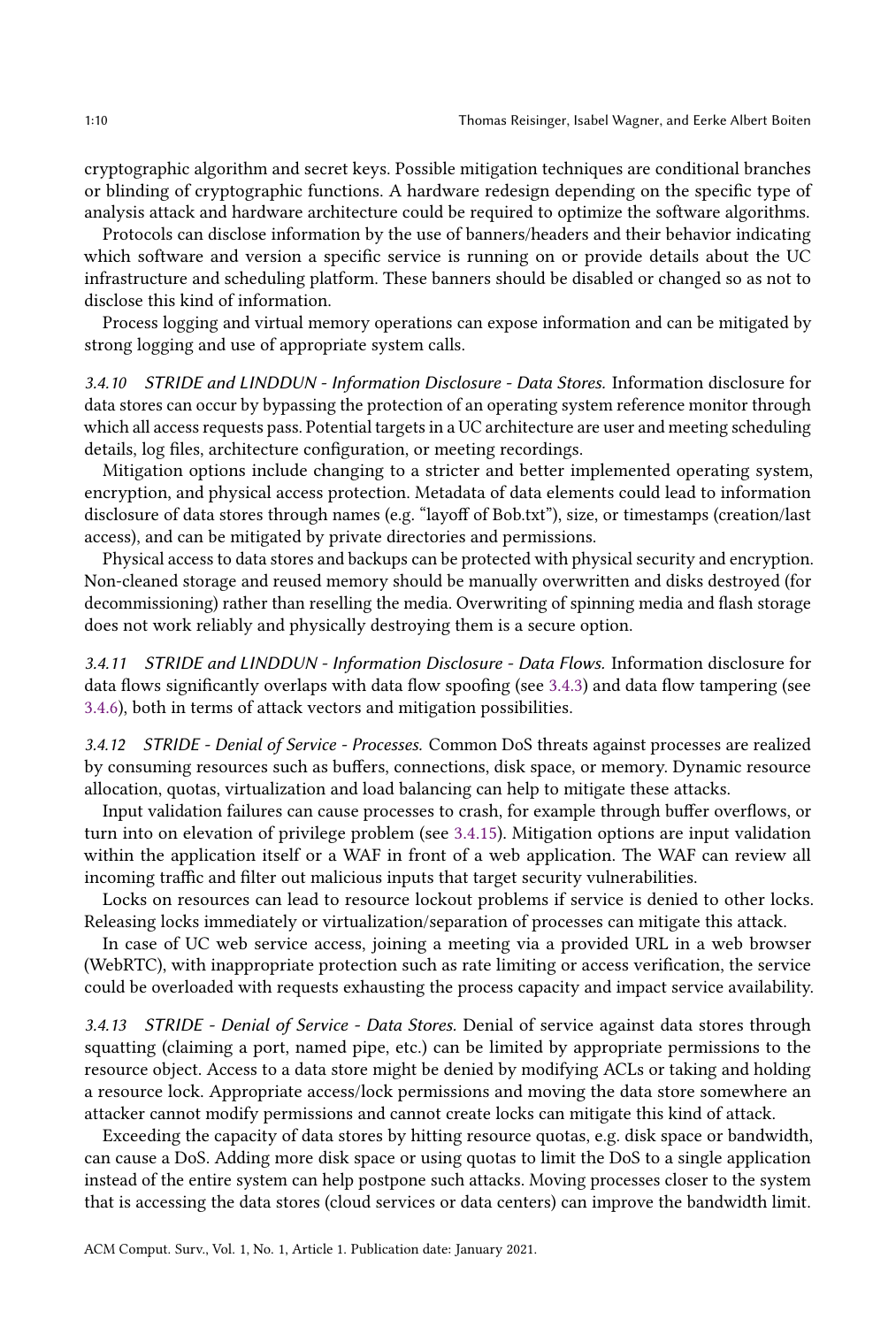Security and Privacy in Unified Communication 1:11

Without limits on UC meeting recordings and appropriate retention periods, data store capacity could fill up and cause a DoS for writing logs or storing further recordings.

3.4.14 STRIDE - Denial of Service - Data Flows. DoS against a data flow could include initiating a connection or action before a legitimated user does (pre-play), incapacitating services by absorbing CPU cycles, memory, network ports (squatting), bandwidth or disk space. Dropping or limiting (setting thresholds) for slow or multiple sessions, load balancing, virtualization of processes, appropriate permissions to resources, and additional resources could improve the availability.

Corrupt messages for data flows can occur in the case of no or weak integrity checks (see also 3.4.6). Increasing capacity, connection rate limiting, or secure tunneling can mitigate this attack.

Similar to DoS against processes (3.4.12), a high number of connection requests could exhaust the network bandwidth or sockets, which could lead to service unavailability.

3.4.15 STRIDE - Elevation of Privilege - Processes. Dynamic corruption through input validation failures (e.g. stack smashing or heap overflow) and memory access can lead to elevation of privilege and execution of arbitrary code (see also 3.4.4 and 3.4.12, and for static corruption 3.4.5). Insufficient authorization through call-chain issues may be used as an attack vector (see 3.4.4).

A potential attacker could gain administrative privileges on the UC architecture and access sensitive information such as user data, meeting recordings and scheduling information.

3.4.16 LINDDUN - Linkability - External Entities. One precondition for the linkability of two pseudonyms is that data flows or data stores are not fully protected (e.g. not encrypted) (see also 3.4.10 and 3.4.11). The second precondition requires the linkability of Personal Identifiable Information (PII) based on temporary user ID, IP address, behavioral patterns such as time, frequency and location, session ID, communication content or a combination of these factors. In a case where the attacker has access to the identity management data store which contains personal identifiers of users, different pseudonyms for the same user can be easily linked. Identity management systems with a focus on privacy, such as Idemix, can help to mitigate this threat [17, 50, 55, 146].

Linkability of external entities in a UC architecture can occur, for example, if a UC meeting participant uses a pseudonym during a meeting and the scheduling database stores the pseudonym together with the user's real name or IP address.

3.4.17 LINDDUN - Linkability/Identifiability - Data Stores. Data store linkability and identifiability requires weak access control to persistent data (e.g. databases) leading to information disclosure, and insufficient data anonymization or the possibility of strong data mining in the data store. This implies that the stored information still contains sufficient references to the corresponding data subject, which makes it possible to link different data items within the same database. Redundancy of data or the possibility of linking data between multiple different databases can cause re-identification. To mitigate, the stored data should be minimized and combined with data anonymization techniques such as k-anonymity [120] or differential privacy [30]. In a UC architecture, linkability at the data store can occur, for example, when the pseudonym of a participant stored in the scheduling database and the real name stored in the user database can be linked via entries in log files.

3.4.18 LINDDUN - Linkability/Identifiability - Data Flows. The two preconditions for the linkability and identifiability of data flows are that the data flow is not protected (e.g. no encryption, see also 3.4.11) and that the communication is linkable because of the use of an insufficient anonymity system or the lack of such a system. If there is no anonymous communication system, the same preconditions apply as for linkability of entities. The data flows can be linked to each other by the user's identifiable information such as IP address, session ID or computer ID (see 3.4.16). With inadequate anonymity systems, traffic analysis allows the extraction of information from patterns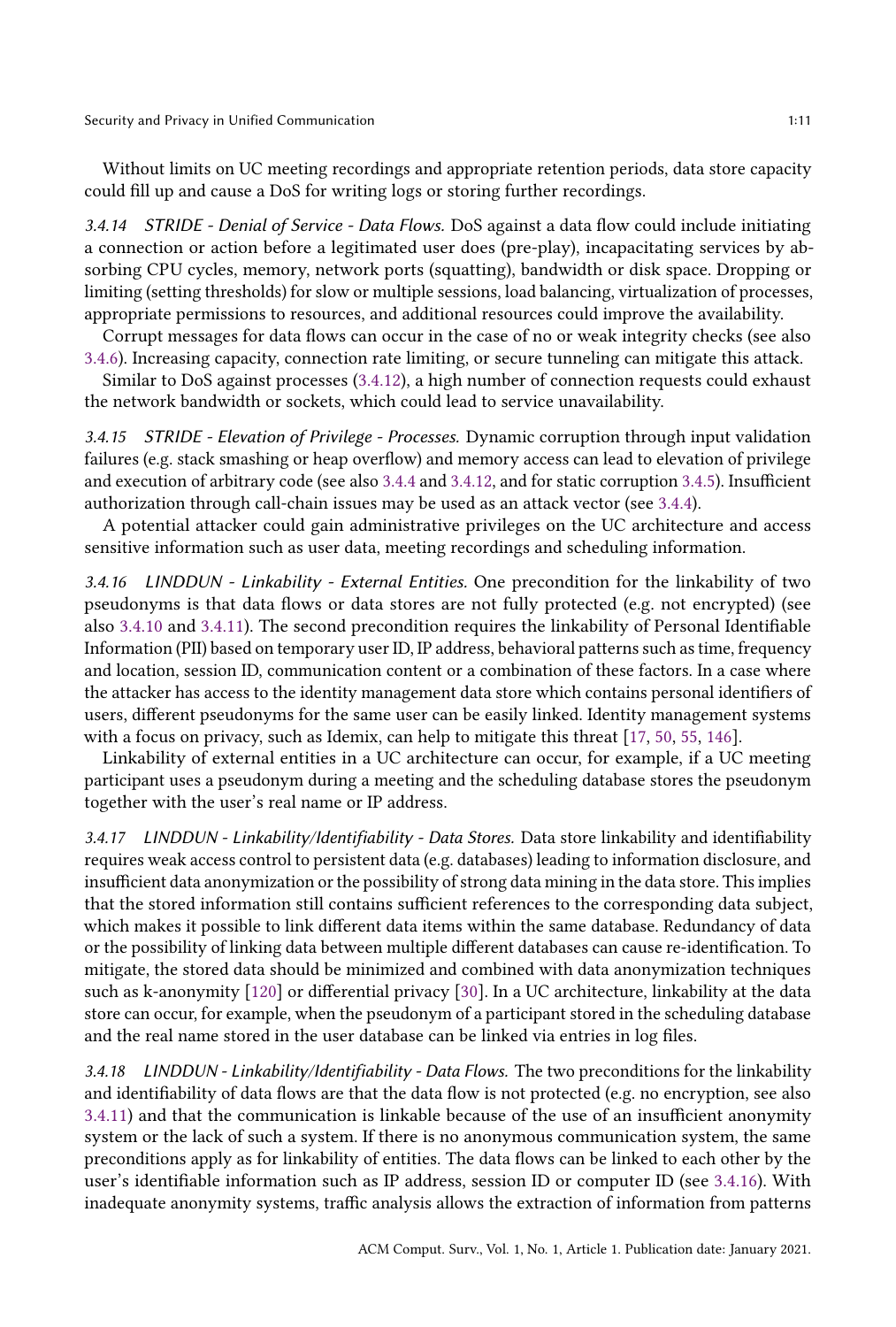of traffic, passive attacks (e.g. traffic correlation, fingerprint or route selection), and active attacks (e.g. sybil attack or traffic watermarking) [117]. To mitigate, anonymity technologies may include Tor and AN.ON [7, 147].

Linkability and identifiability via data flows are possible if an attacker can link IP addresses, pseudonyms, or real names that are transferred during UC meetings.

3.4.19 LINDDUN - Identifiability - External Entities. Identifiability of entities can occur in four cases. Firstly, if the real identity is used as a login (e.g. firstname.lastname) and at the same time, the data flow between the user and login system is not sufficiently protected, the user's identity will be exposed. Secondly, if a secret (e.g. PIN or password) is used for login, the relationship between this secret and the user can be disclosed if either the passwords are not protected in the identity management database and can be connected to the user (e.g. social insurance number, date of birth, etc.), or the passwords can be revealed through replay attacks, key loggers, communication eavesdropping, or by observing the user inputting the secret. The third case is a weak implementation of software or physical token for login. The fourth case is when biometrics, used for login, are retrievable and can be linked to an entity, for example caused by information disclosure of the identity management database or data flows containing biometrics that are linkable to data stores. The use of secure pseudonymization for user identifiers and privacy-enhancing identity management systems (PE-IMS) [17, 50, 55, 146] in combination with anonymous communication such as Tor [7, 147] can mitigate these threats. Some UC architectures relay calls via a central infrastructure component where all meeting participants are connected. In this case the UC service provider is able to identify participants, for example based on their logins or IP addresses. Users of such architectures need to trust the service provider to handle this information accordingly.

3.4.20 LINDDUN - Non-repudiation - Processes. The non-repudiation of a process implies that it cannot be denied that the process has been run. This can happen in a case where the process loses its confidentiality and information disclosure attacks at the process are possible (see also 3.4.9) or the process uses logs including all actions, which can be traced back to the user. In the context of a UC architecture, logging could prove that a specific meeting has taken place and cannot be denied.

3.4.21 LINDDUN - Non-repudiation - Data Stores. Non-repudiation is when a subject cannot deny certain data in a data store. This data can be stored by the user himself or by somebody else who has stored data about the subject. There are three threat preconditions. Firstly, when little or weak deniable encryption is used to protect the data, it can be proven that data are encrypted or can be decrypted to a valid plain text. Secondly, when there is weak access control to the database, the stored data are no longer deniable. This can occur when there is a threat of information disclosure at the data store (see also 3.4.10). Thirdly, if subjects want deniability, but are not able to edit data in the database to cover their tracks, their data becomes non-repudiable. It can be either impossible to remove or alter the user's own data or impossible to remove or alter someone else's data concerning the user himself. Non-repudiation is a threat also in the context of the GDPR which grants a right to erasure, or the right to be forgotten (Art. 17) [33]. Non-repudiation with respect to data stores can happen in a UC architecture if it is not possible for a UC user to delete their account from the user database, including historical logged data with PII.

3.4.22 LINDDUN - Non-repudiation - Data Flows. Non-repudiation of a data flow implies that the subject cannot deny having sent a message. This can occur when data sources of flows are insufficiently obfuscated, when there is weak deniable encryption, weak MACs, or weak off-therecord messaging are used. Possible mitigations include off-the-record messaging [16], deniable authentication, and deniable encryption [95]. A UC related threat is when an attacker can prove that a user sent or received, via the UC architecture network, a specific message such as an IM.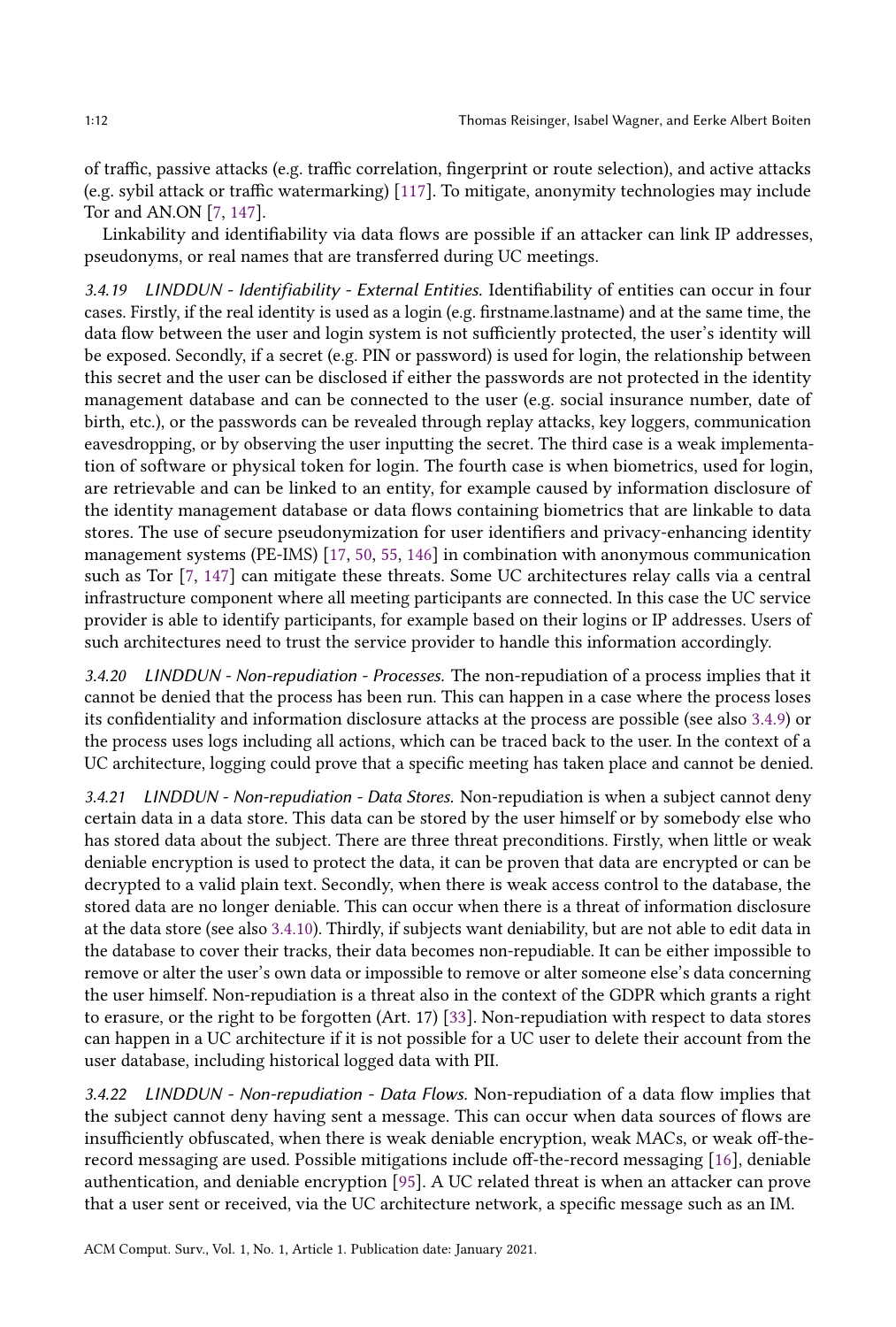Security and Privacy in Unified Communication 1:13

3.4.23 LINDDUN - Detectability - Data Stores. The knowledge that an item of interest exists, without having access to it, can expose sensitive information. For example, a file on a server of a minority group with the full name as the file name of a person can disclose the information that this person is associated with this organization, even when the file content is inaccessible.

Detectability at the data store can occur when there is insufficient access control, because of information disclosure threats (see also 3.4.10) and if insufficient information hiding techniques are applied, such that information is revealed due to weak steganography algorithms which enable steganalysis attacks [3]. In a UC architecture, detectability at the data store can happen when the attacker can prove that a specific user exists on the system, for example in a case where user names or other PII is stored in clear text in logged data or the user database.

3.4.24 LINDDUN - Detectability - Data Flows. Knowing that a message has been sent can reveal sensitive information, even if the message contents are unknown. For example, if a user calls a civil rights organization from his private computer, the user could be labeled as an activist even without knowing the content of the call. Detectability of data flows can occur when a weak covert channel uses too much bandwidth from a legitimate channel. Also, by analyzing protocol signatures or the timing of requests, patterns or characteristics of the communication could lead to detection.

Side-channel attacks such as timing information, power consumption, or electromagnetic leaks can result in detectability of data flows. Steganalysis attacks are possible when weak information hiding techniques are used [3]. Sufficient dummy traffic on the communication network is required to prevent detectability and to ensure the data appear random, except for the sender and recipient(s).

Finally, a weak spread spectrum communication can result in detectability of data flows. For example by allowing eavesdropping caused by inadequate establishment of secure communications, insufficient resistance to natural interference, jamming, or fading.

3.4.25 LINDDUN - Content Unawareness - External Entities. Content unawareness can occur when data subjects provide more information than required, or when they are unaware what data the system stores about them. For example, a UC provider could analyze a user's video stream to infer information from the user's face or background. Organizations commonly use privacy policies to inform users about data collection, however, privacy policies have been shown to be long and difficult to understand, which makes them ineffective [2, 78]. The Platform for Privacy Preferences Project [79] was an approach to make privacy policies machine-readable and thereby allow automated matching against user preferences. However, P3P was discontinued in 2018 because of its complexity and low adoption rate by web browser vendors. Recently, advances in machine learning have made automated analysis of privacy policies possible [51]. Personal information feedback tools have also been suggested [75, 100] to help users gain privacy awareness and self-determine which personal data to disclose.

3.4.26 LINDDUN - Policy/consent Noncompliance - Processes, Data Stores, Data Flows. Policy noncompliance, based on legal requirements such as the GDPR, can occur when the internal system behavior does not correspond with the privacy policy provided to the user. This can happen if an attacker tampers with the internal policies or when the policy rules are incorrectly managed by the system administrator. A non-technical approach could be to train administrators and employees of the UC architecture and penalize disclosure of user information in combination with audits.

## 3.5 Mitigation Controls, Strategies and Techniques

Table 2 summarizes how the mitigation controls described above, map to the threats and DFD elements from Table 1. The table shows that mitigation controls for security threats on the left-hand side are more represented than mitigations for privacy threats on the right-hand side, except for areas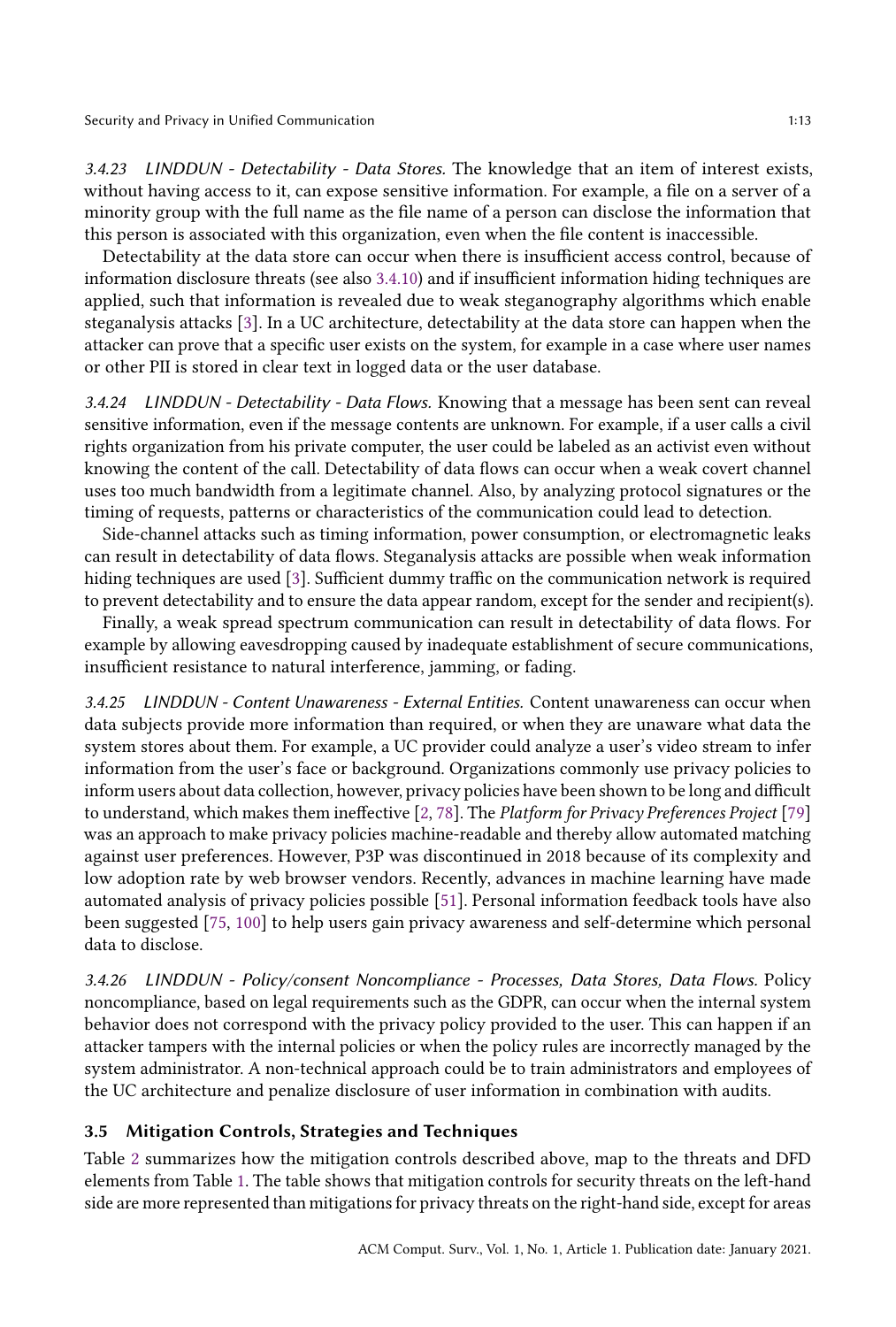| Threats<br><b>Mitigation Controls</b>                                                                                                                                                                                                                                                             | Spoofing, external entities<br>3.4.1 | Spoofing, processes<br>3.4.2 | Spoofing, data flows<br>3.4.3 | Tampering, processes<br>3.4.4             | Tampering, data stores<br>3.4.5 | Tampering, data flows<br>3.4.6 | Repudiation, entities/processes<br>3.4.7 | Repudiation, data stores<br>3.4.8 | Identifiability/Detectability, processes<br>Information disclosure/Linkability/<br>3.4.9 | 3.4.10 Information disclosure, data stores | 3.4.11 Information disclosure, data flows | 3.4.12 Denial of service, processes | 3.4.13 Denial of service, data stores | 3.4.14 Denial of service, data flows | 3.4.15 Elevation of privilege, processes  | 3.4.16 Linkability, external entities | 3.4.17 Linkability/Identifiability, data stores | 3.4.18 Linkability/Identifiability, data flows | 3.4.19 Identifiability, external entities | 3.4.20 Non-repudiation, processes | 3.4.21 Non-repudiation, data stores | 3.4.22 Non-repudiation, data flows | 3.4.23 Detectability, data stores | 3.4.24 Detectability, data flows | 3.4.25 Content unawareness, ext. entities | 3.4.26 Policy/consent non-compliance |
|---------------------------------------------------------------------------------------------------------------------------------------------------------------------------------------------------------------------------------------------------------------------------------------------------|--------------------------------------|------------------------------|-------------------------------|-------------------------------------------|---------------------------------|--------------------------------|------------------------------------------|-----------------------------------|------------------------------------------------------------------------------------------|--------------------------------------------|-------------------------------------------|-------------------------------------|---------------------------------------|--------------------------------------|-------------------------------------------|---------------------------------------|-------------------------------------------------|------------------------------------------------|-------------------------------------------|-----------------------------------|-------------------------------------|------------------------------------|-----------------------------------|----------------------------------|-------------------------------------------|--------------------------------------|
| Authentication<br>- Strong authentication                                                                                                                                                                                                                                                         | x                                    |                              | x                             |                                           |                                 | $\mathbf x$                    | x                                        |                                   |                                                                                          |                                            | $\mathbf x$                               |                                     |                                       |                                      |                                           |                                       |                                                 |                                                |                                           |                                   |                                     |                                    |                                   |                                  |                                           |                                      |
| <b>Access permissions</b><br>- File system, database, memory, object per-<br>missions (ACLs)                                                                                                                                                                                                      |                                      |                              |                               | $X$ X                                     |                                 |                                |                                          |                                   | $\mathbf x$                                                                              | $\mathbf X$                                |                                           |                                     | x                                     |                                      | $\mathbf x$                               | $\mathbf x$                           | $\mathbf{x}$                                    |                                                |                                           | $X$ X                             |                                     |                                    | $\mathbf x$                       |                                  |                                           |                                      |
| Encryption<br>- Tunnelling with cryptography and in-<br>tegrity checks (TLS, SSH, etc.)<br>- File, data store, and database encryption<br>- Cryptographic algorithms optimized for<br>the used hardware (timing, power con-<br>sumption)                                                          | $\mathbf x$                          |                              | $\mathbf x$                   |                                           | X                               | $\mathbf x$                    |                                          |                                   | $\mathbf x$                                                                              | $\mathbf x$                                | $\mathbf x$                               |                                     |                                       | $\mathbf x$                          |                                           | X                                     |                                                 |                                                |                                           |                                   | $\mathbf x$                         |                                    | $\mathbf x$                       | $\mathbf x$                      |                                           |                                      |
| Secure infrastructure deployment<br>- Signing/verification of executable files<br>- Sandboxing/virtualization<br>- Physical access/security<br>- Input validation/sanitisation/WAF<br>- Process call chain (preventing execution<br>of untrusted code)<br>- Decommission physical media           |                                      | $\mathbf x$                  |                               | $\mathbf x$<br>$\mathbf x$<br>$\mathbf x$ | $\mathbf x$                     |                                |                                          |                                   | $\mathbf x$<br>$\mathbf x$                                                               | $\mathbf x$<br>$\mathbf x$                 |                                           | $\mathbf x$<br>$\mathbf x$          |                                       | $\mathbf x$                          | $\mathbf X$<br>$\mathbf x$<br>$\mathbf x$ |                                       |                                                 |                                                |                                           | $\mathbf x$<br>$\mathbf x$        | $\mathbf{x}$                        |                                    | $\mathbf x$                       |                                  |                                           |                                      |
| <b>DDoS</b> prevention<br>- Load balancing (network)<br>- Storage and memory capacity mitigations<br>(discard, log-rotation, compress, move)<br>- Optimize bandwidth based on location of<br>architecture components<br>- Limitation of concurrent connections<br>with timeouts and thresholds    |                                      |                              |                               |                                           | $\mathbf x$                     |                                |                                          |                                   |                                                                                          |                                            |                                           | X<br>$\mathbf x$                    | X<br>x                                | $\mathbf x$<br>x                     |                                           |                                       |                                                 |                                                |                                           |                                   |                                     |                                    |                                   |                                  |                                           |                                      |
| <b>Repudiation/(Plausible Deniability)</b><br>- Strong logging (appropriate information,<br>consolidated, and time synchronized)<br>- Privacy preserving authentication (off-<br>the-record messaging, deniable authenti-<br>cation)<br>- Deniable encryption<br>- Digital signatures for signing |                                      |                              |                               |                                           |                                 |                                | X<br>$\mathbf x$                         | $\mathbf x$                       | $\mathbf x$                                                                              |                                            |                                           |                                     |                                       |                                      |                                           |                                       |                                                 |                                                |                                           | $\mathbf x$                       | $\mathbf X-\mathbf X$               | x                                  |                                   |                                  |                                           |                                      |
| Users can securely delete data<br>- Personal information feedback tools                                                                                                                                                                                                                           |                                      |                              |                               |                                           |                                 |                                |                                          |                                   |                                                                                          |                                            |                                           |                                     |                                       |                                      |                                           |                                       |                                                 |                                                |                                           |                                   |                                     |                                    |                                   |                                  | x                                         |                                      |
| <b>Secured meeting invitations</b><br>- Remove protocol specific banners/header,<br>behavioral information                                                                                                                                                                                        |                                      |                              |                               |                                           |                                 |                                |                                          |                                   | $\mathbf x$                                                                              |                                            |                                           |                                     |                                       |                                      |                                           |                                       |                                                 |                                                |                                           |                                   |                                     |                                    |                                   |                                  |                                           |                                      |
| Anonymous communication<br>Anonymous Communication (Tor,<br>AN.ON)                                                                                                                                                                                                                                |                                      |                              |                               |                                           |                                 |                                |                                          |                                   | $\mathbf x$                                                                              |                                            |                                           |                                     |                                       |                                      |                                           | $\mathbf x$                           |                                                 | $\mathbf x$                                    | $\mathbf x$                               |                                   |                                     |                                    |                                   | $\mathbf x$                      |                                           |                                      |
| Undetectability<br>- Steganography, dummy traffic<br>- Privacy enhancing identity management<br>systems (PE-IMS)<br>- Pseudonymization<br>- Persistent-data anonymization                                                                                                                         |                                      |                              |                               |                                           |                                 |                                |                                          |                                   |                                                                                          |                                            |                                           |                                     |                                       |                                      |                                           | $\mathbf x$                           | x                                               |                                                | $\mathbf x$<br>$\mathbf x$                |                                   |                                     |                                    | $X$ X                             |                                  |                                           |                                      |

Table 2. Mapping of mitigations to threats and DFD elements

ACM Comput. Surv., Vol. 1, No. 1, Article 1. Publication date: January 2021.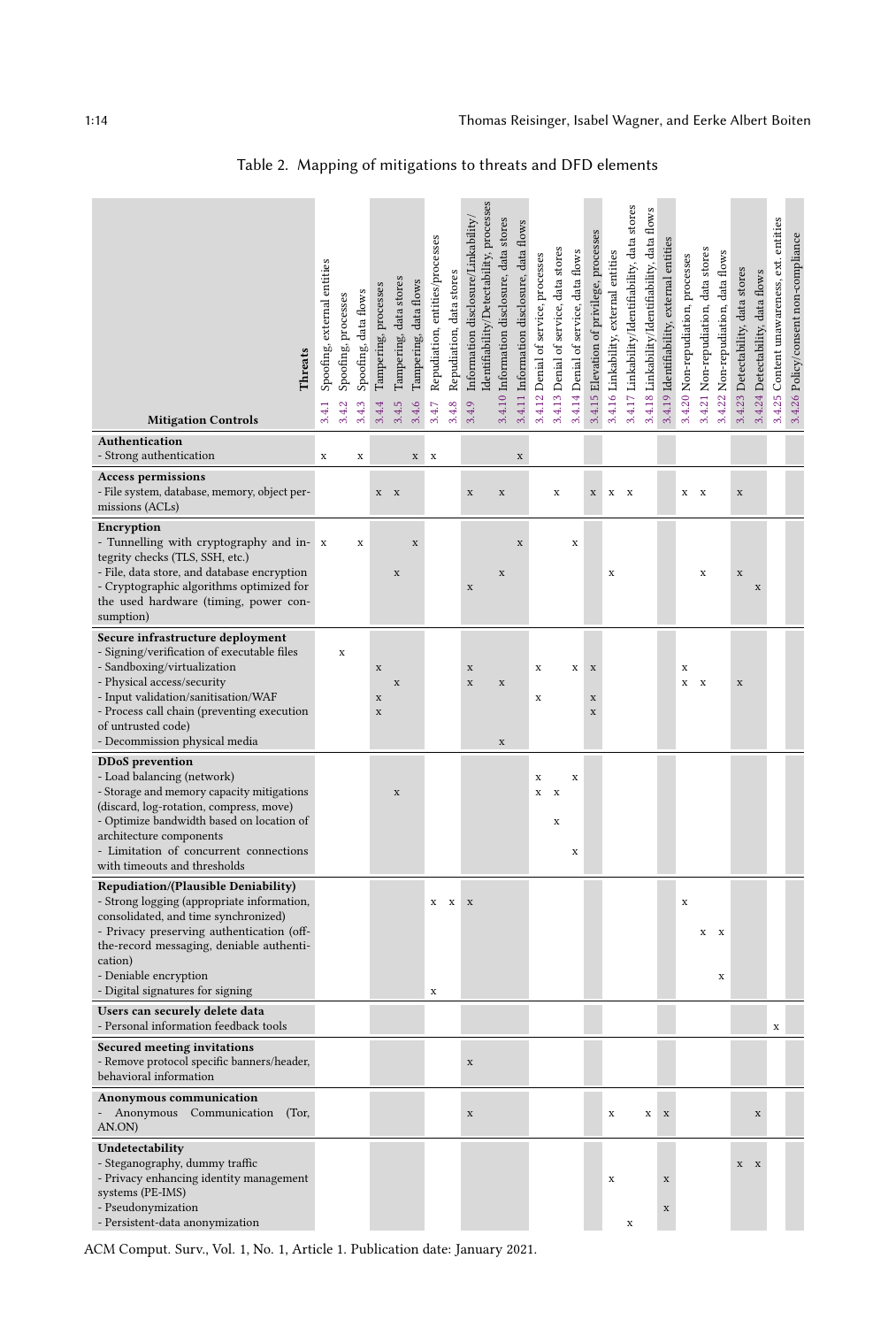Security and Privacy in Unified Communication 1:15

of overlap such as encryption. The most important mitigations by occurrence are authentication, access control, and encryption, i.e., classic techniques from computer security. One reason for this may be a higher interest in security, because it often protects assets with a monetary value compared to privacy which protects personal data. This points to a need for more research on privacy protections, awareness-raising, and adoption of privacy protections in deployed architectures.

For four threats, very limited technical mitigations are available; spoofing of processes (3.4.2), linkability of data flows (3.4.18), content unawareness (3.4.25), and policy non-compliance (3.4.26). Although some of these threats may be addressed with non-technical mitigations, such as audits and user training, the lack of technical mitigations points to a need for further research. A first step towards a technical solution for policy non-compliance is the automated analysis of flow-to-policy consistency, i.e., the comparison of observed data flows with policy statements [4].

## 4 THE UNIFIED COMMUNICATION LANDSCAPE

The UC landscape can be categorized by features, deployment type, availability and licensing.



Fig. 3. Classification of UC market segments [52].

The three feature classes are Enterprise Voice (EV), EV-enabled Unified Communication, and Unified Communication. EV provides IP telephony experience on a UC capable platform, but only desk phones or softphones with a headset are deployed (segments 1, 4, and 7 in Figure 3). Unified Communication (UC) providing a UC-only experience is mostly deployed as a UC software client with no PBX calling features and no access to the public switched telephone network (PSTN) (segments 3, 6, 9). The combination of EV+UC describes telephony-enabled UC solutions deployed as UC software clients, with the optional deployment of desk phones (segments 2, 5, 8).

The second categorization is the deployment type of the architecture. Public Hosted (UCaaS) describes UC solutions deployed in a provider's data center on a multi-tenant platform (segments 7, 8, 9 in Figure 3). Private Hosted UC solutions are deployed in a provider's data center, with the service dedicated to the enterprise (segments 4, 5, 6). On-Premises describes UC solutions deployed in the enterprise's data center (segments 1, 2, 3). The type of deployment is important because it influences which mitigations are available for security threats of the category secure infrastructure deployment and DDoS (Distributed Denial of Service) prevention (see Table 2).

The third categorization is the availability and the type of licensing; commercial closed source license support model, open source, open source with optional commercial support, and end consumer freemium. Freemium models provide the base functionality for free, whereas premium features are payable, and free users need to accept collection of user data for tracking or advertising.

Table 3 shows the feature type, deployment type, licensing type, and available UC features of the ten architectures we will evaluate in detail. We focus on UC architectures from market segments EV+UC (segments 2, 5, 8 in Figure 3) and UC (segments 3, 6, 9). We exclude enterprise voice-only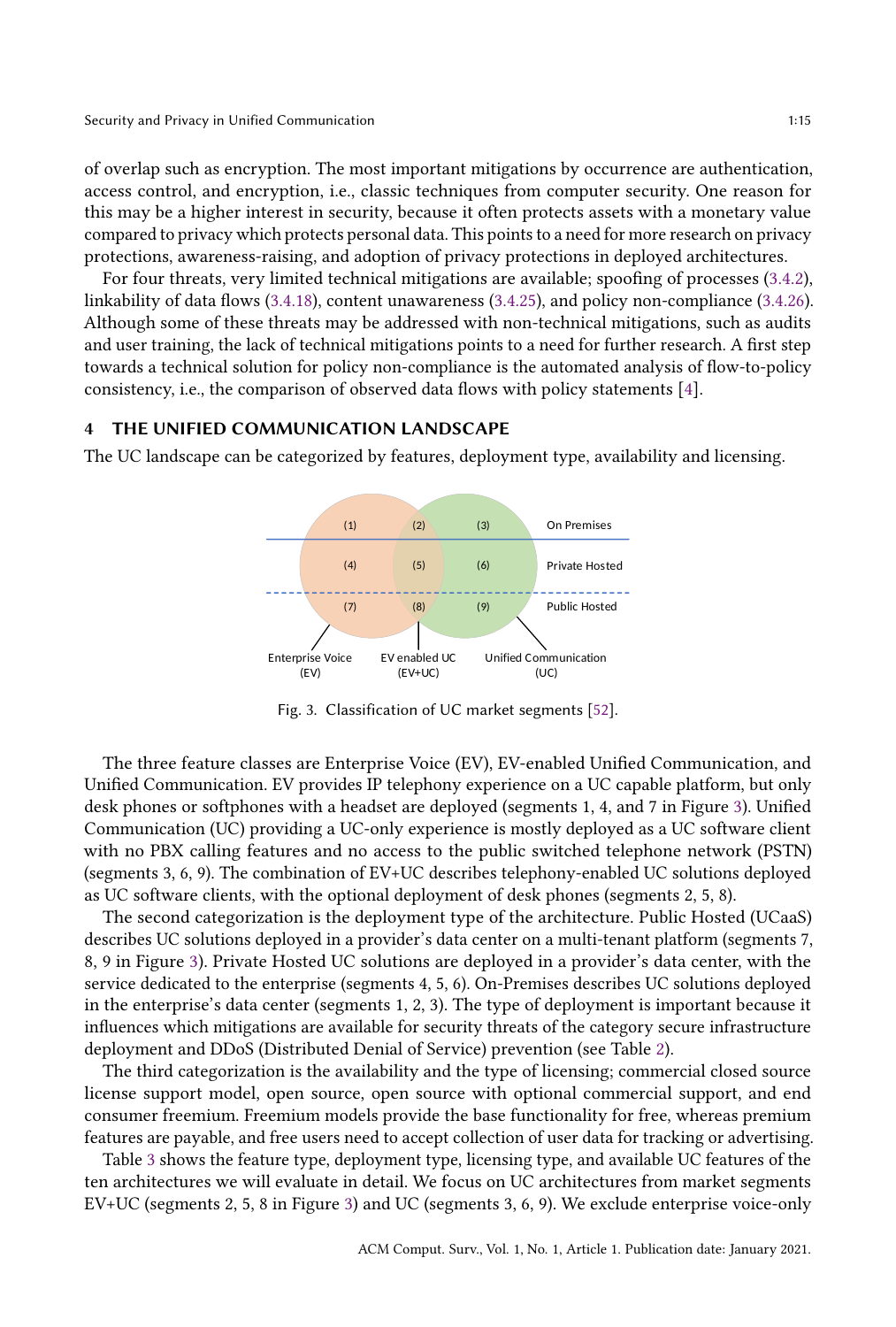|                           | Architecture                                                                                        | Signal<br><b>Messenger</b>                                 | WhatsApp                   | Wire                                                                                                       | Jitsi                                        | Zoom                                       | <b>Microsoft</b><br>Skype         | <b>Microsoft</b><br><b>Teams</b>                                               | <b>Slack</b>                      | Webex<br><b>Teams</b>         | Google<br><b>Meet</b>             |
|---------------------------|-----------------------------------------------------------------------------------------------------|------------------------------------------------------------|----------------------------|------------------------------------------------------------------------------------------------------------|----------------------------------------------|--------------------------------------------|-----------------------------------|--------------------------------------------------------------------------------|-----------------------------------|-------------------------------|-----------------------------------|
| Owner                     |                                                                                                     | Signal<br>Messenger LLC                                    | Facebook                   | <b>Wire Swiss</b>                                                                                          | jitsi.org                                    | Zoom Video<br>Communication                | Microsoft                         | Microsoft                                                                      | Slack<br>Technologies             | <b>Cisco Systems</b>          | Google                            |
|                           | Organisation jurisdiction                                                                           | <b>USA</b>                                                 | <b>USA</b>                 | Switzerland                                                                                                | Open Source                                  | <b>USA</b>                                 | Luxembourg/<br><b>USA</b>         | <b>USA</b>                                                                     | <b>USA</b>                        | <b>USA</b>                    | <b>USA</b>                        |
|                           | <b>Estimated users</b>                                                                              | not disclosed                                              | 2 billion (4)              | not disclosed                                                                                              | not disclosed                                | 200 million (5)                            | 300 million (4)                   | 390 million (4)                                                                | 300 million (4)                   | not disclosed                 | 100 million (5)                   |
|                           | UC market segment                                                                                   | UC 3,6,9                                                   | UC <sub>9</sub>            | UC 3,6,9                                                                                                   | UC 3,6,9                                     | EV+UC 5,8                                  | $EV+UC8$                          | EV+UC8                                                                         | $EV+UC8$                          | $EV+UC8$                      | $EV+UC8$                          |
|                           | Deployment type                                                                                     | On-premises<br><b>Private Cloud</b><br><b>Public Cloud</b> | Commercial<br>Public Cloud | On-premises<br>Private Cloud<br><b>Public Cloud</b>                                                        | On-premises<br>Private Cloud<br>Public Cloud | <b>Public Cloud</b><br><b>Hybrid Cloud</b> | Commercial<br><b>Public Cloud</b> | Commercial<br><b>Public Cloud</b>                                              | Commercial<br><b>Public Cloud</b> | Commercial<br>Public Cloud    | Commercial<br><b>Public Cloud</b> |
|                           | Architecture type                                                                                   | Signal/<br>open source                                     | Signal/<br>closed source   | WebRTC<br>(Signal based),<br>open source                                                                   | WebRTC/<br>open source                       | proprietary/<br>closed source              | proprietary/<br>closed source     | proprietary/<br>closed source                                                  | proprietary/<br>closed source     | proprietary/<br>closed source | proprietary/<br>closed source     |
| Licensing                 |                                                                                                     | free                                                       | free                       | paid service                                                                                               | free                                         | freemium/<br>paid service                  | freemium/<br>paid service         | paid service<br>part<br>of Office365                                           | freemium/<br>paid service         | freemium/<br>paid service     | freemium/<br>paid service         |
|                           | Audio 1:1                                                                                           | yes                                                        | yes(3)                     | yes                                                                                                        | yes                                          | yes                                        | yes                               | yes                                                                            | yes                               | yes                           | yes                               |
|                           | Video 1:1                                                                                           | yes                                                        | yes(3)                     | yes                                                                                                        | yes                                          | yes                                        | yes                               | yes                                                                            | yes(1)                            | yes                           | yes                               |
| JC Features<br>(required) | Instant Messaging 1:1                                                                               | yes                                                        | yes                        | yes                                                                                                        | yes                                          | yes                                        | yes                               | yes                                                                            | yes                               | yes                           | yes                               |
|                           | Instant Messaging 1:n                                                                               | yes                                                        | yes                        | yes                                                                                                        | yes                                          | yes                                        | yes                               | yes                                                                            | yes                               | yes                           | yes                               |
|                           | Audio 1:n                                                                                           | no                                                         | yes(3)                     | yes                                                                                                        | yes                                          | yes                                        | yes                               | yes                                                                            | yes                               | yes                           | yes                               |
|                           | Video 1:n                                                                                           | no                                                         | yes(3)                     | yes                                                                                                        | yes                                          | yes                                        | yes                               | yes                                                                            | yes (1)                           | yes                           | yes                               |
| UC Features<br>(optional) | Content sharing                                                                                     | no                                                         | no                         | yes                                                                                                        | yes                                          | yes                                        | yes                               | yes                                                                            | yes (2)                           | yes                           | yes                               |
|                           | VMR/Scheduling<br>for meetings                                                                      | no                                                         | no                         | no                                                                                                         | yes                                          | yes                                        | no                                | yes                                                                            | no                                | yes                           | yes                               |
|                           | 1:1 = a conversation between two participants<br>1:n = a conversation between multiple participants |                                                            |                            | (1) only on Windows, macOS, Linux client<br>(2) only on macOS and Windows client<br>(3) only on mobile app |                                              |                                            |                                   | (4) estimated monthly active users<br>(5) estimated daily meeting participants |                                   |                               |                                   |

Table 3. Overview of the key properties and functionality of ten UC platforms.

products and solutions, including handsets. In addition, we exclude systems that require specific video conferencing hardware or telephone handsets. We evaluate only UC architectures that provide audio and video collaboration with two or more participants as well as live chat. Because our focus is on security and privacy, we have included platforms that provide interesting security and privacy properties (Signal, Wire, Jitsi) as well as a selection of mainstream UC applications to show which security and privacy features are commonly implemented.

## 5 SECURITY AND PRIVACY OF UNIFIED COMMUNICATION PLATFORMS

We will now evaluate the security and privacy features of ten major UC platforms, based on a review of academic literature and technical documentation. The amount and detail of information available regarding security and privacy controls on the various UC platforms is highly variable. We have included detailed information whenever available, not just to describe the specific tool, but also to illustrate how a control of that type might work for other tools. However, some details can become outdated quickly due to the fast-paced evolution of these platforms. Table 3 gives an overview of the functionality of the ten platforms, and Table 4 shows their security and privacy features, structured following the generic analysis in Sections 3.4 and 3.5. A gray background indicates an area of concern, which is discussed in Section 6.

## 5.1 Signal Messenger - Signal Messenger LLC & Signal Foundation

The Signal Messenger client, owned by Signal Messenger LLC and the Signal Foundation, is the successor of RedPhone and TextSecure which were first launched by Whisper Systems in 2010. The services were stopped shortly after Twitter acquired Whisper Systems in 2011, and resumed when Twitter released TextSecure and RedPhone in 2011 and 2012 under the GPL (GNU General Public License). In 2013, Moxie Marlinspike left Twitter and founded Open Whisper Systems to continue RedPhone and TextSecure. In 2014 and 2015, Open Whisper Systems merged the two programs into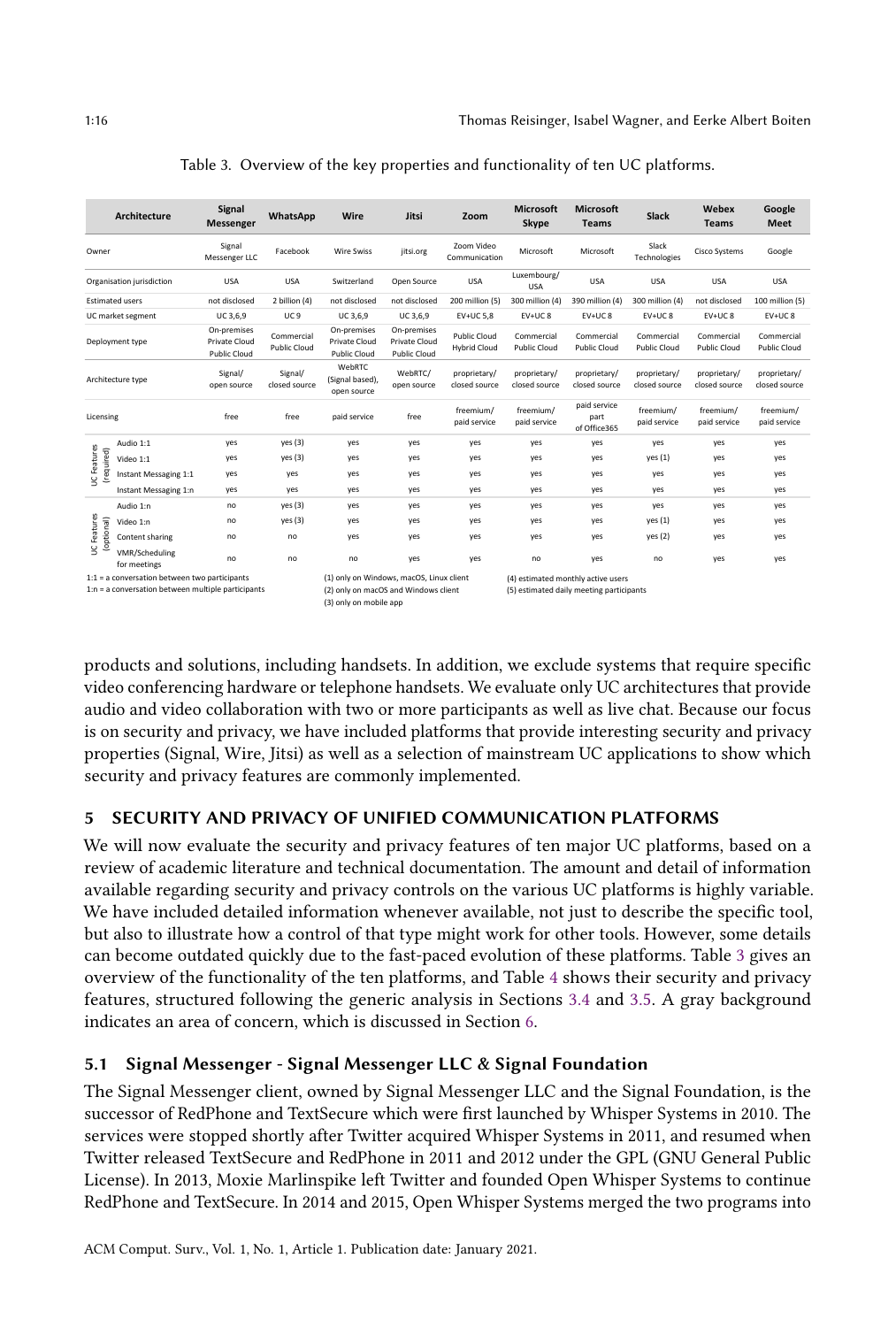| <b>Threats</b><br><b>Mitigation Controls</b>                                                                                                                     | Signal<br>Messenger                                     | WhatsApp                                                | Wire                                                                                         | litsi                                                                                      | Zoom                                                                                                   | Microsoft<br>Skype                                                       | Microsoft<br>Teams                                                                                        | Slack                                                                            | Webex<br>Teams                                                                                                      | Google<br>Meet                                                                                  |
|------------------------------------------------------------------------------------------------------------------------------------------------------------------|---------------------------------------------------------|---------------------------------------------------------|----------------------------------------------------------------------------------------------|--------------------------------------------------------------------------------------------|--------------------------------------------------------------------------------------------------------|--------------------------------------------------------------------------|-----------------------------------------------------------------------------------------------------------|----------------------------------------------------------------------------------|---------------------------------------------------------------------------------------------------------------------|-------------------------------------------------------------------------------------------------|
| <b>Security Focused</b>                                                                                                                                          |                                                         |                                                         |                                                                                              |                                                                                            |                                                                                                        |                                                                          |                                                                                                           |                                                                                  |                                                                                                                     |                                                                                                 |
| Authentication<br>Username/password<br>PIN/code<br>SMS<br>Phone number/IMEI<br>Multi-factor<br>Privacy preserving<br>authentication<br><b>Access permissions</b> | s<br>s<br>s<br>s<br>s<br>N<br>phone number<br>N/A       | s<br>s<br>s<br>s<br>s<br>N<br>phone number<br>N/A       | s<br>N/A<br>s<br>s<br>p<br>SAML IdP<br>N<br>phone number<br>e-mail<br>s<br><b>Role Based</b> | N/A<br>s<br>N/A<br>N/A<br>N/A<br>N/A<br>N/A                                                | s<br>s<br>N/A<br>N/A<br>N<br>$\mathbf{N}$<br>Username/<br>password<br>s<br><b>Role Based</b>           | s<br>s<br>N/A<br>N/A<br>s<br>$\mathbf N$<br>Username/<br>password<br>N/A | s<br>s<br>N/A<br>N/A<br>s<br>N<br>Username/<br>password<br>s<br><b>Role Based</b>                         | s<br>N/A<br>N/A<br>N/A<br>s<br>N<br>Username/<br>password<br>s<br>Role Based     | s<br>s<br>N/A<br>N/A<br>P<br>SAML IdP<br>N<br>Username/<br>password<br>s<br><b>Role Based</b>                       | s<br>s<br>s<br>N/A<br>s<br>$\mathbf{N}$<br>Google Account<br>required<br>s<br><b>Role Based</b> |
| Encryption                                                                                                                                                       |                                                         |                                                         |                                                                                              |                                                                                            |                                                                                                        |                                                                          |                                                                                                           |                                                                                  |                                                                                                                     |                                                                                                 |
| Data in transit                                                                                                                                                  | s<br>Signal<br>Curve25519<br>AES-256-CBC<br>HMAC-SHA256 | s<br>Signal<br>Curve25519<br>AES-256-CBC<br>HMAC-SHA256 | s<br>Proteus<br><b>TLS 1.2</b><br>ChaCha20<br>Curve25519<br>HMAC-SHA256<br>HKDF              | s<br>WebRTC<br>DHE-RSA&DAS<br>ECDHE-RSA&ECDSA<br>DTLS-SRTP<br>AES-128 GCM<br><b>SHA256</b> | P<br><b>TLS 1.2</b><br>SRTP AES-256-ECB<br>s<br>Zoom Version 5.0<br><b>TLS 1.2</b><br>SRTP AES-256-GCM | P<br>Proprietary<br>RSA-1536 & 2048<br>AES-256<br>$SHA-1$                | s<br><b>HTTPS based REST</b><br>signaling<br>TLS 1.2 AES-256<br>2048-bit SHA256RSA<br>certificate<br>SRTP | s<br><b>HTTPS based REST</b><br>signaling<br>TLS 1.2 AES-256<br>SHA <sub>2</sub> | s<br>Signaling:<br>TLS 1.2 HTTPS/WSS<br>ECDHE RSA AES-256<br>GCM SHA384<br>Media:<br>SRTP AES CM128<br>HMAC_SHA1_80 | s<br>WebRTC<br><b>TLS 1.3</b><br><b>RSA 2048</b><br>Curve25519<br>AES-128-GCM<br><b>SHA384</b>  |
| Data at rest                                                                                                                                                     | P<br>Stored on client                                   | $\cup$<br>backup                                        | s<br>depends on<br>client device                                                             | N/A                                                                                        | U                                                                                                      | P<br>Stored on client                                                    | s<br>Encrypted in<br>SharePoint                                                                           | s<br>FIPS 140-2 compliant<br><b>AES256</b>                                       | s<br>same as for<br>data in transit                                                                                 | s<br>Encrypted on GDrive<br>AES                                                                 |
| End-to-end                                                                                                                                                       | s                                                       | s                                                       | s                                                                                            | P<br>depends on browser                                                                    | P                                                                                                      | P                                                                        | $\mathbf N$                                                                                               | N                                                                                | P<br>not for media SRTP                                                                                             | $\mathbf N$                                                                                     |
| Secure infrastructure                                                                                                                                            | U: Public Cloud                                         | $\cup$                                                  | U: Public Cloud                                                                              | U: Public Cloud                                                                            | U: Public Cloud                                                                                        | $\cup$                                                                   | U                                                                                                         | U                                                                                | U: Public Cloud                                                                                                     | P                                                                                               |
| deployment<br><b>DDoS</b> prevention                                                                                                                             | P: Private Cloud<br>U: Public Cloud<br>P: Private Cloud | <b>Public Cloud</b><br>$\cup$<br><b>Public Cloud</b>    | P: Private Cloud<br>U: Public Cloud<br>P: Private Cloud                                      | P: Private Cloud<br>U: Public Cloud<br>P: Private Cloud                                    | P: Private Cloud<br>U: Public Cloud<br>P: Private Cloud                                                | <b>Public Cloud</b><br>$\cup$<br><b>Public Cloud</b>                     | <b>Public Cloud</b><br>U<br><b>Public Cloud</b>                                                           | <b>Public Cloud</b><br>U<br><b>Public Cloud</b>                                  | P: Private Cloud<br>U: Public Cloud<br>P: Private Cloud                                                             | <b>Public Cloud</b><br>s<br><b>Public Cloud</b>                                                 |
| <b>Privacy Focused</b>                                                                                                                                           |                                                         |                                                         |                                                                                              |                                                                                            |                                                                                                        |                                                                          |                                                                                                           |                                                                                  |                                                                                                                     |                                                                                                 |
| Repudiation/<br>(Plausible Deniability)                                                                                                                          | s<br>Signal/OTR                                         | s<br>Signal/OTR                                         | s<br><b>OTR</b>                                                                              | $\cup$                                                                                     | $\cup$                                                                                                 | $\cup$                                                                   | $\cup$                                                                                                    | $\cup$                                                                           | U                                                                                                                   | $\cup$                                                                                          |
| <b>Users can securely</b><br>delete data (client)                                                                                                                | s                                                       | s                                                       | s                                                                                            | N/A                                                                                        | P<br>manual                                                                                            | s                                                                        | P                                                                                                         | P<br>manual                                                                      | s                                                                                                                   | s<br>automatically                                                                              |
| <b>Users can securely</b>                                                                                                                                        |                                                         |                                                         | s                                                                                            | s                                                                                          | P                                                                                                      | U                                                                        | P                                                                                                         | P                                                                                | U                                                                                                                   | s                                                                                               |
| delete data (server)                                                                                                                                             | s<br>automatically                                      | s<br>automatically                                      | automatically                                                                                | automatically                                                                              | manual                                                                                                 |                                                                          |                                                                                                           | manual                                                                           |                                                                                                                     | automatically                                                                                   |
| <b>Secured meeting</b><br>invitations                                                                                                                            | N/A                                                     | N/A                                                     | P<br>hyperlink                                                                               | P<br>Meeting name                                                                          | P<br>email. IM. SMS                                                                                    | N/A                                                                      | P<br>email                                                                                                | N/A                                                                              | P<br>email                                                                                                          | P<br>Meeting Code                                                                               |
| Anonymous<br>communication                                                                                                                                       | P<br><b>Relay Calls</b>                                 | $\mathbf N$<br>client end-to-end                        | N<br>full mesh 1:1<br>encrypted calls                                                        | N<br>server or client<br>end-to-end                                                        | N                                                                                                      | P<br><b>Relay Nodes</b>                                                  | N                                                                                                         | $\mathbf N$                                                                      | $\mathbf N$                                                                                                         | $\mathbf N$                                                                                     |
| Undetectability                                                                                                                                                  | N                                                       | N<br>client end-to-end                                  | N                                                                                            | N<br>server or client<br>end-to-end                                                        | $\mathsf{N}$                                                                                           | N                                                                        | $\mathbf N$                                                                                               | N                                                                                | $\mathbf N$                                                                                                         | $\mathbf N$                                                                                     |

Table 4. Overview of mitigation controls available in ten UC platforms.

the Signal Messenger and made them available under the GPL and AGPL (Affero General Public License) for several platforms, including Android, iOS, Microsoft Windows, macOS, and Linux [84].

5.1.1 Authentication and Access Permissions. Signal Messenger requires users to register with a telephone number. This raises some privacy concerns because the end-user has to expose their phone number to Signal. As a measure to prevent access to user data, Registration Lock adds an additional PIN verification before users can register a new device to their phone number. On Android and iOS, Screen Lock can be enabled to unlock the app with a PIN, passphrase, or biometrics [125].

5.1.2 Encryption. The client provides end-to-end encrypted communication channels for voice and video calling, IM and file transfer based on the Signal Protocol. Signal updates the session key with every new message in a process called ratcheting [144], which provides perfect forward secrecy (PFS) and protects against MITM attacks. Signal also provides deniable communication with the support of Off-The-Record Messaging (OTR), ensuring that whenever Alice sends Bob a specific message, Bob cannot prove to Mallory (a 3rd party) that Alice sent him the message [56, 83].

5.1.3 Secure infrastructure deployment. The central servers are operated by Signal Messenger LLC and the Signal Foundation [126]. A significant difference to other UC platforms and especially other platforms based on the Signal Protocol, such as WhatsApp, is that the owner is a not-for-profit foundation with open-source in mind. Currently there are no indications that Signal Messenger will be monetized, for example with advertising.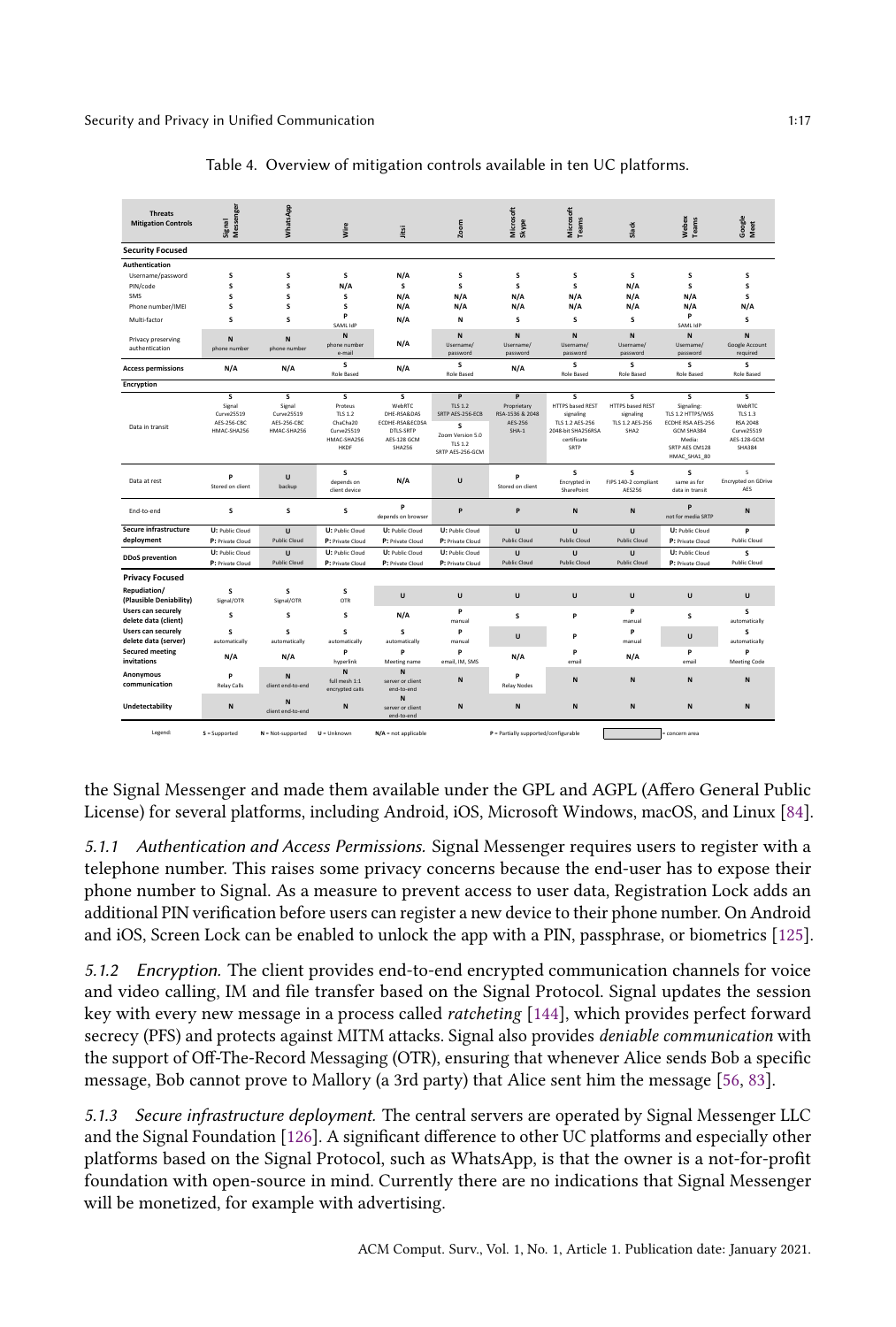5.1.4 Privacy. In contrast to WhatsApp, Signal Messenger does not send the contact list to the server in clear text (see 5.2). Instead, it hashes the phone numbers before sending them to the server. The server responds with the common contacts and discards the query. There is no cloud backup functionality which could expose the messages. Signal supports disappearing messages which are removed on the sender's and receiver's devices a specified length of time after they have been seen. On Android, local backups can be enabled by the user [77]. The Censorship Circumvention feature allows the bypassing of censorship in countries such as Egypt, Oman, Qatar, and UAE with the help of Domain Fronting. This functionality is based on the country code of the phone number used for registration. However, Google and Amazon stopped this technology by changing their terms of service [85]. Signal is working to provide an alternative for Domain Fronting. Alternatively, censorship can be bypassed by routing the client traffic through the Signal infrastructure. No communication metadata is stored on the central servers. The source code for the client and server components is public and has been formally peer-reviewed [25, 124]. The Signal Messenger received recommendations and positive feedback from prominent security and privacy experts [18, 122].

### 5.2 WhatsApp - Facebook

WhatsApp Messenger, owned by Facebook since 2014, is a popular free software with 2 billion users as of 2021 [141]. The client is available on many platforms with a focus on mobile devices. The services, based on the Signal Protocol, include IM, audio and video calls, and media sharing capabilities such as sharing pictures with individual users or groups.

5.2.1 Authentication and Access Permissions. During the installation of the WhatsApp client, the client requests a PIN from the server, via SMS, to the phone number of the smartphone. After the PIN has been received, the client requests a unique key from the server, which is stored locally and used for further authentication [26]. The user's phone number is used as a user ID. Two-factor authentication can be enabled by the user to add a PIN for client authentication. To log in from a browser or a tablet, a QR code is displayed and needs to be scanned by the registered smartphone to authenticate the additional device. The WhatsApp client uploads locally stored phone numbers to the WhatsApp/Facebook infrastructure without notifying the user, to find WhatsApp users among the client's contacts. Users cannot select specific phone numbers to upload. Point to point (1:1) and multipoint (1:n) audio and video calls are supported with up to three participants. All calls are ad hoc, i.e., there is no call scheduling or VMR functionality. To verify what is stored by WhatsApp, the user can request the relevant GDPR information from Facebook. During the registration process, the SMS confirmation, as out of band authentication, can be spoofed or retrieved by social engineering and is prone to identity fraud. The same attack vector applies to the QR code association to bind other devices to a registered smartphone. The requirement to use a phone number to register raises privacy concerns because it exposes the end-user's phone number. A security issue is that a WhatsApp account may be taken over by taking over the phone number. There have been incidental reports of this happening through "retired" and reused phone numbers or attackers taking over the mobile account by talking to the mobile carrier while impersonating the user, either by phone or in a store, and asking to port a phone number to a new service or device ("SIM swapping") [168].

5.2.2 Encryption. In April 2016, Facebook announced end-to-end encryption to provide authentication and confidentiality for all communication, based on the Signal Protocol in partnership with Open Whisper Systems (see see Section 5.1) [108, 159]. For audio and video call setup between participants, the initiator transmits the session setup and SRTP (Secure Real-time Transport Protocol) master secret via the Signal Protocol [10, 159]. Messages are encrypted and deleted from the WhatsApp server as soon they are retrieved by the recipient's client. With the Signal Protocol, the security and privacy risks in transit have been reduced significantly. OTR addresses security and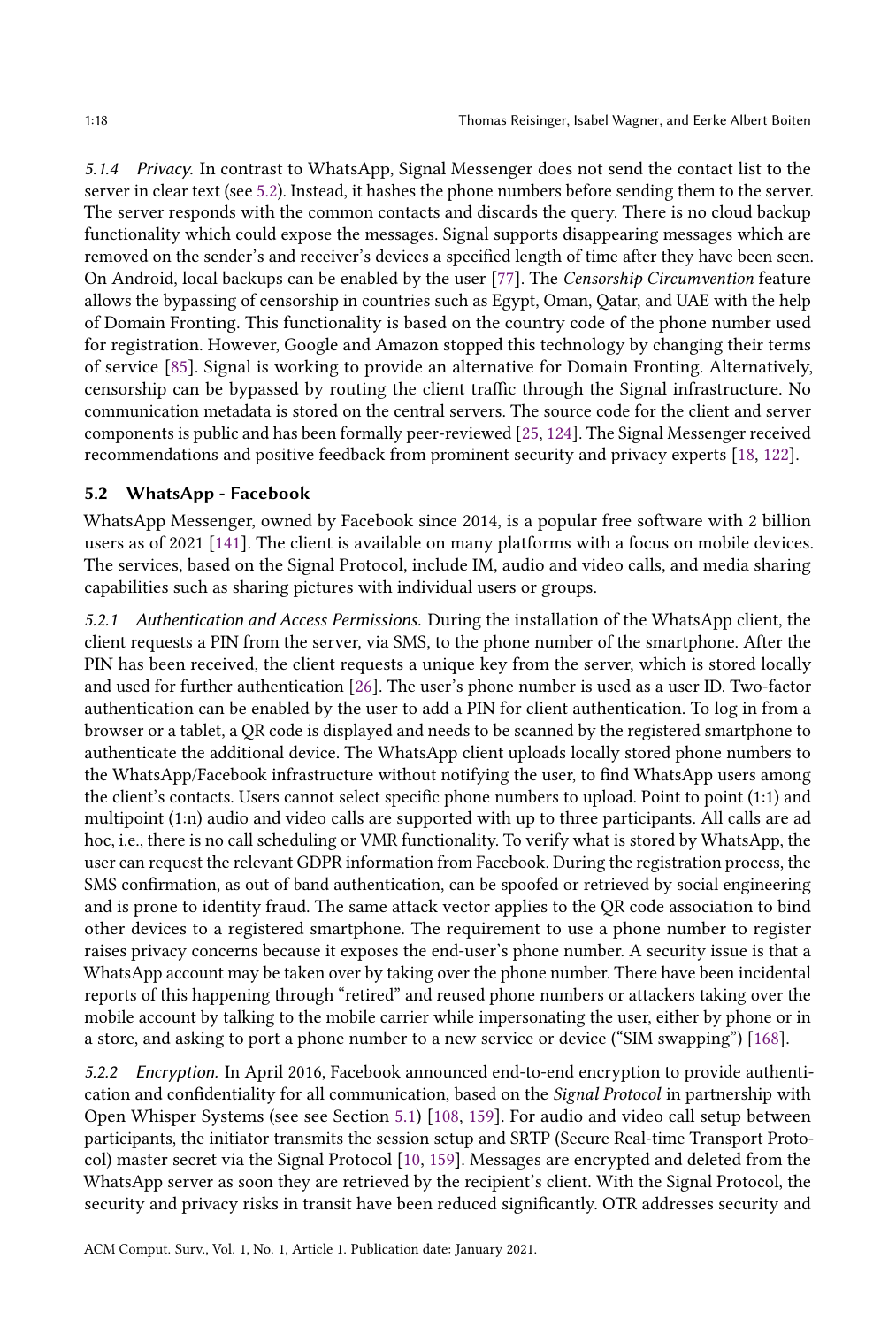privacy properties such as repudiation and plausible deniability, but the metadata, including mobile phone numbers, groups, timestamps on messages, device types, profile pictures, and contacts are visible and stored by Facebook. The storage of keys, contacts, messages, and media on mobile devices and computers introduces attack vectors that depend on the security and privacy capabilities of the client's operating system. The functionality to backup to a cloud drive, e.g., Google Drive, is another risk, because Facebook provides no further information about possible encryption of backups. Forensic analysis of artifacts left by WhatsApp on Android allows reconstructing of the list of contacts and the chronology of the messages that have been exchanged by users [6]. This is a potential security and privacy threat on the linkability between individuals and conversations by correlating these artifacts.

5.2.3 Secure infrastructure deployment. Facebook's closed source and public cloud architecture approach uses a modified XMPP (Extensible Messaging and Presence Protocol) server running on FreeBSD and Erlang as the core infrastructure deployed globally on hundreds of nodes processing billions of messages per day [26].

5.2.4 Privacy. The client uploads contact information, without knowledge of the user, from the user's device to the WhatsApp infrastructure, which allows reconstructing of the social network relations between users, groups and sent messages. This information could be sold (data monetization), used for targeted ads, or revealed to government institutions. There are plans by Facebook to use the WhatsApp metadata within Facebook, which gives them the power to create full user profiles with data aggregated from different sources [108]. The EU Commission has fined Facebook €110 million for providing false information during the 2014 acquisition of WhatsApp wherein Facebook claimed that "it would be unable to establish reliable automated matching between Facebook users' accounts and WhatsApp users' accounts". However, Facebook started automatic matching of user identities in 2014 [31]. In August 2016, Facebook changed the terms of service so that WhatsApp users now agree that their data can be shared with other Facebook companies. The only way to avoid that is to delete the WhatsApp account [161]. In January 2021, WhatsApp changed their Privacy Policy for users outside the European Union to allow sharing of information with other Facebook companies. Users not accepting the new terms are denied the service [160].

WhatsApp is considered standard consumer software whose security properties were enhanced well after it gained mass adoption, which means that its presence on a mobile phone is not likely to arouse suspicion of "subversive" activity. When the user re-installs WhatsApp on a new phone, messages that are waiting to be delivered are automatically re-encrypted and resent by the sender. However, the sender cannot verify whether the new recipient is the originally intended recipient. This behavior of WhatsApp may be an acceptable trade-off if the priority is message delivery [149]. Governments and law enforcement agencies across the world regularly express their unease at the strong confidentiality that WhatsApp provides through its end-to-end encryption, typically presenting the use for organized crime and child sexual abuse as problematic situations. Countries such as China, North Korea, Iran, Syria, Qatar, and United Arab Emirates have banned WhatsApp completely, with additional potential motivations being the protection of local telecommunication companies (economical) and the suppression of dissent (political) [171].

#### 5.3 Wire - Wire Group Holdings GmbH/Wire Swiss

Wire was founded in 2012 by former Skype and Microsoft employees with headquarters in Berlin and offices in Switzerland, Sweden, and the United States. The Wire client is available on Android, iOS, Windows, macOS, Linux, and several web browsers. It features messaging, voice/video calling, file-sharing, and search, all protected by end-to-end encryption. Wire hosts over 1300 enterprise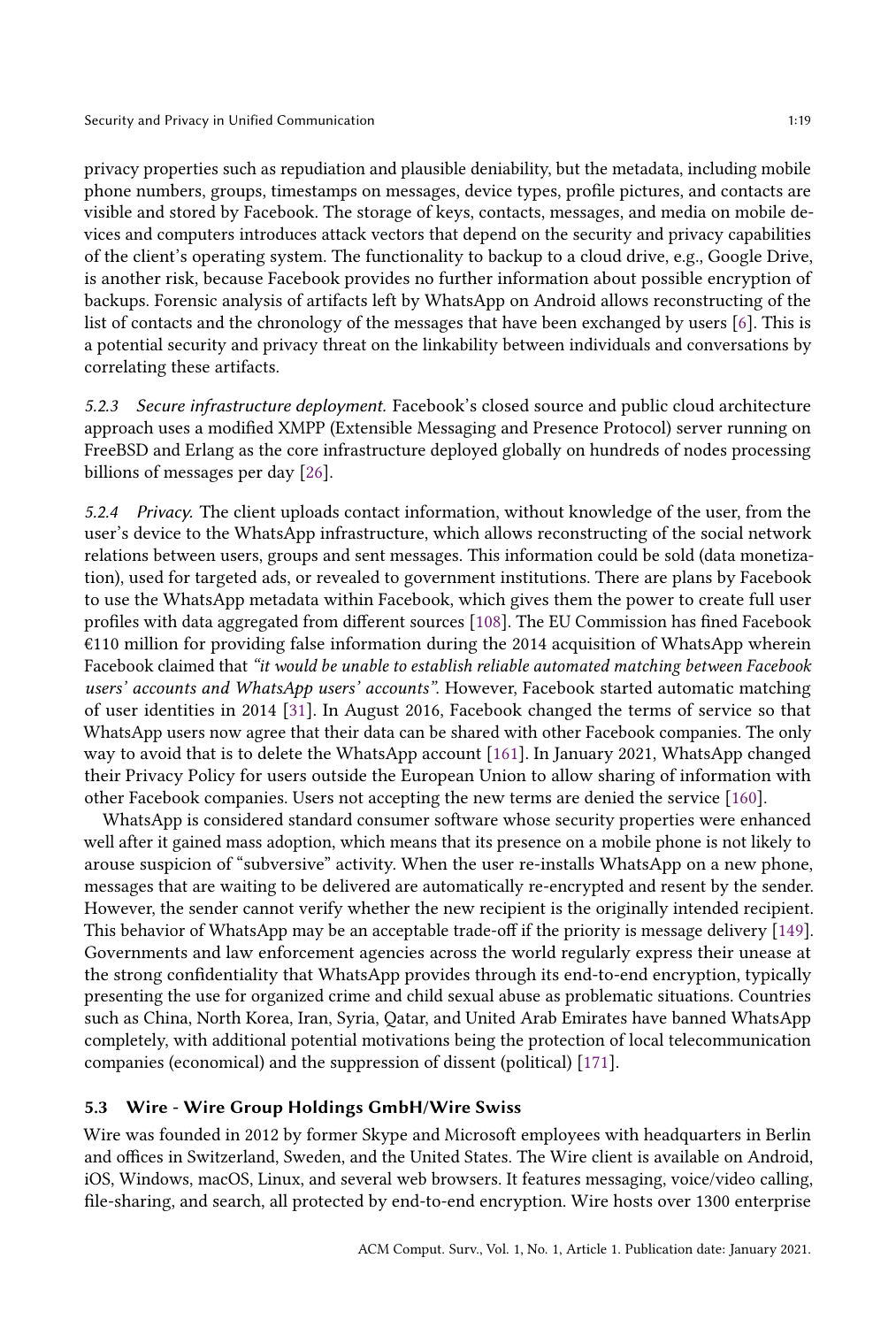customers and claims to be the fastest growing collaboration platform in the world [163]. Detailed information about Wire's operation, security, and privacy features is available [166, 167].

5.3.1 Authentication and Access Permissions. Registration consists of a mandatory user registration and optional client and push token registrations. Registration by e-mail and by phone are the two basic registration flows, with the verified phone number or e-mail serving as the user identifier. In both cases, the Wire server sends a random verification code to the client, either via e-mail or text message (SMS), and allows three attempts to respond with the correct verification code before a new verification code needs to be requested. Upon successful registration, the client receives a Wire internal ID and authentication cookie. Users have to provide a non-unique profile name, and the user profile additionally stores the profile picture, accent colors, language, cookie label, timestamp of registration, IP geographic location, and web application settings. After user registration, the conversation contents are synchronized across all of the user's devices. Passwords are passed into the scrypt key derivation function with a random salt [101, 102]. The resulting hashes are stored along with the salt and parameters on the Wire server. On the client, passwords are kept only in volatile memory.

Client registration is limited to eight client applications per user to limit the computations needed when sending encrypted messages. Wire's protocol overlaps significantly with Signal's protocols, for example using, Double Ratchet for key management [38, 82, 83, 103]. Prekeys are generated by the client based on Curve25519 and stored locally to initiate cryptographic sessions. During registration, the prekeys are bundled with the client's public key and uploaded to the Wire server. These key bundles can be used by other clients to asynchronously initiate end-to-end encrypted communication even if the recipient is offline. The server removes used prekeys immediately and clients regularly need to upload fresh prekeys. During client registration, Wire collects the device class (mobile, tablet, desktop), model (e.g. iPhone 8), a label to distinguish clients, cookie, password, timestamp, and IP geographic location. As soon as a new client application is linked to an account, all other clients of the same account are notified via e-mail.

Push token registration allows clients to receive notifications over Google Firebase Cloud Messaging (FCM) or Apple Push Notification (APN) in case the device is offline (no data connection).

Wire's authentication protocol uses a combination of short-lived (15 minute) access tokens and long-lived user tokens. Authentication requests via the API against Wire infrastructure resources are protected by access tokens and user tokens are used to continuously obtain new access tokens. All tokens are strings signed with Ed25519 by the server including the UUID (Universally Unique Identifier) and expiration time sent as HTTP cookies. The user tokens and cookies can be persistent or session-based and are selected during login by the client. The cookies follow the same semantics as those specified by the HTTP protocol. Wire supports two different login types; password login and SMS login. As soon as users add a password to their account or have verified a phone number they are able to login. During login the client chooses the type of login, session or persistent, with a corresponding cookie placed after successful login. For password login, the client provides an e-mail address or phone number together with the password transmitted to the server via TLS. The server verifies the provided login name and password using scrypt and issues a new user and access token as an HTTP cookie. Users registered with a verified phone number can login via SMS following the same procedure as during registration.

5.3.2 Encryption. Text messages and assets (larger binary entities such as pictures) are end-to-end encrypted between two clients with Proteus, Wire's main cryptographic protocol [164]. Proteus is suitable for use in asynchronous environments through its use of prekeys as described above. Two parties do not need to be online at the same time to initiate an encrypted conversation.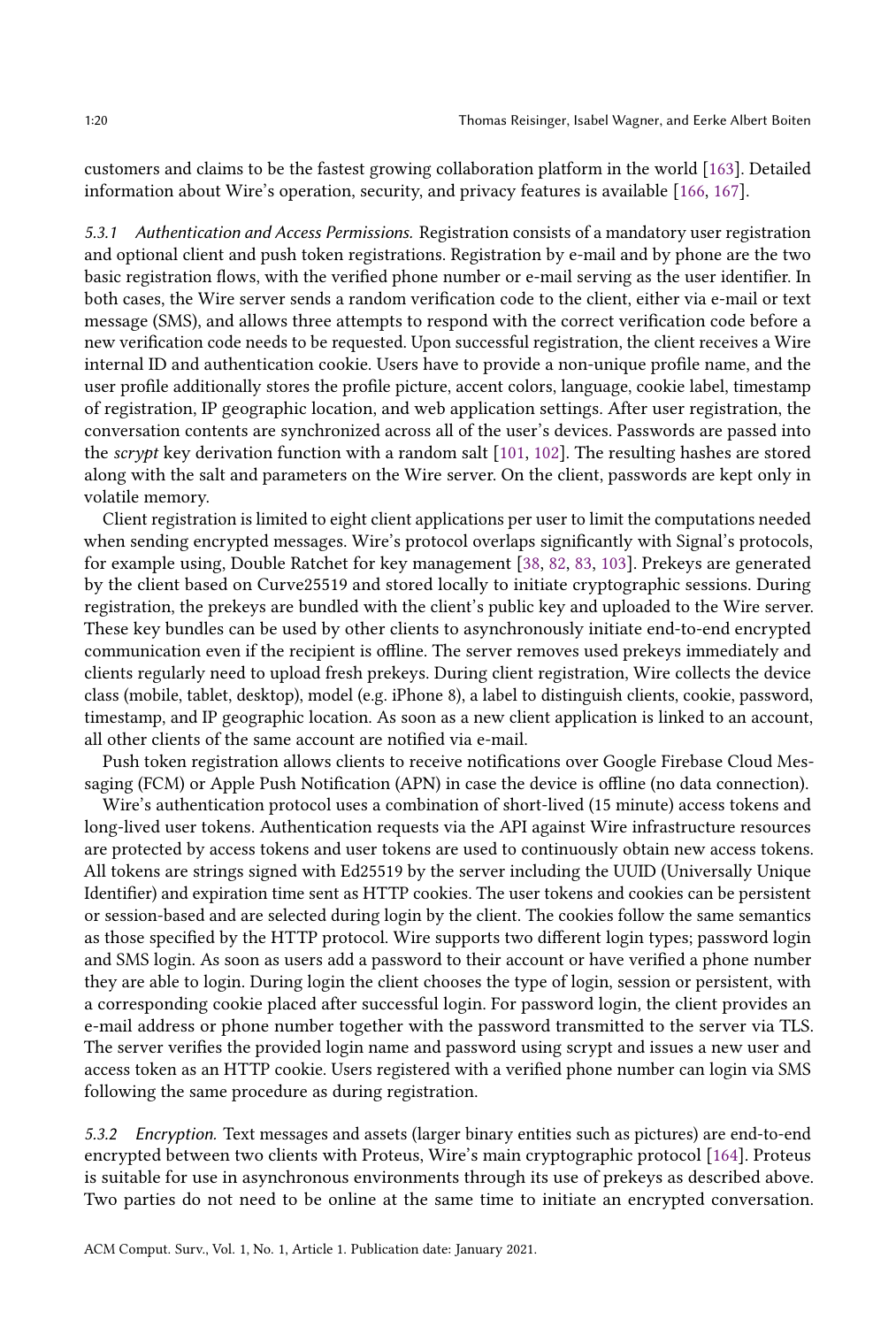The cryptographic primitives used in Proteus are ChaCha20 (cipher), HMAC-SHA256 and Diffie-Hellman Curve25519 (message authentication codes), and HKDF (HMAC key derivation function) [13, 14, 70, 71]. Users can call each other in 1:1 or group conversations. Group conversations are established via a full mesh of end-to-end encrypted 1:1 calls between all pairs of participants. The call signaling is encrypted with Proteus and uses SDP (Session Description Protocol) to negotiate the client call capabilities [49]. Endpoints establish media flows directly when possible, with the help of ICE and TURN (Traversal Using Relays around NAT) servers to identify the most suitable transport path [80, 118]. The TURN servers are part of the Wire infrastructure and generic credentials are used for authentication. TURN servers cannot associate user identifiers with a specific call record.

Wire clients use HTTPS with Strict Transport Security, TLS 1.2, with ciphers supporting forward secrecy (PFS) and certificate pinning. SRTP is used for call media exchange, and negotiation of encryption algorithm, keys, client authenticity verification, and parameters is achieved via the DTLS (Datagram Transport Layer Security) handshake [10, 86, 114]. For group calls, each call leg of the full mesh is individually encrypted and the keys are not shared among participants. On iOS, local data is protected via sandboxing and not synced to iCloud or iTunes backup. On Android, access permissions protect local data and cached data, and external storage is encrypted using AES128 (Advanced Encryption Standard). On desktop clients, Wire recommends the use of full disk encryption such as FileVault on macOS or Bitlocker on Windows.

5.3.3 Secure infrastructure deployment. The server infrastructure is operated by Wire, but an on-premises/private cloud deployment is possible on request.

5.3.4 Privacy. The source code for the infrastructure and clients was released in 2016 and is available at https://github.com/wireapp under GNU AFFERO general public license V3, with the limitation that the method in which Wire clients interact with the Wire infrastructure should not be changed. In 2017, Wire sponsored a security audit for the web application, Android/iOS client, and protocol implementation [165]. The audit identified no critical issues in the core cryptographic protocol Proteus and its Cryptobox API. Some low-, medium-, and high-severity bugs were identified in the iOS, Android, and Web client, which have since been addressed by Wire. For example, the web application used an outdated JavaScript framework vulnerable to injection attacks. Separate research from the University of Waterloo found that unhashed and unencrypted passwords were sent from the web client to the Wire infrastructure via TLS [152]. As a result, server operators could have access to cleartext passwords during authentication, and the recommendation is to use a technology such as password-authenticated key agreement.

## 5.4 Jitsi - Jitsi.org

Jitsi is a collection of free and open-source multi-platform voice, video conferencing, and IM applications under the Apache license 2.0 based on the OSGi framework. On desktop systems such as Microsoft Windows or Linux, a web browser supporting WebRTC (e.g., Google Chrome or Firefox) can be used as a feature-rich UC client without installing additional plug-ins or software. There are dedicated applications and SDKs (Software Development Kits) available for Android and iOS.

Jitsi was formed in 2003 as a student project called SIP Communicator. With the advancement of WebRTC, the Jitsi Video Bridge was added to allow web-based multi-party video calls based on WebRTC technology. Jitsi operates https://meet.jit.si, a version of Jitsi Meet, hosted for free community use. Other projects include the SIP gateway Jigasi, the library lib-jitsi-meet which allows to securely capture, playback, and stream audio and video flows, and the Chrome extension Jidesha for calendar integration and screen sharing. Jitsi is available at https://github.com/jitsi/jitsi. The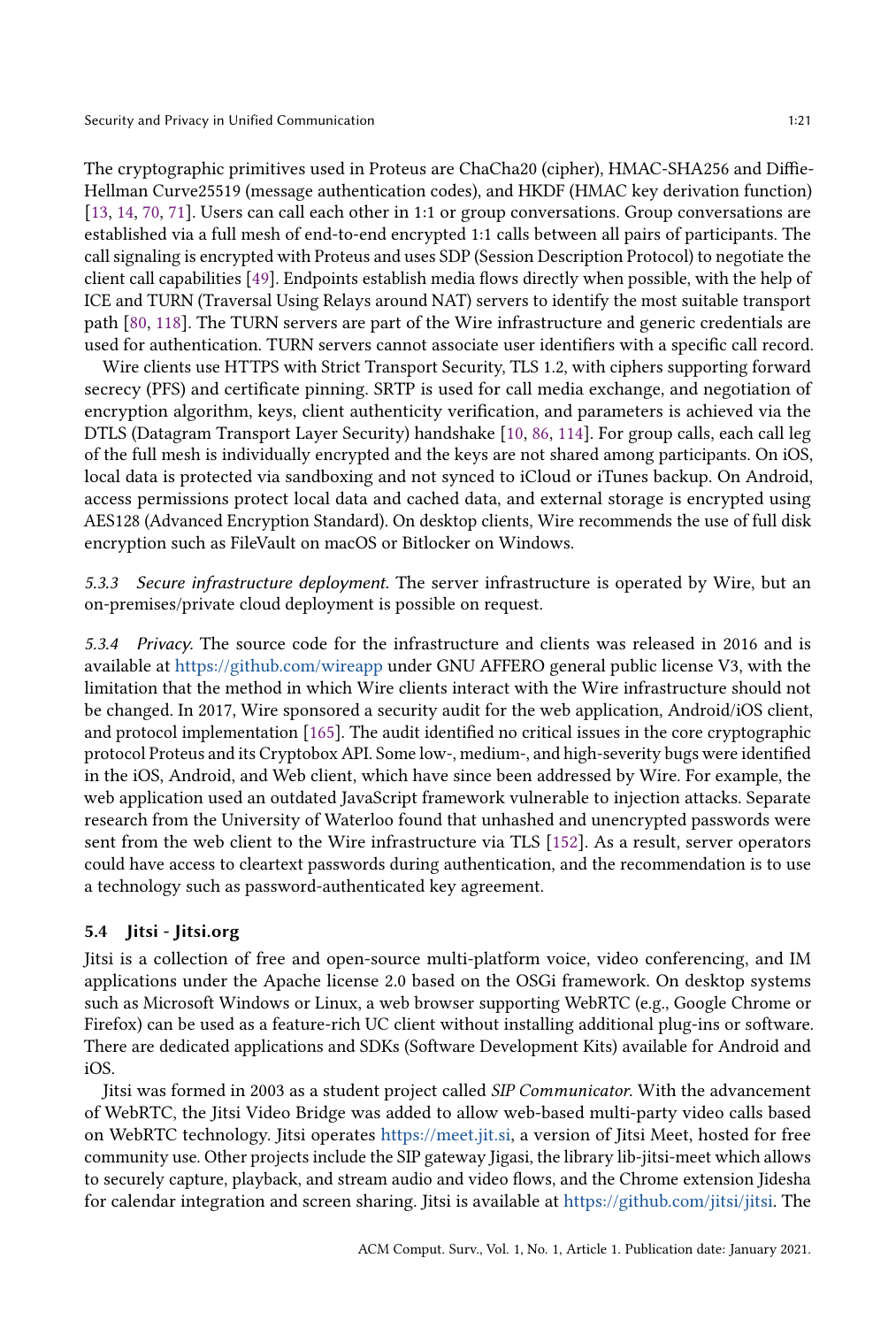project is driven by the open-source community, fully funded by 8x8 Inc. (https://www.8x8.com), a commercial cloud-based UC provider that offers a Jitsi-based cloud video conferencing service.

5.4.1 Authentication and Access Permissions. The meeting rooms are ephemeral, generated ad hoc, and can be protected with a password or PIN. Meeting rooms are created when the first participant joins and destroyed when the last participant leaves. No history or messages are kept once a meeting room is destroyed. If somebody joins a meeting with a name that was in use before, a new meeting room is generated with the same name, without any connection to previous meetings. This reduces the potential attack vector of pre-created meetings which would make them easier to identify and target. The meeting room name needs to be shared carefully, for instance it is wise not to share it on social media, and PINs are recommended [59].

5.4.2 Encryption. The default settings for the jitsi-meet server support TLS with cipher suites based on Diffie–Hellman key exchange (DHE-RSA, DHE-DSA) and elliptic curve Diffie–Hellman key exchange (ECDHE-RSA, ECDHE-ECDSA) [127]. For WebRTC traffic, TCP (Transmission Control Protocol) port 443 and UDP (User Datagram Protocol) port 10000 must be allowed from the client to the Jitsi server. The WebRTC framework itself does not provide end-to-end encryption between the clients, but Jitsi includes some encryption features on top of WebRTC, depending on the way in which Jitsi operates, P2P or Jitsi Videobridge (JVB) [112]. The P2P mode is used for one-toone meetings. In this case, audio and video are encrypted using DTLS-SRTP (Secure Real-time Transport Protocol via DTLS) all the way from the sender to the receiver, even if they traverse network components such as TURN servers [37]. JVB mode is used for more than two participants (1:n) in a meeting. In this case, all audio and video traffic is encrypted on the network using DTLS-SRTP, but packets are decrypted while traversing the Jitsi Videobridge. The Videobridge never stores packets in persistent storage and processes them in memory while they are being routed to other participants in the meeting [58]. Starting with Google Chromium 83 (May 2020), the insertable stream API feature in Chrome, Edge, Opera, and Brave allows Jitsi Meet to manipulate encoded packets before sending them on the network, and as a result the Jitsi community started new efforts for end-to-end encryption support [57].

5.4.3 Secure infrastructure deployment. The Jitsi community team currently operates https://meet. jit.si servers in six regions across the globe. It is possible to install Jitsi on premises or operate it in a private cloud. There is no commercial support available for the Jitsi project, but help is provided by the community via a forum and mailing lists. On the same community platform, individuals and companies can provide or ask for support services. This could be an issue for organizations operating a private instance of Jitsi with the need to receive external support in a timely manner. An alternative for operating a private instance of Jitsi is to use a managed Jitsi service offered by a third party, such as https://jitsi-hosting.eu/ or use the 8x8 Inc. UC cloud service.

5.4.4 Privacy. The open source licensing and public availability of Jitsi allows users to host their own Jitsi instance with full control of the infrastructure. Hosted commercial Jitsi services and the community driven https://meet.jit.si are other feasible approaches to using Jitsi. End-to-end encryption is provided with the option to install a Jitsi client on mobile devices or only use a supported web browser.

In the case of https://meet.jit.si all users are moderators and can, for example, mute other participants. For stricter moderator permissions, a private Jitsi Meet instance needs to be deployed. The public https://meet.jit.si service collects some meta data and statistics to improve the service, including an anonymous identifier, bitrate, available bandwidth, SDP offers and answers, utilization, and mobile app crash dumps. In cases where this data collection is not acceptable, a private Jitsi instance can be deployed and operated.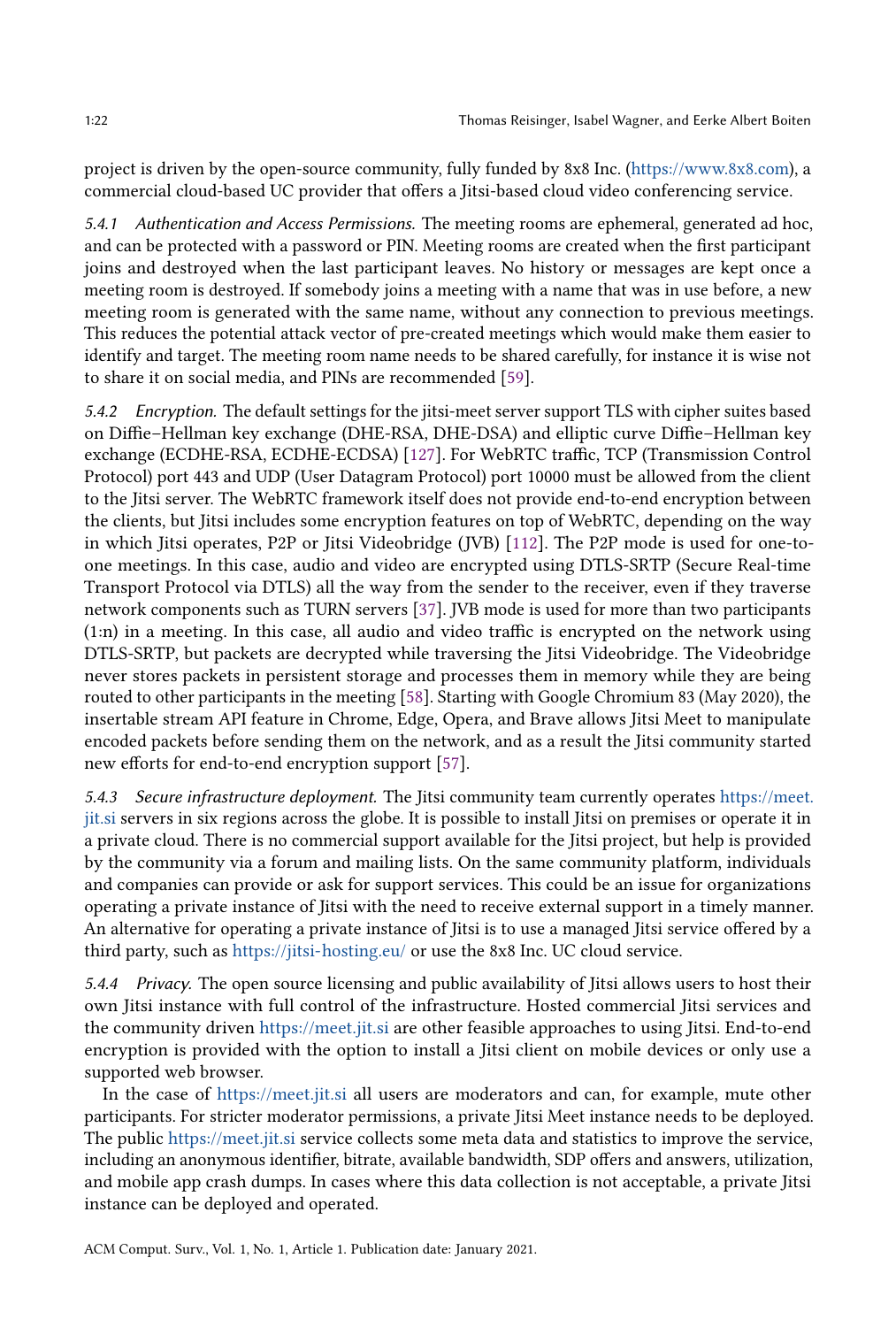Security and Privacy in Unified Communication 1:23

## 5.5 Zoom - Zoom Video Communications

Zoom, founded by the former Cisco Webex engineer Eric Yuan in 2011, is recognized for its user friendly applications which are available as closed-source for Windows, Linux, macOS, iOS, and Android. Various plug-ins allow integration, for example with Microsoft Outlook, IBM Notes, Firefox, Google Chrome, and Skype for Business. Zoom provides free video conferences for a limited number of participants and a limited duration. Larger or longer conferences require a paid subscription. In December 2019, the maximum number of daily meeting participants on Zoom was approximately 10 million. In March 2020, Zoom reached more than 200 million daily meeting participants, which positions Zoom among the top UC service providers [169].

5.5.1 Authentication and Access Permissions. To start a meeting, the meeting host has to authenticate via HTTPS to the Zoom infrastructure using their user credentials (ID and password). A unique per-client, per-session token is used to identify each participant attempting to join a meeting. For each meeting, a unique set of session parameters are generated by Zoom. Authenticated participants must have access to these session parameters in conjunction with the unique session token, to successfully join a meeting. In addition, Zoom supports Security Assertion Markup Language (SAML) and OAuth as methods for single sign-on (SSO) [174].

5.5.2 Encryption. All data transmitted from the Zoom client to the Zoom cloud is encrypted in transit with AES via TLS 1.2. The preferred method of communication is HTTPS, leveraging TLS 1.2 encryption and PKI Certificates issued by a commercial certificate authority. Signing into the client, scheduling a meeting, chatting, polling, sharing files, and in-meeting Q&A all use TLS 1.2. Before Zoom client version 5.0 (released May 2020), real-time traffic such as video, voice, and content sharing used AES-256/ECB mode (Electronic Code Book), which is considered insecure. This behavior changed with the introduction of Zoom client 5.0 and the switch to AES256/GCM (Galois/counter mode) [174, 175].

According to Zoom, in meetings where all participants use Zoom clients and the meeting is not recorded, all video, audio, screen sharing, and chat content is encrypted at the sending client and not decrypted at any point until it reaches the receiving clients. Zoom clients include the Zoom app running on a desktop or mobile device and Zoom Rooms which are specialized Zoom video conferencing hardware. Zoom claims never to have built a mechanism to decrypt live meetings for lawful intercept purposes, nor one to insert participants into meetings without it being reflected in the participant list [176].

However, because Zoom is closed source, these claims are not easily verifiable. Zoom aims to keep data encrypted throughout as much of the transmission as possible, Zoom maintains and controls the key management system in the cloud.

Although Zoom claims that its calls are encrypted, it does not use end-to-end encryption [87]. Instead, Zoom encrypts calls with AES-256 and shares the encryption key with Zoom servers around the globe. This potentially gives Zoom servers full access to the audio and video streams, although the company has stated that no user content is available to its employees or servers once encrypted [39, 175].

5.5.3 Secure infrastructure deployment. Connectors allow the Zoom Cloud infrastructure to connect with other services, including traditional telephones, Conference Rooms, Skype for Business, Cloud Recording, and Live Streaming. When a user joins a Zoom meeting from a traditional telephone, encryption cannot be applied, which is a general technical limitation. For enterprise customers, an on-premises solution is available for the entire meeting infrastructure. Additionally, enterprise customers have the option to run certain versions of connectors within their own data centers to manage the decryption and translation process themselves [39]. Researchers have also found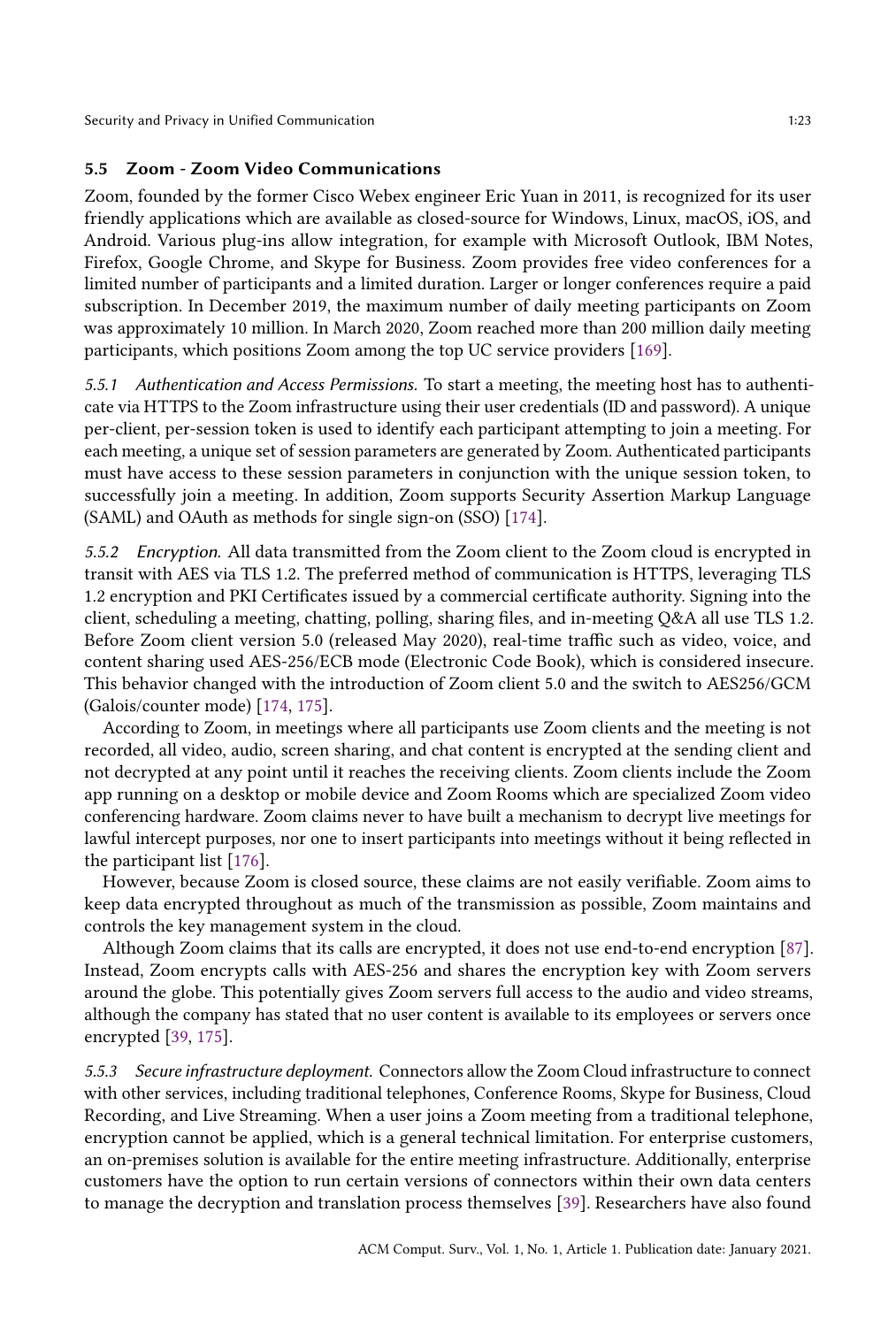encryption keys on Zoom servers in China (where the company has development sites) even when no Chinese participants are in the call [81]. This opens the possibility that the Chinese government could eavesdrop on calls. Zoom has reacted to this finding by allowing paying customers to opt out of having data routed through China [104].

5.5.4 Privacy. A number of issues with Zoom have attracted public attention in early 2020, most notably call hijacking or "Zoombombing". Calls that are not set to private or password-protected can be accessed by anyone who inputs the 9 to 11-digit meeting code, and researchers have shown how valid meeting codes could easily be identified (something Zoom now says it prevents) [66]. Zoom has also had to make changes to its iPhone and iPad apps to stop Facebook being able to collect data about users [170]. In 2019, Zoom was forced to fix a problem that could have allowed websites to turn Mac users' cameras on without permission [73].

As a reaction to unfavorable news reports in early 2020, Zoom announced a 90-day security plan, starting in April 2020, that delivered several important changes; enabling AES 256-bit GCM encryption standard for data in transit, allowing account admins to designate a data center region of choice and allowing them to set the routing, and implementing the Zoom dashboard which allows users to see how meetings are connected to Zoom data centers. In addition, meetings now have passwords and waiting rooms turned on by default. Zoom has also begun security and privacy reviews of their services with external experts and prepared a transparency report [116, 172]. Before 2020, Zoom's privacy policy was arguably not user-friendly. By downloading the app, the user granted the company permission to freely collect, process, and share personal data. This improved significantly in 2020 with better disclosures regarding issues of data safety and data rights. However, privacy issues still exist with regard to targeted advertising and third-party tracking [64, 173].

### 5.6 Skype - Microsoft

Skype was founded by Janus Friis and Niklas Zennström in 2003. After an Initial Public Offering (IPO) in 2010, Skype was acquired by Microsoft in 2011. Today, Skype is part of Microsoft as a subsidiary headquartered in Luxembourg. Skype announced 214 billion Skype-to-Skype international minutes in 2014 and 300 million active users per month in 2016 [72, 76, 145]. Skype was the first P2P VoIP client and initially offered free IM and Internet telephony to save costs on international audio calls between computers. Later, Skype added the capability to call landline and mobile numbers from Skype clients via a telephony gateway as a paid service (SkypeOut) [129]. Currently, the Skype client provides free IM, audio calls, and high definition video calls on a public cloud with multiple participants. Skype is available closed-source on many platforms, including Windows, macOS, Linux, Android, iOS, Windows Mobile, Xbox, and Amazon Alexa. Although Skype, Skype for Business, and Teams (the successor of Skype for Business) are all offered by Microsoft, they use different and incompatible underlying technologies. Information about Skype's architecture and protocols is mostly available from the time before Skype's acquisition by Microsoft.

5.6.1 Authentication and Access Permissions. Microsoft runs central login servers for the authentication and registration of clients and users. Skype's privacy settings give the user control over the sharing of their contact details, online status, and who can call or IM them. As soon as a user adds a contact to the contact list, Skype asks for contact details. If the new contact accepts the request, both users are then able to see each other's online status. Contact lists are stored by Microsoft and can be exported via the web interface of Skype. The Skype client keeps local records of contact lists, communication history, and IM content [130]. This introduces attack vectors that depend on the implementation of the client operating system security and privacy capabilities.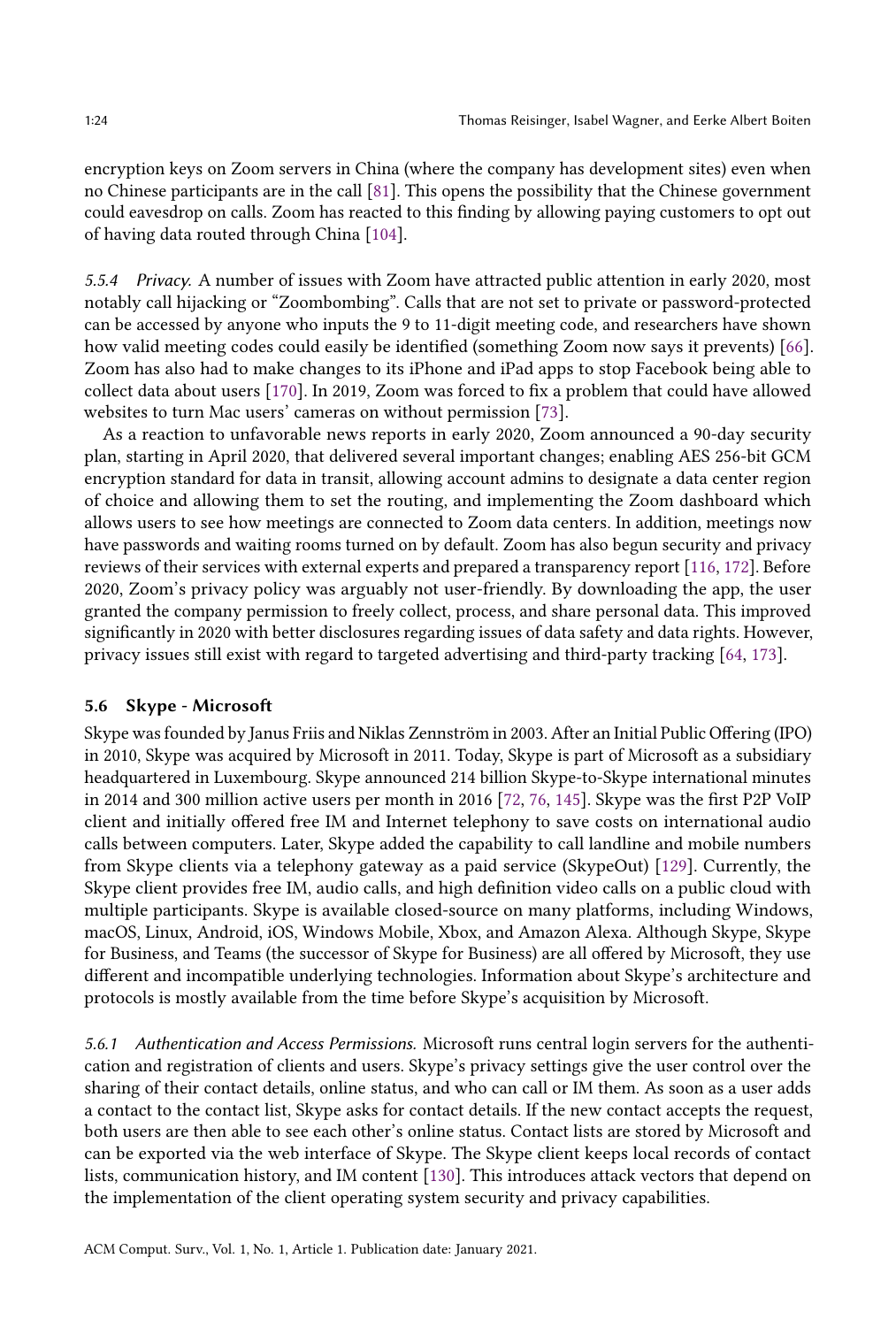Security and Privacy in Unified Communication 1:25

5.6.2 Encryption. Skype uses standard cryptographic primitives, such as AES 256-bit integer counter-mode, for all signaling and communication between the clients to prevent spoofing, tampering, and information disclosure. Supernodes and relay nodes do not have the keys to decipher the communication [130]. 1024-bit RSA is used to negotiate the symmetric AES keys. The user's public keys are certified during login, using 1536 or 2048-bit RSA, by central servers which perform the authentication of the Skype users with their Skype-Name and password [15]. However, the use of proprietary protocols based on standard cryptographic primitives in a "black box" introduces the possibility of backdoors and a master key that can decrypt all communication [106].

5.6.3 Secure infrastructure deployment. The Skype architecture consists of three types of nodes; ordinary nodes, supernodes, and relay nodes. The ordinary node is the software installed by the end user. Supernodes are ordinary nodes that are dynamically selected to perform additional functions in the Skype architecture, such as searching for other nodes. To be elected as a supernode, the client needs to meet several requirements, including having a public IP address, sufficient memory, bandwidth, and uptime. The relay hosts relay media and signaling traffic for nodes which cannot connect to peers directly due to firewalls or NATs (Network Address Translation). The mechanism used by Skype for NAT/firewall traversal issues, such as firewalls blocking new incoming connections, is a variation of STUN [9, 119, 130].

When a Skype client starts, it binds local listening sockets for random high (>1024) TCP and UDP ports, port 443 (TCP/UDP), and port 80 (TCP). The Skype client uses TCP for signaling traffic and prefers UDP for voice, video, and file transfer traffic. In case UDP is not available, Skype can use TCP for media streams which introduces an additional overhead. Skype checks network connectivity during the login process to verify if the outgoing UDP/TCP ports are available and what kind of network address translation is used by the client's network. Client status updates and online status indicators of contacts are also carried out via the P2P architecture [130]. As soon as a user places a call via the Skype client and the destination's network address is not in the local cache, supernodes are used to search for the recipient's network address and its associated supernode. The caller node can then establish a session for chat, audio, video, file transfer, or authorization requests either directly or through a P2P relay [130].

5.6.4 Privacy. Skype's most significant security and privacy issue is the confirmation by Microsoft that Skype allows eavesdropping by design, by switching from client-to-client to client-to-server encryption. Skype also works with in-country partners, admitting that "there is a possibility that your communications and personal data could be stored, monitored, or blocked and made available to authorized local parties, for instance law enforcement, subject to the local legal standards" [130]. In addition, the Snowden revelations showed that Skype participates in the NSA's PRISM program [99].

## 5.7 Teams - Microsoft

Microsoft has a long history in the commercial UC space, starting in the early 2000s with Exchange Instant Messaging, followed by Windows Messenger in 2003/2005, Office Communicator in 2007, Lync in 2010 and 2013, and Skype for Business (SfB) in 2015, 2016, and 2019. In 2017, Microsoft started to replace the Skype for Business cloud offering with Teams to increase the pressure on its competitors and push customers to the Teams cloud-only service [158]. The Teams client, in contrast to traditional UC clients, has a new functionality called persistent workplace which includes chats grouped by channels/topics and file storage including collaboration on files over time (before and after a meeting), as well as video meetings, meeting scheduling via Microsoft Outlook, and application integration.

Microsoft claims 390 million active users per month [74]. Supported Teams client platforms are Windows, macOS, iOS, and Android. With Microsoft announcing the retirement of SfB, we will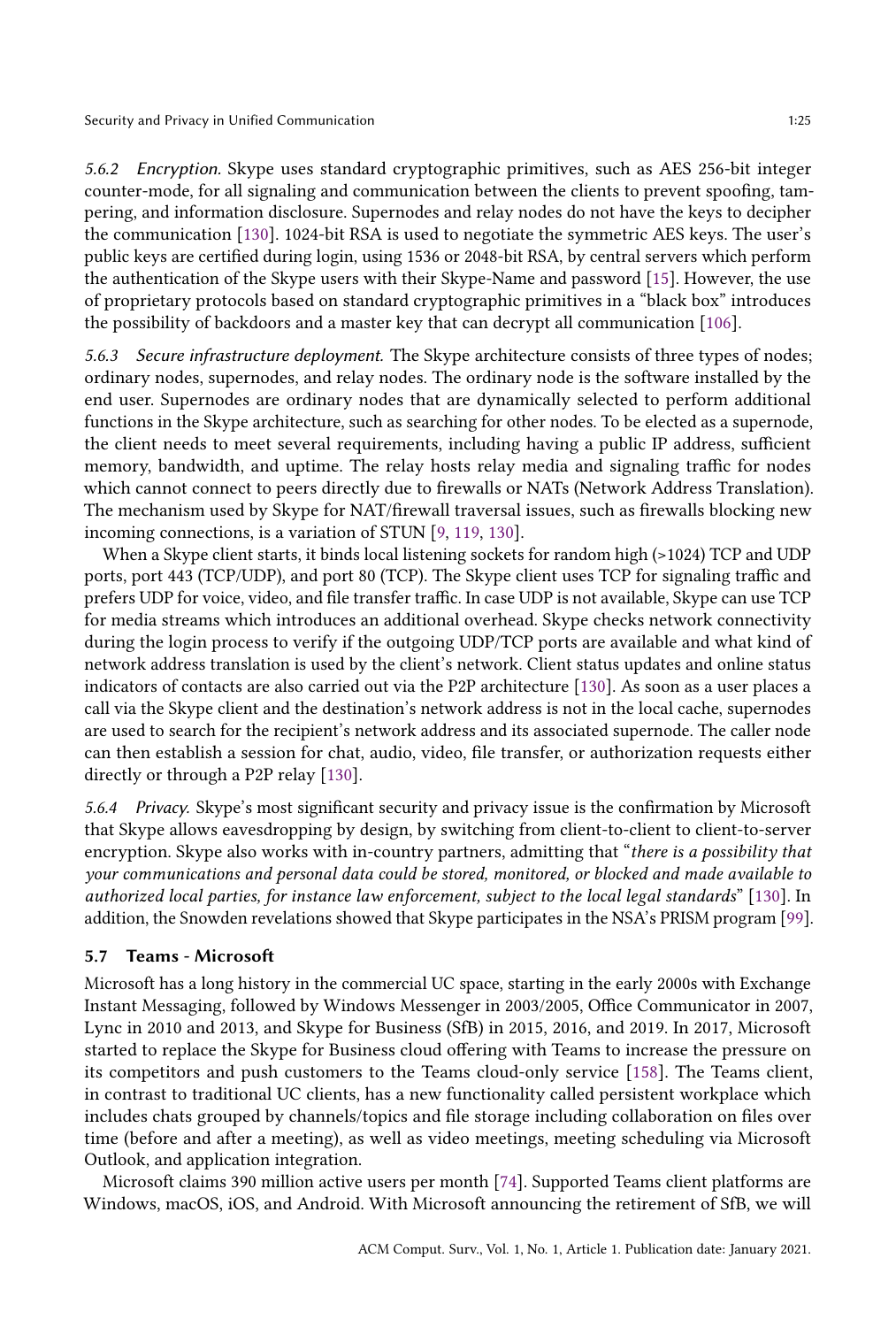cover only Teams in more detail, despite large numbers of SfB deployments in on-premises, hybrid, and cloud-only variants.

5.7.1 Authentication and Access Permissions. An Office 365 account is required to use Teams, and the user needs to authenticate against Azure Active Directory (AAD). The simplest case is when all identities are hosted and managed in Azure AD, but Teams also supports a hybrid mode where the identities are hosted on-premises in Microsoft Active Directory Domain Services and the password hashes are synchronized into the Microsoft cloud with Azure AD Connect. The sign-in process into Office 365 uses industry-standard protocols such as OAuth 2.0 and OpenID Connect where Azure AD is acting as the identity provider [88].

The UK National Cyber Security Centre (NCSC) warns that an increasing number of Office 365 accounts have been compromised through brute force attacks and spear phishing. This is a general attack vector that allows access to data stored by Teams. The NCSC recommends enabling multi-factor authentication (MFA) and configuring adequate auditing, logging, and service/device hardening [97]. Researchers have found vulnerabilities in Teams in the past, including an incorrect implementation of the SAML Single-Sign-On (SSO) Profile which made Teams vulnerable to account takeover and identity theft [61]. Teams is also subject to more general attacks, including EvilGinx2, which is a MITM attack that uses phishing to extract a user's session cookie after completed multi-factor authentication [48].

5.7.2 Encryption. To connect to the cloud service, the Teams client requires TCP ports 80 and 443 and UDP ports 3478 through 3481 to be opened to the Internet. The TCP ports are required for web-based content such as chat, and the UDP ports are required for media transfer such as audio and video. The client communication with Office 365 is TLS 1.2 encrypted with AES 256. Most Teams signaling traffic uses HTTPS-based REST interfaces, but in some cases the SIP protocol is used, such as for the connection between Office 365 and a Session Border Controller or gateway. The real-time media RTP flow is secured via SRTP, in which only the payload is encrypted and keys are exchanged through the secured signaling channel. Teams uses STUN and ICE for firewall traversal and NAT with the transport relay deployed within Office 365 [92].

5.7.3 Secure infrastructure deployment. Gateway or interoperability services are available that allow Skype, Skype for Business, and Teams to communicate with each other. For example, Skype users can search for the Teams user's e-mail address and send a message. As soon the Teams user accepts the message, both are able to communicate albeit with some limitations on chat and call functionality. For SfB users to be able to communicate with Teams, a hybrid SfB setup is required and the SfB on-premises users need to be moved to the cloud. Teams uses closed source code and is built on Microsoft Office 365, Microsoft Graph, Office 365 groups for access management, and identities stored in AAD. During the creation of a new team, Teams creates a new Office 365 group, a SharePoint Online Site and document library to store files, an Exchange online shared mailbox and calendar, and a OneNote notebook, all tied into other Office 365 applications such as Planner and Power BI [89, 90].

5.7.4 Privacy. Microsoft claims that the customer owns and controls their data, that data is not scanned for advertising, and that Microsoft does not have access to files in SharePoint or OneDrive [93]. However, because the encryption and the corresponding keys are fully controlled by Microsoft, users have no way of verifying or enforcing these claims. In addition, Teams does not support end-to-end encryption.

Microsoft's Office 365 Compliance Framework classifies cloud applications into four categories (A–D) to specify the security and privacy commitment. Teams is classified in the highest category D, where "industry leading compliance commitments are enabled by default". Category D claims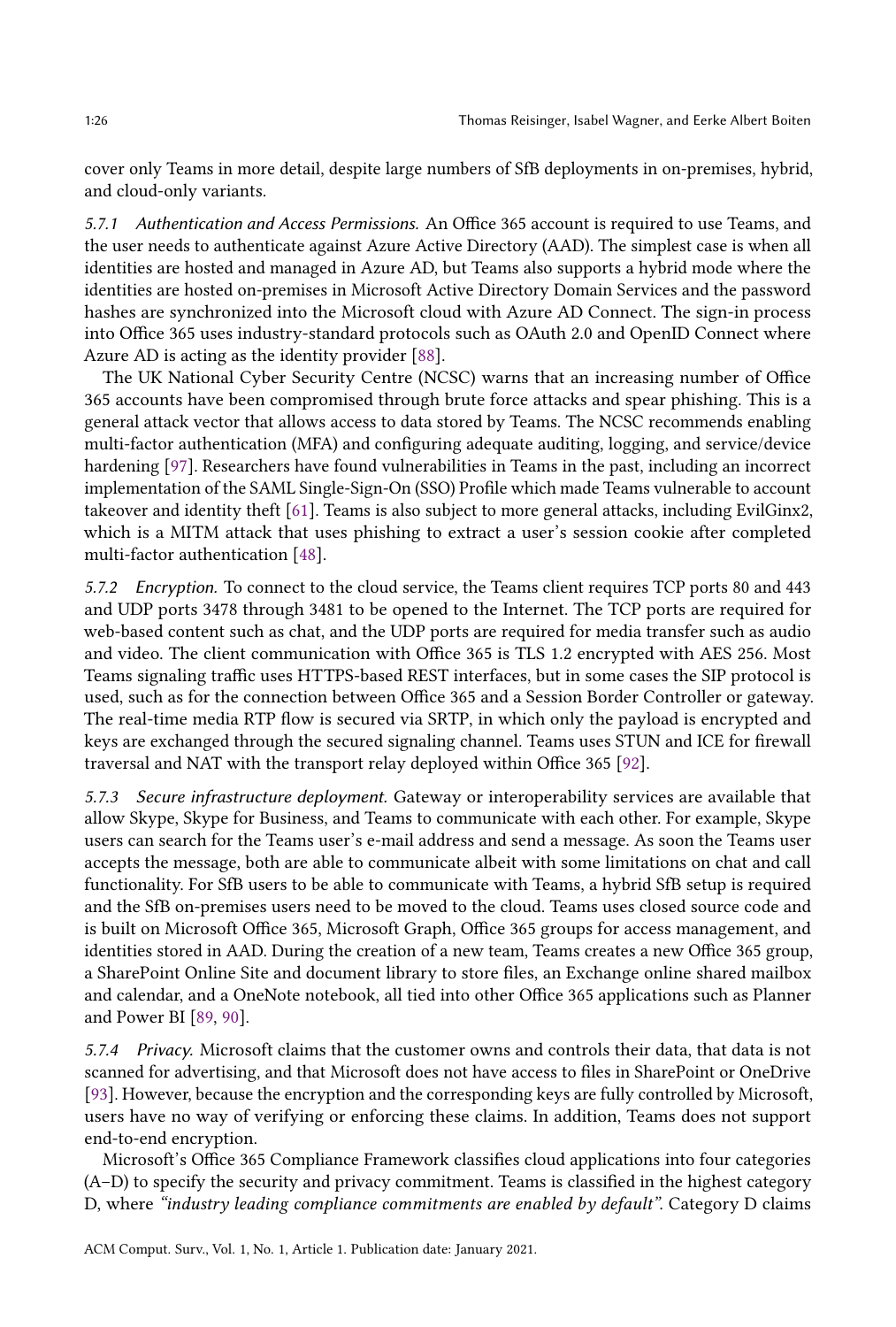compliance with standards such as ISO 27001 (Information security management systems), ISO 27018 (Information technology—Security techniques), EU Model Clauses (EUMC) (Transfers of personal data outside the European Economic Area), and FedRAMP (US Federal Risk and Authorization Management Program) [91]. Teams enforces team-wide and organization-wide two-factor authentication, single sign-on through Azure Active Directory, and encryption of data in transit and at rest. The data in Teams resides in the geographic region associated with the Office 365 tenant during creation. The files, chats, recordings, call summaries, and calendar invites are stored in various places such as SharePoint, Exchange, Stream, OneDrive for Business, and eDiscovery.

A Data Protection Impact Assessment (DPIA) conducted in 2018 in the Netherlands identified alarming details regarding Microsoft collecting and storing personal data and behavior of individual users of Office 365 on a large scale without informing users [128]. In July 2019, Microsoft announced an update to the privacy provisions in the Microsoft Online Services Terms (OST), developed together with the Dutch ministry, which provides greater transparency regarding data processing in the Microsoft cloud. After a request from the European Data Protection Supervisor (EDPS), these improved provisions have been extended to all European customers [121].

## 5.8 Slack - Slack Technologies

Slack (Searchable Log of All Conversation and Knowledge), launched by Slack Technologies in 2013, is a closed-source, cloud-based unified collaboration software. In 2019, Slack reached more than 10 million daily active users [133]. The Slack client is available for Microsoft Windows, macOS, Linux, iOS, Android, and Windows Phone. A free version with limited functionality is available, as well as premium payable subscriptions with additional features such as video calls with multiple participants. Conversations on Slack are organized in channels, or persistent chat rooms, within a workspace. Channels can be shared with users inside an organization as well as with external users. Channels support collaboration capabilities including audio and video calls, file sharing, screen sharing, and, through integration via the Slack API, hundreds of 3rd party applications such as Dropbox, GitHub, Box, and Zendesk [137]. Slack's main competitor is Microsoft Teams [67]. In December 2020, Salesforce acquired Slack for \$27.7Bn which increases the competition with Microsoft Teams [94].

5.8.1 Authentication and Access Permissions. For user authentication, two-factor authentication is supported for all versions, and OAuth with Google or SAML-based single sign-on is supported for premium accounts.

5.8.2 Encryption. For the communication between the client and the cloud service, Slack uses WebSockets over TCP port 443 [131]. For audio and video calls, UDP connections to port 22466 and whitelist access to the DNS domain \*.slack-core.com are required, with TCP as fall-back to the same port [132]. In transit, data is encrypted with AES256 (TLS 1.2), and SHA2 signatures are used. Data at rest is encrypted using algorithms compliant with FIPS 140-2 (Federal Information Processing Standard), e.g. AES256. The keys are stored on a secure server on a segregated network controlled by Slack. With Slack Enterprise Key Management (Slack EKM), customers can use their own encryption keys stored in Amazon's Key Management Service (AWS KMS) for file and message encryption. Keys can be revoked by customers in a granular way [136]. Slack does not offer end-to-end encryption between clients, and users cannot access the data on the Slack infrastructure.

5.8.3 Secure infrastructure deployment. Customer data is hosted on a shared infrastructure, in data centers at different service providers, with logical separation between customers [138].

5.8.4 Privacy. Slack Technology claims to exceed industry standards and regulations such as ISO 27001, ISO 27018, FedRAMP, and HIPAA (Health Insurance Portability and Accountability Act) [138].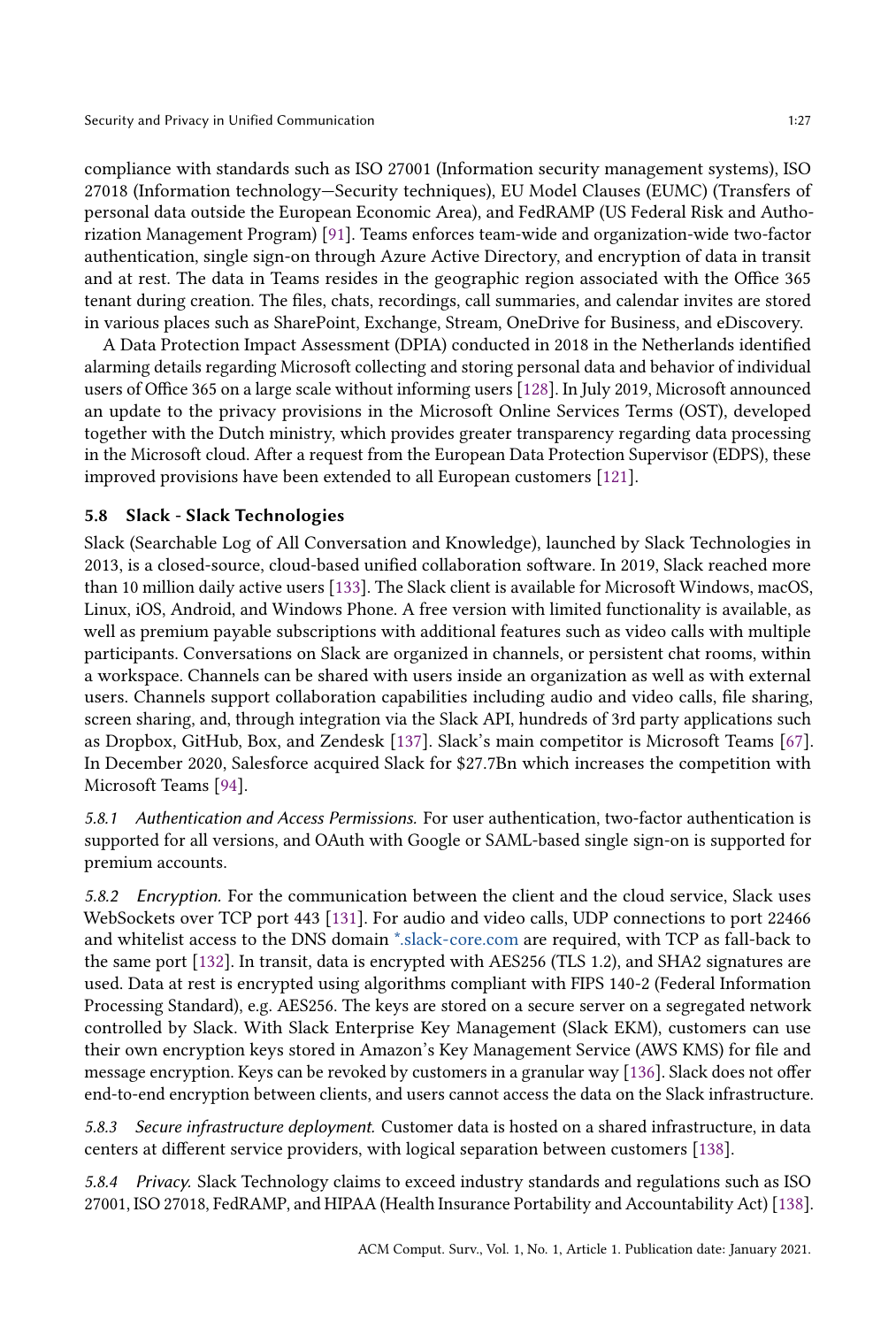To protect customer data, Slack follows a secure development life cycle using the open-source tool goSDL and offers a bug bounty program to handle disclosure of security vulnerabilities [134, 135]. In 2015, Slack was hacked and user data including email addresses, usernames, hashed passwords, and phone numbers were compromised. As a response to the hack, two-factor authentication was added to the service [47]. Slack Technologies could be forced to hand over user data to respond to law enforcement requests. Slack's policy states that users will not be informed about government information requests. The default configuration settings are weak with regard to security and privacy and can expose sensitive information from Slack channels via email notifications that are triggered when a user is mentioned or receives a direct message.

## 5.9 Webex Teams - Cisco Systems

Webex was founded in 1995 by Subrah Iyar and Min Zhu, and provides web-based collaboration for online meetings including voice and video. Webex was acquired by Cisco Systems in 2007. It was one of the first SaaS (Software as a Service) offerings on the market and uses closed source code. Over the years, the service was bundled in different flavors such as Webex Meetings, Webex Training, Webex Events, and Webex Support. In 2018, Cisco merged the Cisco Spark service into Cisco Webex Teams and expanded the functionality with white boarding, persistent messaging, simple guest access, and external tool integration. Cisco also integrated their hardware devices, including VoIP telephones and video room systems, to work with the Webex cloud service. The Webex client is available for Microsoft Windows, macOS, iOS, and Android.

5.9.1 Authentication and Access Permissions. For user authentication and authorization, SAML is used to retrieve Key Management Service (KMS) tokens and Webex cloud tokens. All the key material for encryption of user data, including uploaded files, IM, and presence information, is stored in a cloud KMS operated by Cisco, or optionally on-premises in the customer network on a Hybrid Data Security node. With the KMS token, access to encrypted data can be granted by the user. For the Webex service or third-party access to the plain text services (including voice and video calling and document transcoding), a service account token needs to be granted by the user with the help of the KMS token. With this architecture of separation of the KMS and cloud micro services, Webex Teams claims to provide end-to-end encryption without the possibility to decrypt the data in transit or at rest [21, 22]. This claim is not valid for the real-time media which is not end-to-end encrypted.

5.9.2 Encryption. For signaling, Webex uses HTTPS and WSS (Secure WebSockets), protected by TLS versions 1.2 and 1.1 with 256 bit or 128 bit keys sizes and SHA-2 hash functions. The media traffic for audio, video, and content streams from Webex clients to media nodes, which are hosted by Cisco as cloud services around the globe, uses SRTP with the cipher suite AES\_CM\_128\_HMAC\_SHA1\_80 [10, 24]. The Webex client initiates media traffic to the Webex cloud nodes on UDP port 5004 with fallback to TCP port 5004 or 443. For the media node discovery process and firewall traversal, STUN is used to identify the optimal node with a low round-trip time [23, 119]. Real-time media communication protected by SRTP is not end-to-end encrypted. Webex decrypts all real-time media to allow for mixing, distribution, and interoperability with the public switched telephone network.

5.9.3 Secure infrastructure deployment. Webex is available as SaaS deployment and only parts of the architecture, for example the Key Management Service, can be hosted and manged by the customer in a hybrid setup.

5.9.4 Privacy. Cisco's claim of secure end-to-end encryption is only met when the key material and the KMS are under the control of the user and not Cisco Systems. For this, users need to move to a Hybrid Data Security architecture and host the KMS in their own data center. Even with the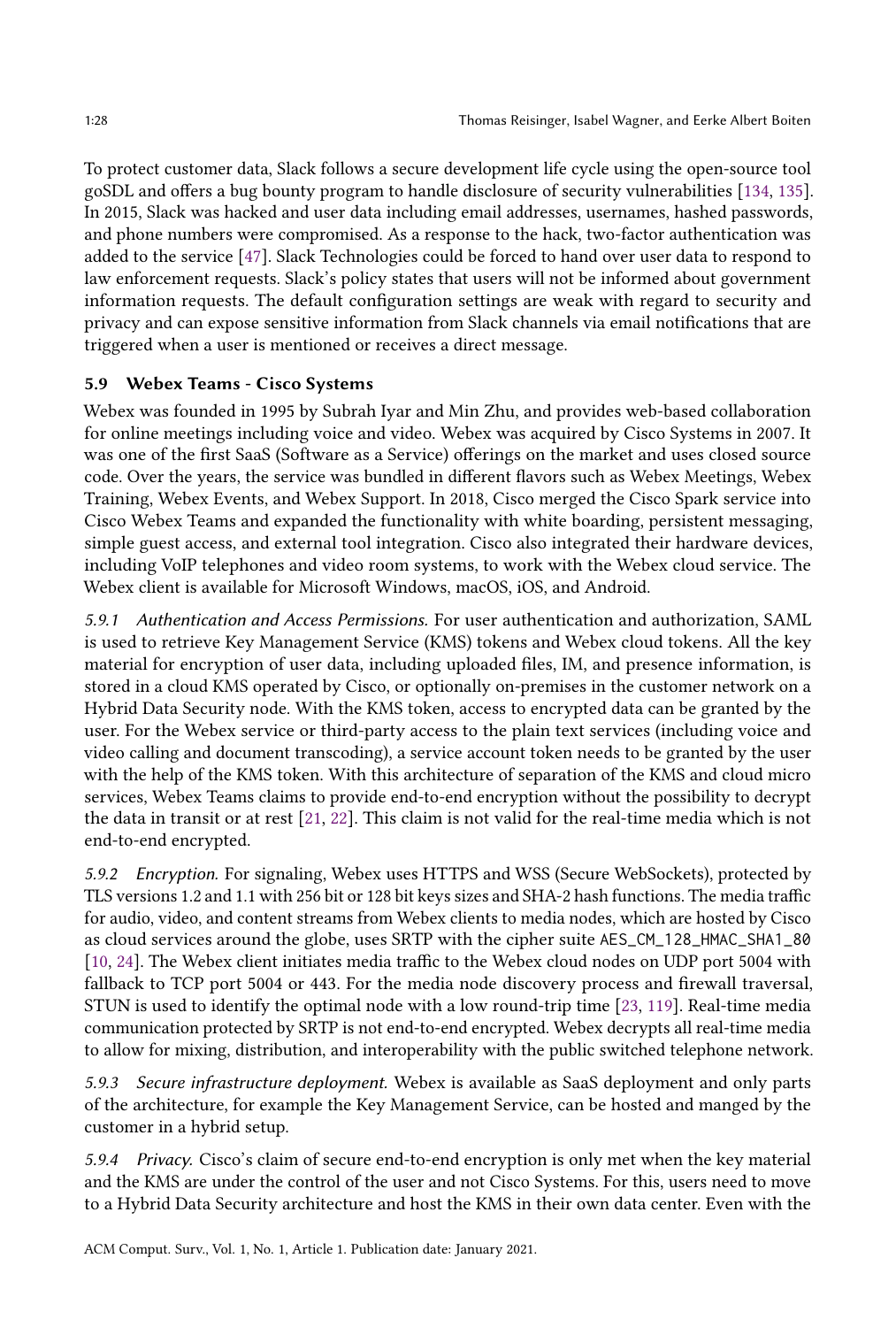hybrid setup and KMS under the control of the customer, the real-time media is not end-to-end encrypted.

## 5.10 Google Meet - Google

Google Meet launched in March 2017 and replaced Google Hangouts and Google Chat within a single application [60]. The Meet client is available on Android, iOS, and supported on major web browsers, including Chrome, Mozilla Firefox, Microsoft Edge, and Apple Safari. Dedicated hardware products are also available, for example, the ASUS Google Meet Kit. Meet is available for free and surpassed 100 million daily meeting participants in April 2020 [139].

5.10.1 Authentication and Access Permissions. Google Meet offers strong controls for meeting hosts, including admitting, removing, and muting participants. All participants must have a Google account, i.e., anonymous users are not allowed, which, according to Google, makes the platform safer. The Meet codes for joining a meeting are 10 characters long, with 25 characters in the set e.g. https://meet.google.com/yxo-cvxt-sko, and are not easy to guess or brute-force.

Invitation of participants is organized by e-mail address. Participants are treated as external if their email domain is different from the host's. To join a meeting, external participants need to be included in the calendar invite, be invited by in-domain participants, or submit a request to join the meeting which must be accepted by an in-domain participant. External participants can only join meetings 15 minutes in advance to reduce the time window for a brute force attack against the meeting code [60, 62].

5.10.2 Encryption. All Meet meetings are encrypted in transit from each participant to the Google Cloud infrastructure, but not end-to-end between the participants. Google, as hub of the communication, is able to access all meeting content. Meeting recordings are encrypted in transit and at rest and stored in Google Drive. Meet uses common security protocols such as DTLS and SRTP. For data in transit, Google Cloud services use the load balancing front end with the BoringSSL open source implementation and TLS1.3, RSA2048 for authentication, Curve25519 for key exchange, AES-128-GCM for encryption and SHA384 as hash function. All key material is under Google's control. Unique encryption keys are generated by Meet for every participant and meeting which only live as long as the meeting. The encryption keys are never stored on disk and are transmitted during meeting initialization in an encrypted remote procedure call (RPC) [42, 62, 139].

5.10.3 Secure infrastructure deployment. Google Meet is operated on Google Cloud and claims to be compliant with various regulations including GDPR, HIPAA, and COPPA (Children's Online Privacy Protection Act). Google claims that Meet data is not used for advertising or sold to third parties. Google provides detailed information regarding security aspects such as staff training, dedicated privacy and security teams, internal audits, collaboration with the security research community, operational security, and data access [45, 46].

5.10.4 Privacy. The requirement to use a Google account for Meet is a privacy disadvantage but improves security by allowing only authenticated users in a meeting. Google's public hosted UC platform is closed source code and only some information is provided, for example the use of DTLS and SRTP. For administrators, Google Meet keeps audit information for six months, including the event name, description, and participant identifiers. External participant identifiers are obscured or not shown, but for internal participants, most information (including name, e-mail, country, and IP address) is shown in clear text. By using the Google Meet service, the user needs to trust Google and has very limited control of the Meet platform, e.g., key material storage [41, 44].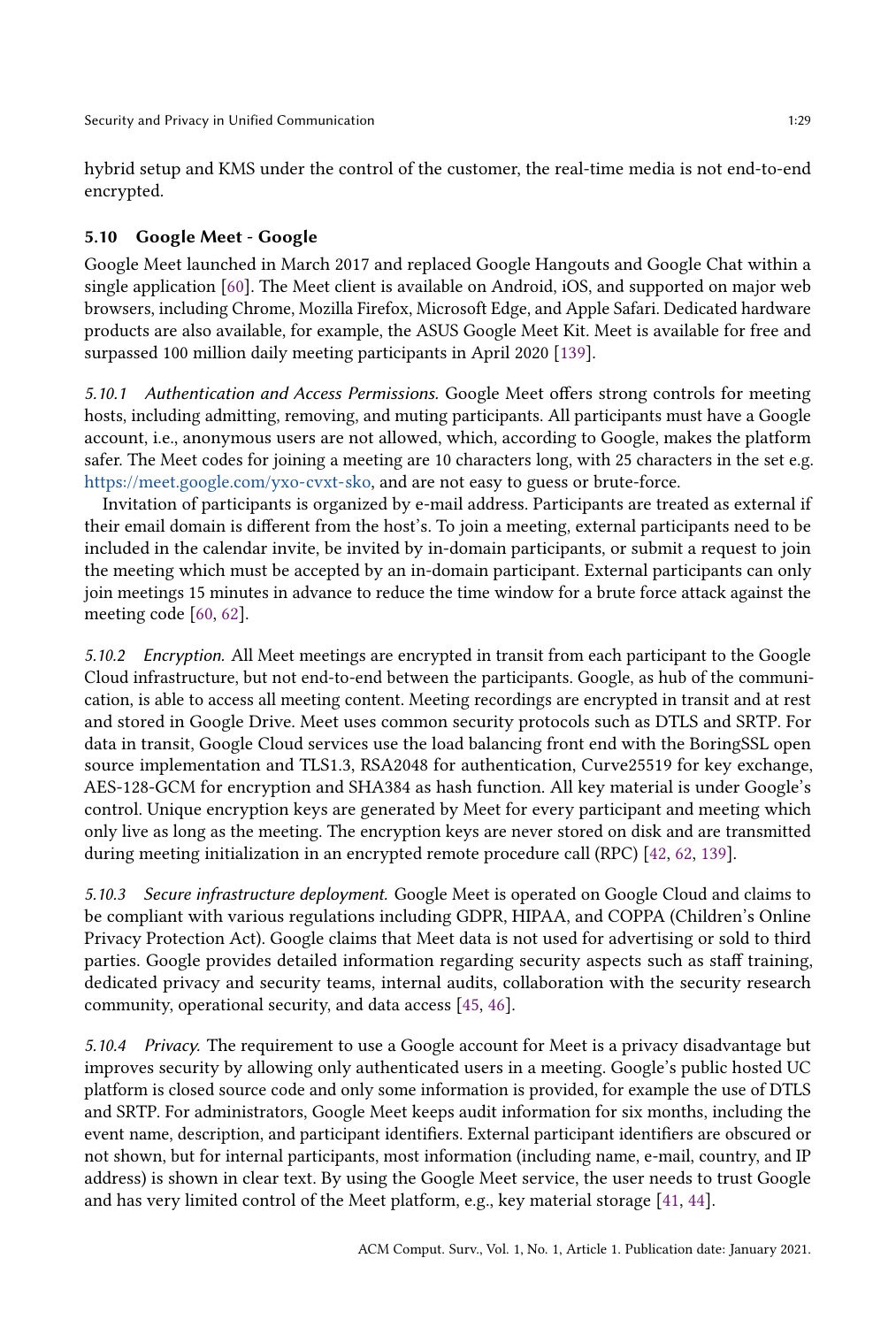#### 6 DISCUSSION

Selection criteria for UC platforms and usage guidelines can improve the security and privacy for users. Examples include; enforcing encryption by default and making sure it is end-to-end, locking and password-protecting meetings, holding unauthenticated users in a waiting room so the organizer can check their identity before admitting them to the call, monitoring the participant list to ensure no unknown participant joins, acquiring consent from participants for meeting recordings, being aware that audio-only participants calling via a regular phone dial-in option or protocol gateways such as SIP/H.323/WebRTC disables end-to-end encryption and being aware that file and screen-sharing capabilities could accidentally disclose sensitive information or be used to spread malicious programs. Organizations such as the UK's National Cyber Security Centre provide further guidance [96, 98].

However, selection criteria and usage guidelines rely on the availability of security and privacy features in UC platforms. In this section, we therefore evaluate the security and privacy features offered by the ten UC platforms compared to the generic mitigations discussed in Section 3.5. In addition, we discuss open issues and missing features, and outline possible avenues for future work.

## 6.1 Comparison of security/privacy features

End-to-end encryption and open-source architectures are two fundamental security and privacy mitigations for UC. End-to-end encryption ensures confidentiality and integrity of the communication even against the infrastructure provider or law enforcement requests directed at the provider. Open-source architectures are essential to allow public reviews of security and privacy properties and thereby increase the transparency of the UC service. Among the UC platforms we reviewed, only Signal Messenger and Jitsi are open source, and only Signal, Wire, and WhatsApp fully support end-to-end encryption, while Jitsi supports it on Chromium 83 or newer.

Authentication and access permissions. All architectures use some form of authentication, such as username/password, except for Jitsi which does not require authentication and instead uses random passphrases for access to ad hoc meetings. This can help provide anonymity or pseudonymity for the users. The mobile-centered architectures, i.e., WhatsApp, Signal, and Wire, rely on phone numbers for authentication, which can be spoofed or expose the privacy of the user. Architectures that offer meeting scheduling, such as Wire, Zoom, Teams, Slack, Webex, and Google Meet use role-based access permissions so that authenticated users can schedule meetings, invite meeting participants, and have moderator permissions during the meeting.

Encryption. For data in transit, most platforms use adequate security primitives and algorithms. Zoom updated their encryption during their 90-day security improvement program in 2020. However, the use of proprietary and closed source encryption primitives, for example in Skype, is problematic because it enables Microsoft's cooperation with the NSA PRISM program. Similar issues may exist in other proprietary platforms. End-to-end encryption is supported by Whats-App, Signal, Wire, and Jitsi. The other architectures only encrypt between a client and the cloud infrastructure.

For data at rest, such as shared files, meeting recordings and backups, details are unclear or unknown for WhatsApp and Zoom. The other architectures use encryption to store the data either in the cloud, or locally on the device and rely on protection mechanisms on the user's device, such as Windows disk encryption.

Secure infrastructure deployment and DDoS prevention. WhatsApp, Skype, Teams, Slack, and Google Meet are only available as public cloud offerings, which means that many implementation details are unknown, for example details surrounding data separation, backups, or DDoS prevention.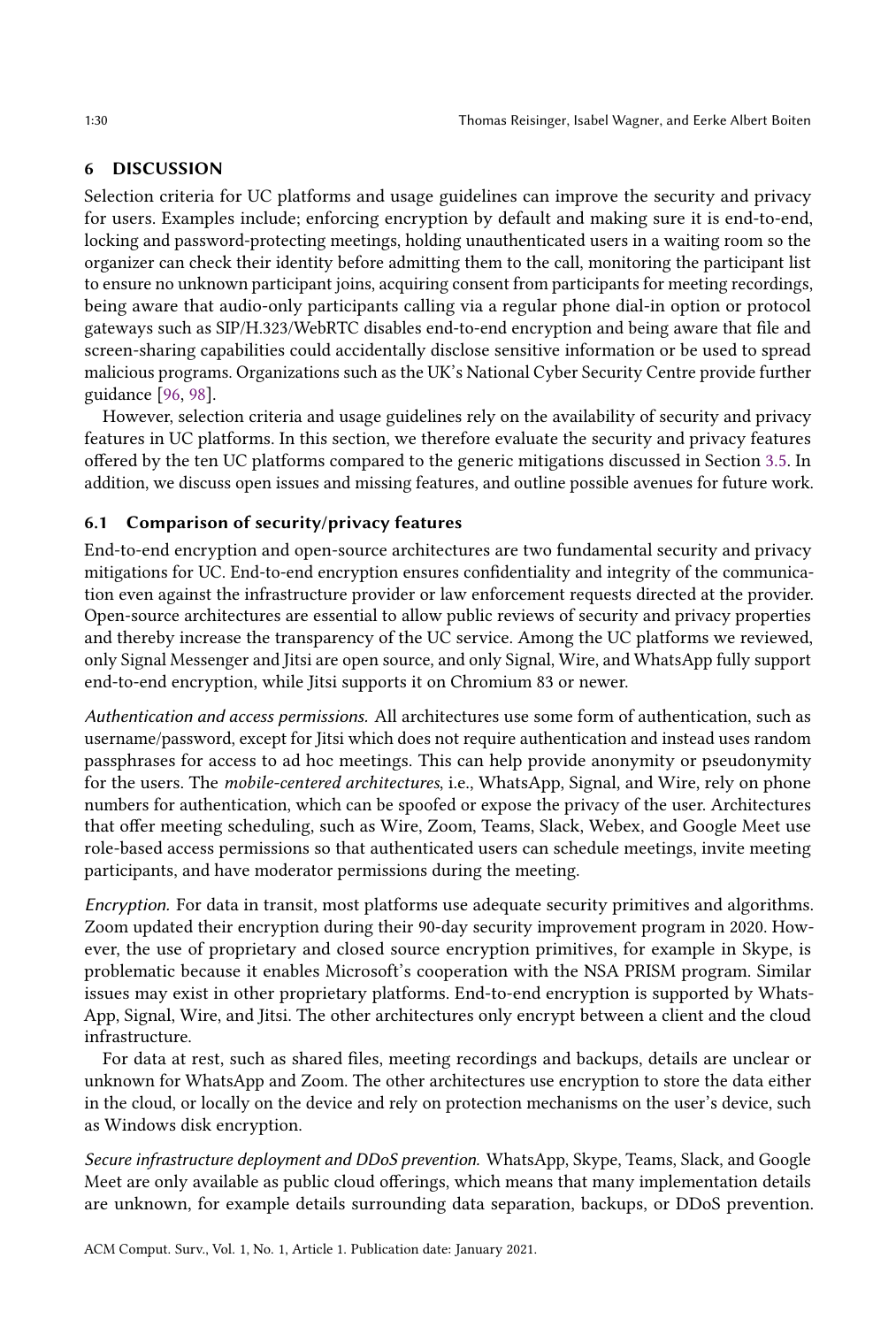Cisco Webex and Zoom support hybrid deployments, where parts of the architecture are deployed on-premises, for example the key management with Cisco Webex. In contrast, Signal, Jitsi, and Wire are available as publicly reviewed source code and can be deployed in a private cloud or on-premises, which provides significantly more control and responsibility for the implementation and operation of the architecture.

Repudiation/Plausible Deniability. Plausible deniability is supported and documented only by the mobile-centered architectures WhatsApp, Signal, and Wire. For the remaining architectures, information regarding plausible deniability is not available, which means it is most likely not supported.

Secure data deletion on client or server. The mobile-centered architectures, along with Jitsi, support secure data deletion. The other platforms support it partially, typically for data on the client-side. There is no information about server-side data deletion for Skype and Webex.

Secured meeting invitations. Secured meeting invitations are only relevant on platforms with scheduling capabilities, that is, Wire, Jitsi (one-time meeting name), Zoom, Cisco Webex, and Google Meet. Those platforms mainly use email for calendar invites (e.g., in iCal format) and include the joining instructions in plaintext, including a hyperlink to the meeting, meeting passcode or PIN, and telephone dial-in numbers. This approach, while convenient, does not provide a secure way to share meeting details. None of the platforms provide a way to exchange meeting details in encrypted form or on a separate communication channel, although the end user might be able to do this manually.

Anonymous communication and undetectability. Anonymity and undetectability are challenging requirements for UC due to the network requirements for low latency, low jitter, use of UDP, and the large volume of video/audio data. Some architectures (Signal and Skype) support or require relaying of the media or signaling traffic through their infrastructure or through special nodes, which helps to provide anonymity, but does not provide undetectability. Other architectures (WhatsApp, Wire and Jitsi) use end-to-end encryption which reveals metadata including IP addresses and traffic volumes at UC specific ports. The use of a mixing network such as Tor to provide anonymity is typically seen as infeasible due to latency and lack of support for UDP.

## 6.2 Open issues

The discussion above, summarized by the gray areas of concern in Table 4, shows that most current UC platforms provide reasonably good mitigations against security threats. However, mitigations against privacy threats are far less available, and most UC platforms do not provide anonymous communication, undetectability, privacy-preserving authentication, or secure meeting invitations. In addition, formal analysis of the privacy and security properties of UC platforms is an open issue.

Anonymous communication. Anonymity in UC allows anonymous meeting participants. The contents of voice or video streams may break anonymity towards other meeting participants, but anonymity can still hold against the UC provider and passive observers on the network. Anonymity is not limited to protecting identities and personally identifiable data, but also needs to protect metadata that may allow re-identification in combination with other data (e.g., fingerprinting attributes or IP addresses that can be resolved to identities by Internet providers).

Onion routing, most notably Tor, is an established method for anonymous communication on the Internet, but its use for UC is limited because most UC platforms require UDP traffic and also because onion routing introduces additional delays [140, 147, 148]. The first limitation could be overcome, for example, by running WebRTC traffic over a VPN connection in TCP mode, which in turn runs over Tor. However, this creates a complex technology stack which can cause disconnects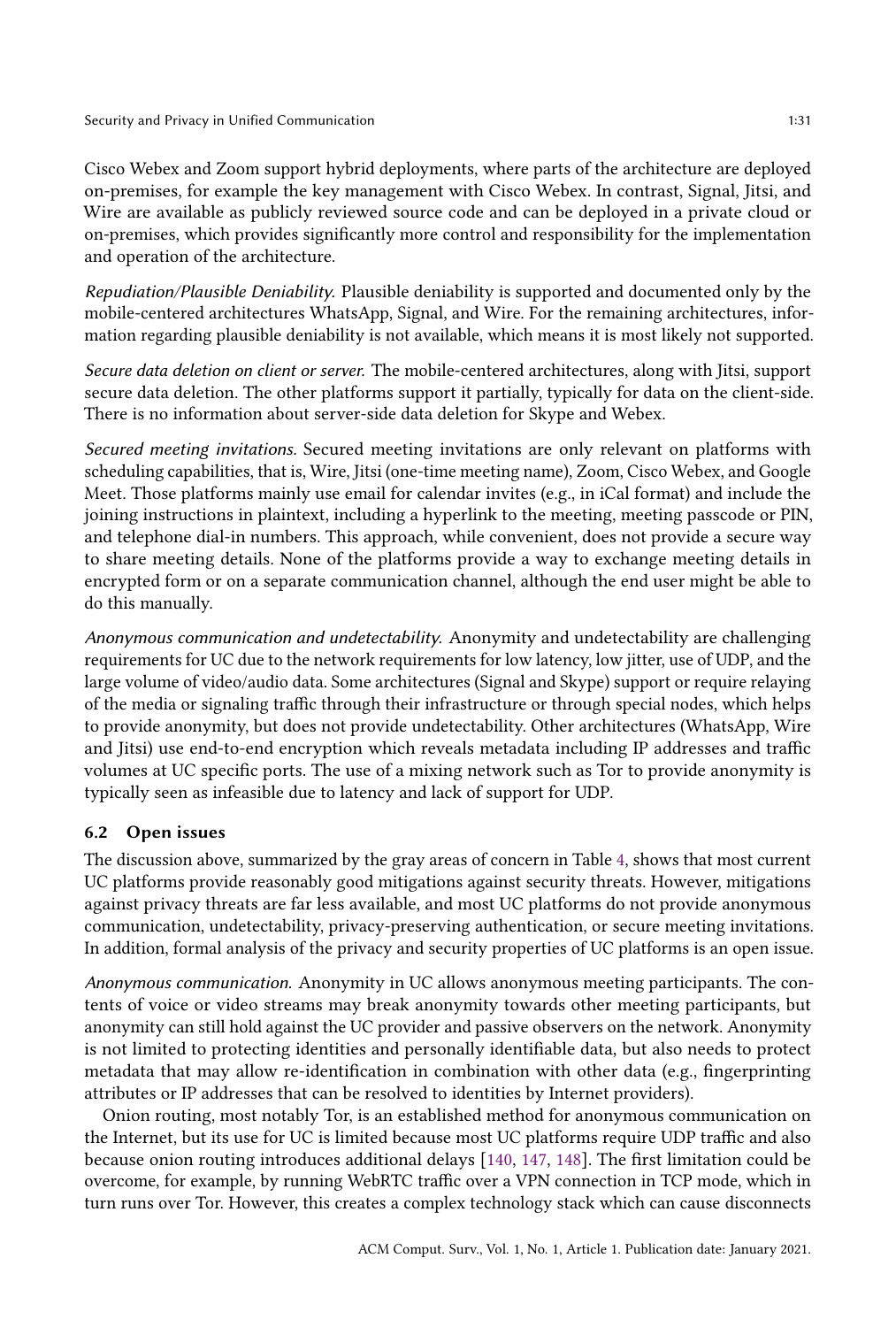and a bad user experience in UC sessions [54]. Alternatively, a virtual machine such as Whonix can force all network traffic through the Tor network. The overhead of running a virtual machine may be justifiable for some use cases, but network delays may still lead to a degraded UC experience [162].

In other implementations, WebRTC has been used as a censorship circumvention tool by proxying traffic using WebRTC thereby preventing IP blocking (e.g., Snowflake or uProxy) [35, 36]. However, this approach does not address anonymous communication or undetectability of the WebRTC-based UC communication data flows.

Undetectability and unobservability. Undetectability in UC would allow participants to hide the fact that they are participating in a meeting, for example from the UC provider or passive observers on the network. In addition, undetectability could allow users to hide which UC platform was used for a meeting. However, undetectability in the sense of shadow participants who hide their presence from other participants is likely to be an undesirable feature. For example, Zoom publicly disavows that their platform allows shadow participants [176].

Undetectability can be provided by adding dummy traffic or by hiding traffic within other traffic (steganography). For example, VoIP cover traffic has been used to hide other voice traffic encoded with a low bit-rate speech codec, for instance, so that the VoIP cover sounds meaningful and the hidden speech is indistinguishable from the cover [69, 105, 143, 157]. However, due to the large traffic volumes in UC applications that include video traffic, these existing approaches may not be feasible and further research is needed on how undetectability of UC can be supported.

Privacy-preserving authentication. Privacy-preserving authentication for UC could be realized as a lack of formal authentication, which is done, for example, in Jitsi where knowledge of the meeting code constitutes authorization to access a meeting. Other options for privacy-preserving authentication could be to separate authentication to meeting organizers and authentication to the UC provider, and to ensure that the identity of authenticated users is not linkable to their actions on a UC platform (e.g., meeting participation).

Work that provides this kind of unlinkability already exists, for example in smart metering where fine-grained power consumption is hidden from the electricity provider [115], and in electronic toll pricing where travel routes are hidden from the toll provider [8]. However, we are not aware of work that explores similar approaches for UC.

Secured meeting invitations. Secure meeting invites should be realized so that none other than the invitee can read content of the invite, providing confidentiality and supporting anonymity for meeting participants. In addition, undetectable meeting invites could be a desirable feature, so that none other than the invitee can learn that the message is a meeting invite.

Most platforms rely on email for meeting invites, which could be encrypted with extra effort by the scheduler and participants. However, in practice, email encryption is not widely adopted, particular across organizational boundaries. A first step towards more secure meeting invites would be to have a separate (ideally secure) communication channel for sharing meeting PINs. For example, the UC platform could distribute PINs via SMS. However, SMS is not a secure channel [5] and revealing phone numbers to the UC platform may constitute a privacy risk. Alternatively, PINs could be shared manually via a secure IM channel, which is unlikely to be adopted due to the additional overhead for meeting organizers and participants. Further work is therefore needed to develop solutions for secure meeting invites that can be easily integrated into UC platforms.

Formal analysis. There are two directions in which the evaluation presented here could be enhanced using formal and quantitative models. Firstly, the reference system, the relevant security and privacy properties, and the commercial systems under study have all been described informally here. It would be a worthwhile exercise to develop formal descriptions of the reference system and its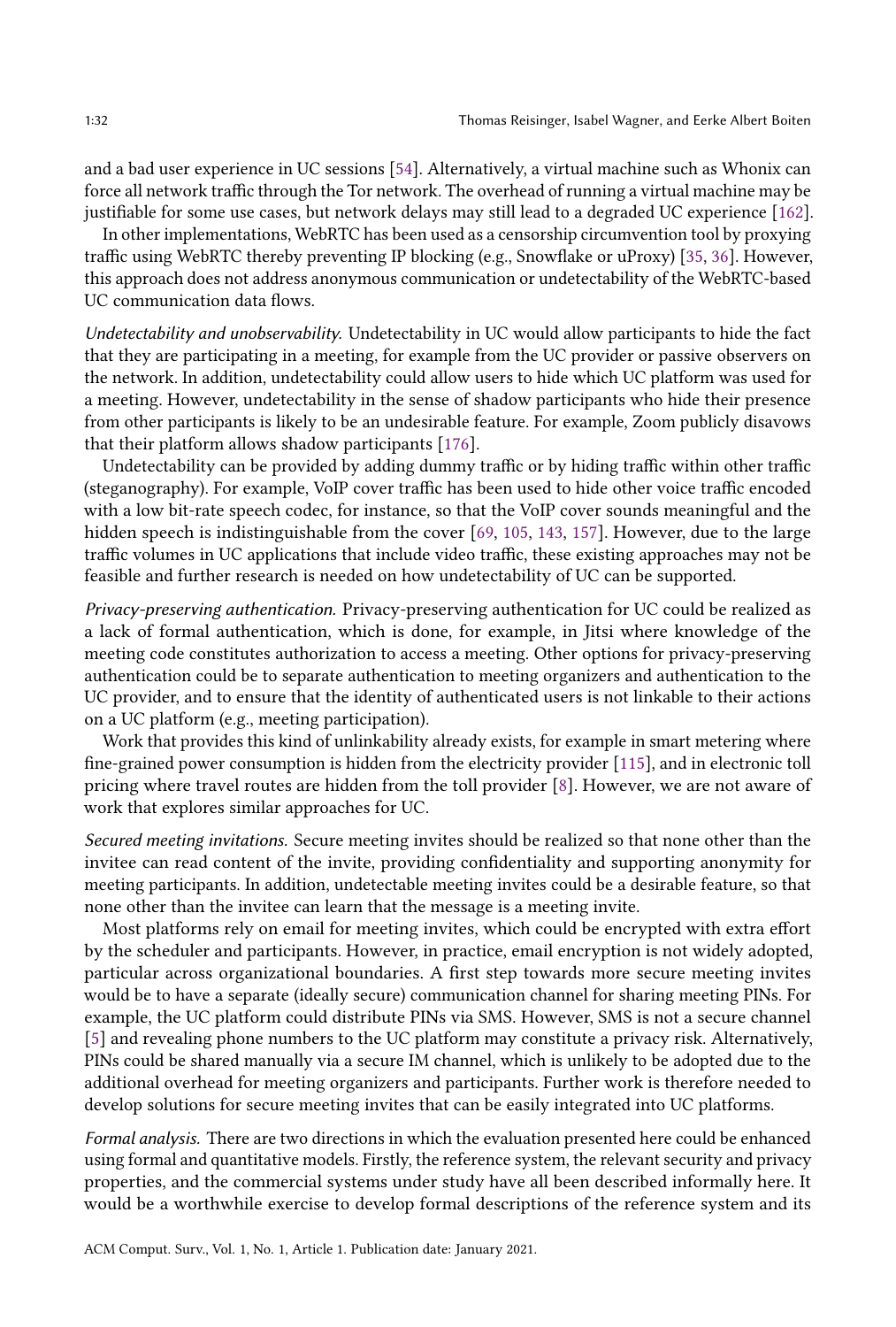properties, as has been done for other areas in privacy and security (e.g. electronic voting [27]). This would allow formal proofs of any inter-dependencies between these, as well the development of tool support for checking practical systems. Because most unified communication platforms are closed-source, and all are of a high complexity, full formal verification of any platform against its required properties is not realistic; however, a focused analysis of the core protocols used is more realistic, as was done for Signal protocols [25]. The second dimension in which we could enhance the analysis is through quantification. The current evaluation presents a qualitative assessment of individual properties only. As a consequence, judgments on the platforms' overall security and privacy are largely missing. We include no verdict on the impact of any of the individual privacy and security risks identified, and indeed these will strongly depend on the context of any usage of unified communication. This will also strongly influence the likelihood of particular risks materializing. The measurement of privacy risks in particular is a known challenging problem [156], but a system that allows users to configure the identified risks with impacts and likelihoods, and then combines the individual risk evaluations in some way, would be useful in selecting the right platform for each use case.

Transparency and awareness. Users of UC platforms are often not aware what data these platforms collect, store, and share, and they are also not aware of the potential consequences, for example, following a data breach. Even though regulations such as the GDPR have introduced legal obligations for companies to make collected data available to users, in practice this process is difficult to navigate for users, and not all companies comply with their duties or the mandated timeframes [153].

Personal information feedback tools could help to improve user awareness regarding their processed private data. However, more research is needed on the usability of these tools. In addition, companies may be unlikely to provide their users with these tools unless mandated by laws or regulations. As a result, a promising research direction could also be a client-side approach that automates the entire process for the user, including requesting data from companies and presenting the information in a usable manner [155].

### 7 CONCLUSION

This paper presents the first comprehensive survey of privacy and security in unified communications. Based on a generic UC architecture, we systematically review possible security and privacy threats, as well as possible existing mitigations, following the STRIDE and LINDDUN methodologies. We then review the security and privacy features of ten existing UC platforms. While most platforms provide many of the obvious security features, our survey has identified that most platforms do not provide privacy properties, giving researchers and platform developers opportunities for further work. In particular, there are significant challenges for anonymity and undetectability, as well as challenges to enhance UC features such as meeting invitations with security and privacy features.

The framework we have presented in this paper enables users to make informed decisions on the selection of unified communication platforms, particularly with regard to their security and privacy features. Unfortunately, users and organizations increasingly prefer to consume UC public cloud services as a commodity without much regard to security and privacy. Ensuring that organizations prioritize responsible security and privacy properties over the convenient use of cloud services is a wider issue of socio-technical systems that also deserves further study.

#### REFERENCES

[1] Nasser M. Al-Fannah. 2017. One leak will sink a ship: WebRTC IP address leaks. In 2017 International Carnahan Conference on Security Technology (ICCST). IEEE, 1–5. https://doi.org/10.1109/CCST.2017.8167801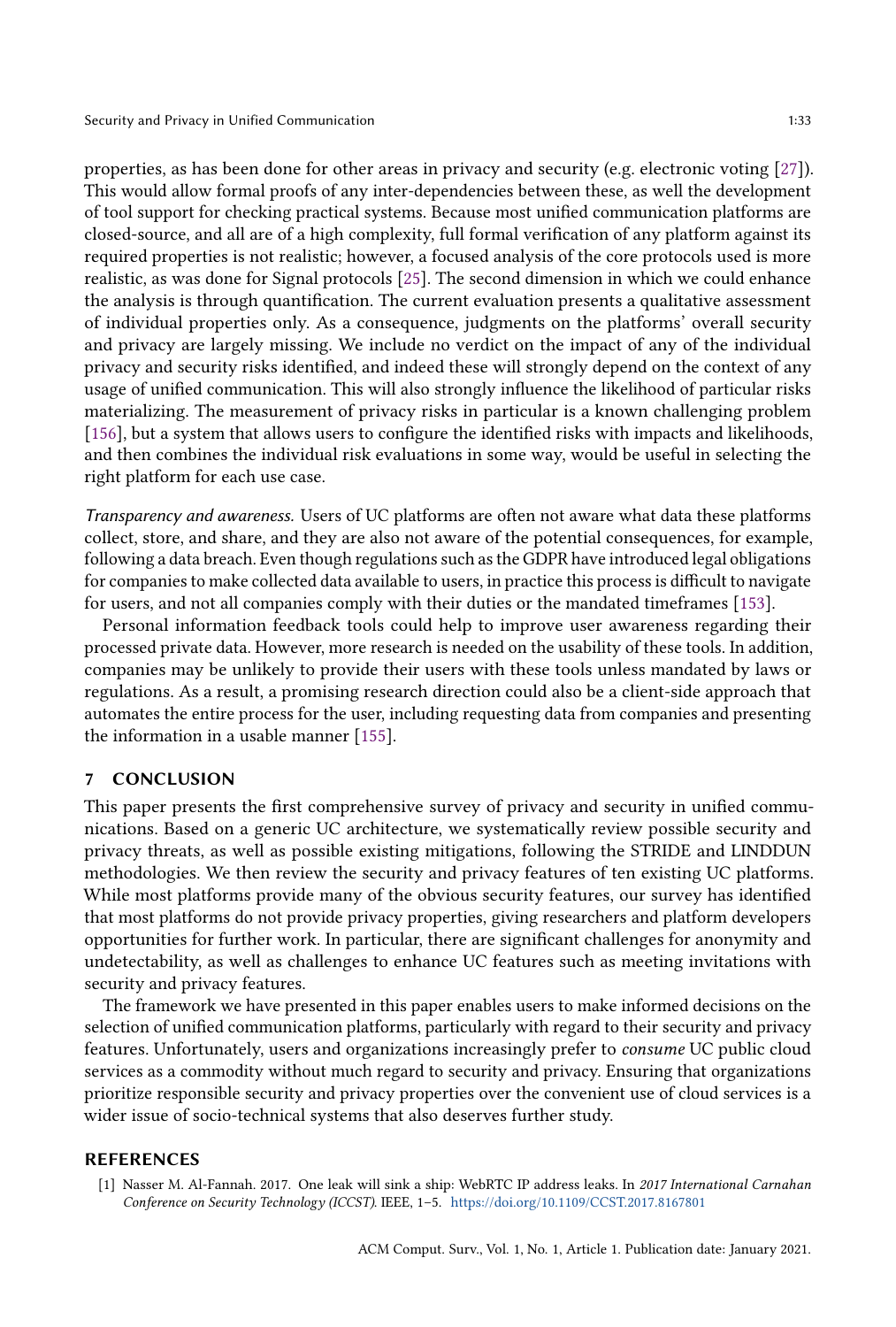- [2] Ryan Amos, Gunes Acar, Elena Lucherini, Mihir Kshirsagar, Arvind Narayanan, and Jonathan Mayer. 2021. Privacy Policies over Time: Curation and Analysis of a Million-Document Dataset. In Proceedings of The Web Conference 2021 (WWW '21). ACM, Ljubljana, Slovenia, 22. https://doi.org/10.1145/3442381.3450048 arXiv:2008.09159
- [3] Ross J Anderson and Fabien AP Petitcolas. 1998. On the limits of steganography. IEEE Journal on selected areas in communications 16, 4 (1998), 474–481. https://doi.org/10.1109/49.668971
- [4] Benjamin Andow, Samin Yaseer Mahmud, Justin Whitaker, William Enck, Bradley Reaves, Kapil Singh, and Serge Egelman. 2020. Actions Speak Louder than Words: Entity-Sensitive Privacy Policy and Data Flow Analysis with PoliCheck. In 29th {USENIX} Security Symposium ({USENIX} Security 20). USENIX, 985–1002.
- [5] Iosif Androulidakis. 2012. SMS Security Issues. 63–74. https://doi.org/10.1007/978-1-4614-1650-0\_5
- [6] Cosimo Anglano. 2014. Forensic analysis of WhatsApp Messenger on Android smartphones. Digital Investigation 11, 3 (2014), 201 – 213. https://doi.org/10.1016/j.diin.2014.04.003 Special Issue: Embedded Forensics.
- [7] AN.ON. [n.d.]. AN.ON Anonymity.Online. https://anon.inf.tu-dresden.de/index\_en.html Accessed: 15-03-2020.
- [8] Josep Balasch, Alfredo Rial, Carmela Troncoso, Bart Preneel, Ingrid Verbauwhede, and Christophe Geuens. 2010. PrETP: Privacy-Preserving Electronic Toll Pricing.. In 19th USENIX Security Symposium. USENIX Association, Washington, DC, USA, 63–78.
- [9] Salman Baset and Henning Schulzrinne. 2005. An Analysis of the Skype Peer-to-Peer Internet Telephony Protocol. Proceedings - IEEE INFOCOM (01 2005). https://doi.org/10.1109/INFOCOM.2006.312
- [10] M. Baugher, D. McGrew, M. Naslund, E. Carrara, and K. Norrman. 2004. The Secure Real-time Transport Protocol (SRTP). RFC 3711 (Proposed Standard). , 56 pages. https://doi.org/10.17487/RFC3711 Updated by RFCs 5506, 6904.
- [11] Bergkvist, Adam et al. 2017. WebRTC 1.0 Real-time.Communication between browsers. https://www.w3.org/TR/ webrtc/ Accessed: 30-06-2021.
- [12] Berliner Datenschutz Beauftragte. 2020. Hinweise für Berliner Verantwortliche zu Anbietern vonVideokonferenz-Diensten. https://www.datenschutz-berlin.de/fileadmin/user\_upload/pdf/orientierungshilfen/2020-BlnBDI-Hinweise\_Berliner\_Verantwortliche\_zu\_Anbietern\_Videokonferenz-Dienste.pdf Accessed: 24-09-2020.
- [13] Daniel J. Bernstein. 2006. Curve25519: New Diffie-Hellman Speed Records. In Public Key Cryptography PKC 2006, Moti Yung, Yevgeniy Dodis, Aggelos Kiayias, and Tal Malkin (Eds.). Springer Berlin Heidelberg, Berlin, Heidelberg, 207–228.
- [14] Daniel J Bernstein. 2008. ChaCha, a variant of Salsa20. In Workshop Record of SASC, Vol. 8. 3–5.
- [15] Tom Berson. 2005. Skype Security Evaluation. http://www.anagram.com/berson/skyeval.pdf Accessed: 18-07-2019.
- [16] Nikita Borisov, Ian Goldberg, and Eric Brewer. 2004. Off-the-Record Communication, or, Why Not to Use PGP. In Proceedings of the 2004 ACM Workshop on Privacy in the Electronic Society (WPES '04). Association for Computing Machinery, New York, NY, USA, 77–84. https://doi.org/10.1145/1029179.1029200
- [17] Jan Camenisch, Maria Dubovitskaya, Anja Lehmann, Gregory Neven, Christian Paquin, and Franz-Stefan Preiss. 2013. Concepts and Languages for Privacy-Preserving Attribute-Based Authentication. In Policies and Research in Identity Management, Simone Fischer-Hübner, Elisabeth de Leeuw, and Chris Mitchell (Eds.). Springer Berlin Heidelberg, Berlin, Heidelberg, 34–52.
- [18] Dell Cameron. 2020. Edward Snowden tells you what encrypted messaging apps you should use. https://www. dailydot.com/layer8/edward-snowden-signal-encryption-privacy-messaging/ Accessed: 04-08-2019.
- [19] Dana Casielles. 2020. Cisco, Microsoft, Zoom: Comparing One to Another. https://www.nojitter.com/teamcollaboration-tools-workspaces/cisco-microsoft-zoom-comparing-one-another?\_mc=NL\_NJ\_EDT\_NJ\_weekly\_ 20200901cid=NL\_NJ\_EDT\_NJ\_weekly\_20200901elq\_cid=26974084elq\_mid=99292 Accessed: 24-09-2020.
- [20] Chi-Tung Chen and Cheng-Chi Lee. 2015. A two-factor authentication scheme with anonymity for multi-server environments. Security and Communication Networks 8, 8 (2015), 1608–1625. https://doi.org/10.1002/sec.1109 arXiv:https://onlinelibrary.wiley.com/doi/pdf/10.1002/sec.1109
- [21] Cisco Systems. [n.d.]. Cisco Webex Teams Privacy Data Sheet. https://www.cisco.com/c/dam/en\_us/about/doing\_ business/trust-center/docs/cisco-webex-privacy-data-sheet.pdf Accessed: 15-10-2019.
- [22] Cisco Systems. 2018. Cisco Webex Teams Security White Paper. https://www.cisco.com/c/dam/en/us/td/docs/voice\_ ip\_comm/cloudCollaboration/spark/esp/cisco-spark-security-white-paper.pdf Accessed: 14-10-2019.
- [23] Cisco Systems. 2018. Webex Teams Firewall Traversal. https://www.cisco.com/c/dam/en/us/td/docs/voice\_ip\_comm/ cloudCollaboration/spark/whitepapers/cisco-wbxt-firewall-traversal-whitepaper.pdf Accessed: 14-10-2019.
- [24] Cisco Systems. 2019. Network Requirements for Webex Teams Services. https://help.webex.com/en-us/ WBX000028782/Network-Requirements-for-Webex-Teams-Services Accessed: 14-10-2019.
- [25] Cohn-Gordon, Katriel and Cremers, Cas and Dowling, Benjamin and Garratt, Luke and Stebila, Douglas. 2017. A Formal Security Analysis of the Signal Messaging Protocol. In 2017 IEEE European Symposium on Security and Privacy (EuroS&P). 451–466. https://doi.org/10.1109/EuroSP.2017.27
- [26] Josh Constine. 2014. The WhatsApp Architecture Facebook Bought For 19 Billion USD. High Scalability. http: //highscalability.com/blog/2014/2/26/the-whatsapp-architecture-facebook-bought-for-19-billion.html Accessed:

ACM Comput. Surv., Vol. 1, No. 1, Article 1. Publication date: January 2021.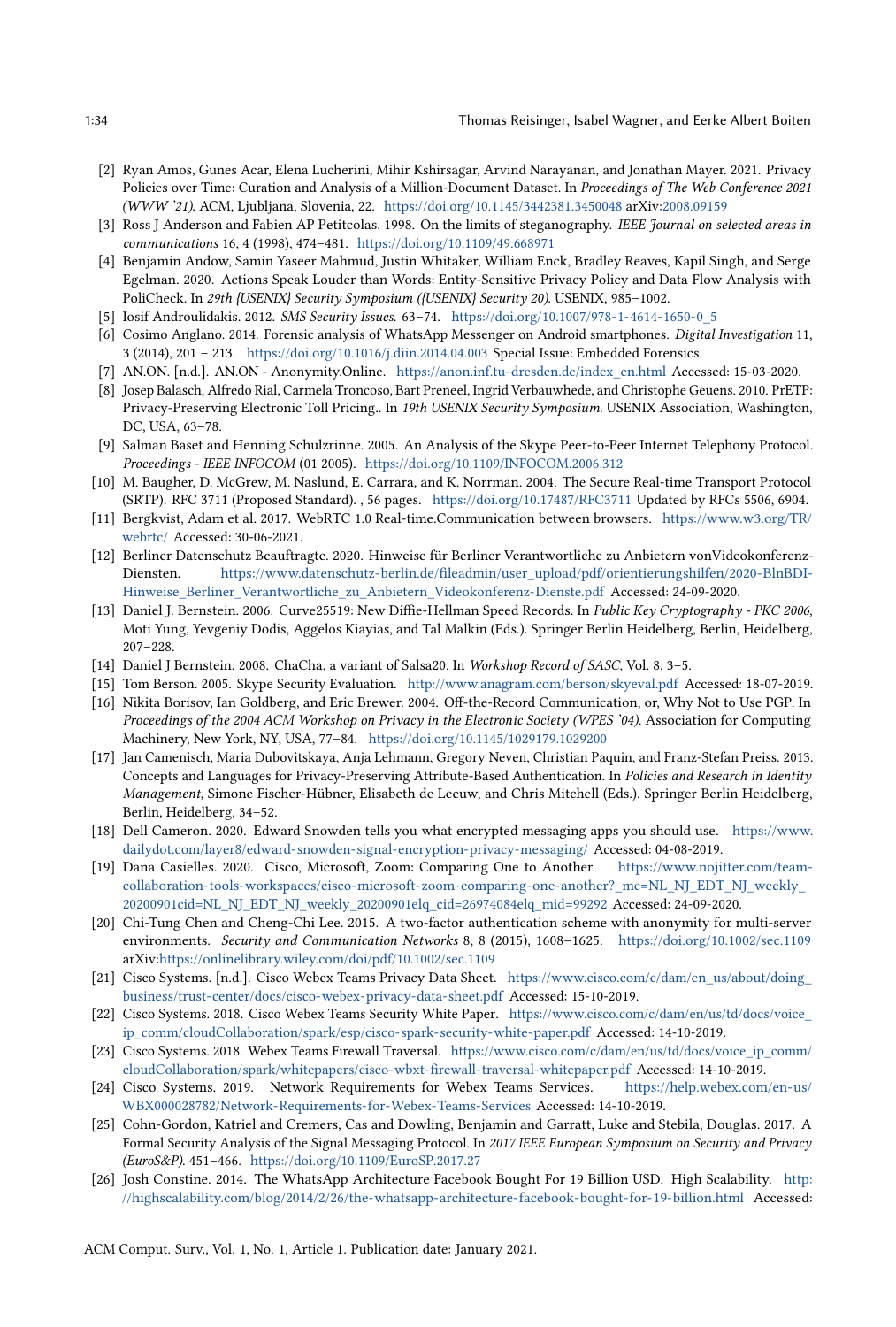11-05-2019.

- [27] Stéphanie Delaune, Steve Kremer, and Mark Ryan. 2009. Verifying Privacy-Type Properties of Electronic Voting Protocols. Journal of Computer Security 17, 4 (2009), 435-487.
- [28] Mina Deng, Kim Wuyts, Riccardo Scandariato, Bart Preneel, and Wouter Joosen. 2011. A privacy threat analysis framework: supporting the elicitation and fulfillment of privacy requirements. Requirements Engineering 16, 1 (2011), 3–32.
- [29] B. Desruisseaux. 2009. Internet Calendaring and Scheduling Core Object Specification (iCalendar). RFC 5545 (Proposed Standard). , 168 pages. https://doi.org/10.17487/RFC5545 Updated by RFCs 5546, 6868, 7529, 7953, 7986.
- [30] Cynthia Dwork. 2006. Differential Privacy. In International Colloquium on Automata, Languages, and Programming (ICALP). LNCS, Vol. 4052. Springer, Venice, Italy, 1–12.
- [31] European Commission. 2017. Commission fines Facebook 110 million Euro for providing misleading information about WhatsApp takeover. (2017). http://europa.eu/rapid/press-release\_IP-17-1369\_en.htm Accessed: 19-06-2019.
- [32] European Data Protection Supervisor (EDPS). 2020. Outcome of own-initiative investigation into EU institutions' use of Microsoft products and services. https://edps.europa.eu/sites/edp/files/publication/20-07-02\_edps\_euis\_ microsoft\_contract\_investigation\_en.html Accessed: 24-09-2020.
- [33] European Union. 2016. General Data Protection Regulation. https://eur-lex.europa.eu/eli/reg/2016/679/oj Accessed: 26-04-2020.
- [34] Alexandros Fakis, Georgios Karopoulos, and Georgios Kambourakis. 2020. Neither Denied nor Exposed: Fixing WebRTC Privacy Leaks. Future Internet 12, 5 (2020), 92.
- [35] David Fifield. 2017. Threat Modeling and Circumvention of Internet Censorship. Ph.D. Dissertation. EECS Department, University of California, Berkeley.
- [36] David Fifield and Mia Gil Epner. 2016. Fingerprintability of WebRTC. arXiv:1605.08805 [cs.CR] https://arxiv.org/abs/ 1605.08805 Accessed: 05-07-2021.
- [37] J. Fischl, H. Tschofenig, and E. Rescorla. 2010. Framework for Establishing a Secure Real-time Transport Protocol (SRTP) Security Context Using Datagram Transport Layer Security (DTLS). RFC 5763 (Proposed Standard). , 37 pages. https://doi.org/10.17487/RFC5763
- [38] Tilman Frosch, Christian Mainka, Christoph Bader, Florian Bergsma, Jörg Schwenk, and Thorsten Holz. 2016. How secure is TextSecure?. In 2016 IEEE European Symposium on Security and Privacy (EuroS&P). IEEE, 457-472.
- [39] Oded Gal. 2020. The Facts Around Zoom and Encryption for Meetings/Webinars. https://blog.zoom.us/wordpress/ 2020/04/01/facts-around-zoom-encryption-for-meetings-webinars/ Accessed: 11-05-2020.
- [40] Gartner IT Glossary. [n.d.]. Unified Communications (UC). https://www.gartner.com/it-glossary/unifiedcommunications-uc Accessed: 30-10-2018.
- [41] Google. [n.d.]. Google Meet audit log. https://support.google.com/a/answer/9186729?hl=en Accessed: 15-06-2021.
- [42] Google. [n.d.]. Prepare your network for Meet video calls. https://support.google.com/a/answer/1279090 Accessed: 14-06-2021.
- [43] Google. [n.d.]. Real-time communication for the web. https://webrtc.org/ Accessed: 29-12-2020.
- [44] Google. 2017. Encryption in Transit in Google Cloud. https://cloud.google.com/security/encryption-in-transit Accessed: 14-06-2021.
- [45] Google. 2019. Google security whitepaper. https://cloud.google.com/security/overview/whitepaper Accessed: 13-06-2021.
- [46] Google. 2021. Google Meet security and privacy for admins. https://support.google.com/a/answer/7582940?hl=en& ref\_topic=7302923 Accessed: 14-06-2021.
- [47] Andy Greenberg. 2015. Slack Says It Was Hacked, Enables Two-Factor Authentication. Wired. https://www.wired. com/2015/03/slack-admits-hacked-enables-2-factor-authentication/ Accessed: 20-09-2019.
- [48] Kuba Gretzky. 2018. Evilginx 2 Next Generation of Phishing 2FA Tokens. https://breakdev.org/evilginx-2-nextgeneration-of-phishing-2fa-tokens/ Accessed: 09-09-2019.
- [49] M. Handley, V. Jacobson, and C. Perkins. 2006. SDP: Session Description Protocol. RFC 4566 (Proposed Standard). , 49 pages. https://doi.org/10.17487/RFC4566
- [50] Marit Hansen, Peter Berlich, Jan Camenisch, Sebastian Clauß, Andreas Pfitzmann, and Michael Waidner. 2004. Privacy-enhancing identity management. Information Security Technical Report 9, 1 (2004), 35 - 44. https://doi.org/ 10.1016/S1363-4127(04)00014-7
- [51] Hamza Harkous, Kassem Fawaz, Rémi Lebret, Florian Schaub, Kang G. Shin, and Karl Aberer. 2018. Polisis: Automated Analysis and Presentation of Privacy Policies Using Deep Learning. In 27th {USENIX} Security Symposium ({USENIX} Security 18). 531–548.
- [52] Bill Haskins. 2018. 2018 Worldwide Unified Communications Forecast. https://insight.wainhouse.com/reportaction/ UC-FCST18-UCaaS-WW/Marketing Accessed: 01-11-2018.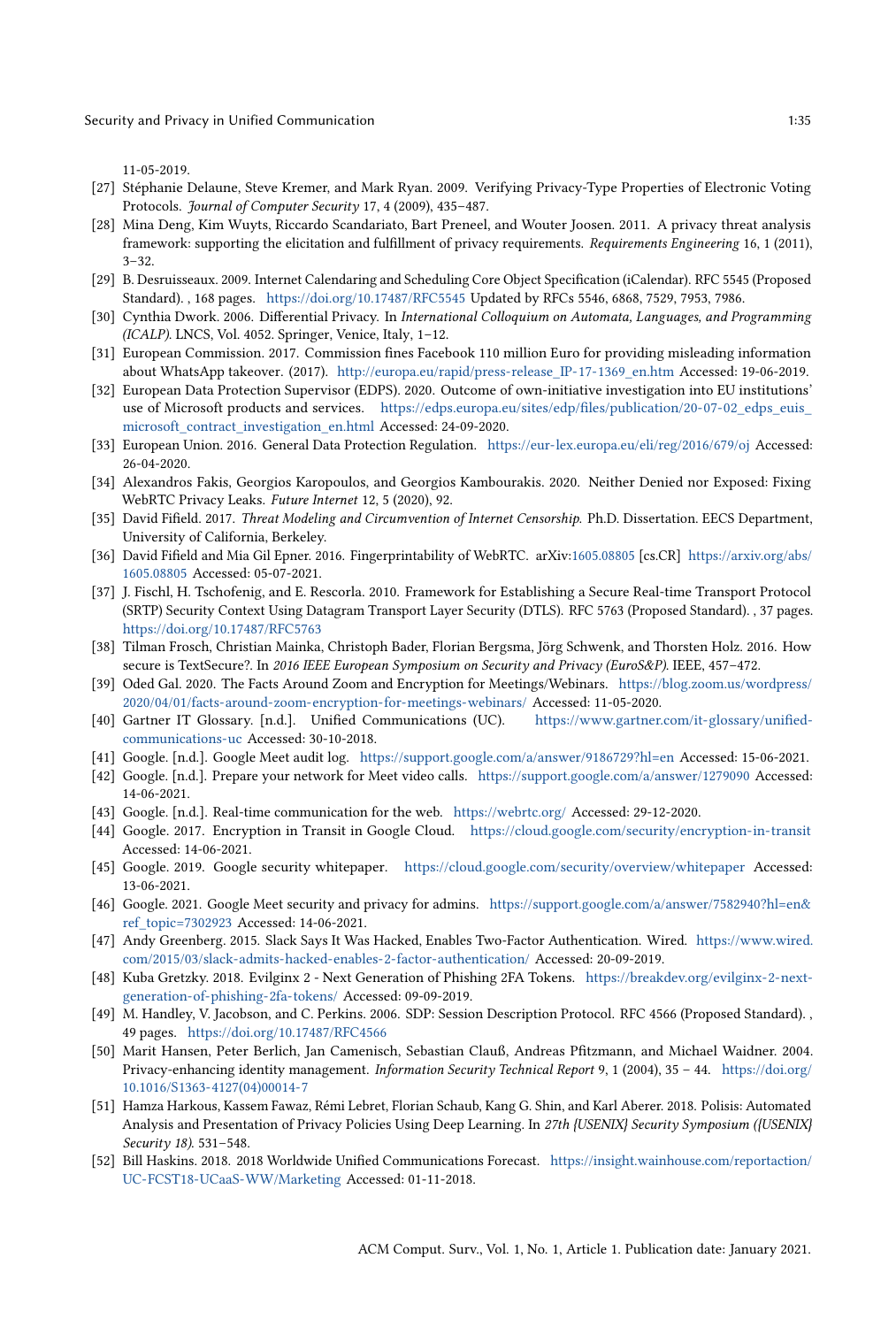- [53] Howard and Lipner. 2006. The Security Development Lifecycle. Microsoft Press. https://blogs.msdn.microsoft.com/ microsoft\_press/2016/04/19/free-ebook-the-security-development-lifecycle/
- [54] David Huerta. 2013. [tor-talk] WebRTC via Tor. https://www.mail-archive.com/tor-talk@lists.torproject.org/ msg08733.html Accessed: 12-08-2021.
- [55] Hyperledger FABRIC. [n.d.]. MSP Implementation with Identity Mixer. https://hyperledger-fabric.readthedocs.io/ en/release-1.4/idemix.html Accessed: 12-03-2020.
- [56] Jurre van Bergen et al. Ian Goldberg, David Goulet. [n.d.]. Off-the-Record Messaging. https://otr.cypherpunks.ca/ Accessed: 13-05-2019.
- [57] Emil Ivov. 2020. This is what end-to-end encryption should look like. https://jitsi.org/e2ee Accessed: 27-04-2020.
- [58] jitsi.org. [n.d.]. Jitsi Meet Security and Privacy. https://jitsi.org/security/ Accessed: 27-04-2020.
- [59] jitsi.org Community. 2018. Information about Jitsi. Jitsi Community Forum. https://community.jitsi.org/t/informationabout-jitsi/15426/3 Accessed: 02-10-2019.
- [60] Scott Johnston. 2017. Meet the new Hangouts. https://www.blog.google/products/g-suite/meet-the-new-enterprisefocused-hangouts/ Accessed: 16-06-2021.
- [61] Jennifer Jurreit, Patrik Fehrenbach, and Friedbert Kaspar. 2017. Analysis of security vulnerabilities in Microsoft Office 365 in regard to SAML. informatikJournal 2017/18 (2017). https://www.hs-furtwangen.de/fileadmin/user\_upload/ fak\_IN/Dokumente/journals\_proceedings/informatikJournal\_2017.pdf#page=135 Accessed: 09-09-2019.
- [62] Smita Hashim Karthik Lakshminarayanan. 2020. Secure connections: How Google Meet keeps your video conferences protected. https://cloud.google.com/blog/products/g-suite/how-google-meet-keeps-video-conferences-secure Accessed: 13-06-2021.
- [63] Katz, Jonathan and Menezes, Alfred J and Van Oorschot, Paul C and Vanstone, Scott A. 1996. Handbook of applied cryptography. CRC press.
- [64] Girard Kelly. 2020. What Zoom's Privacy Policy Changes Mean for You. Common Sense. https://www.commonsense. org/education/articles/what-zooms-privacy-policy-changes-mean-for-you Accessed: 13-12-2020.
- [65] Kenneth E. Kendall, Julie E Kendall. 2019. Systems Analysis and Design. Pearson Education Limited.
- [66] Swati Khandelwal. 2020. Zoom Bug Could Have Let Uninvited People Join Private Meetings. https://thehackernews. com/2020/01/zoom-meeting-password.html Accessed: 11-05-2020.
- [67] Kevin Kieller. 2019. Why Slack Should Be Concerned about Microsoft Teams. No Jitter. https://www.nojitter.com/teamcollaboration-tools-workspaces/why-slack-should-be-concerned-about-microsoft-teams Accessed: 19-09-2019.
- [68] Paul C. Kocher. 1996. Timing Attacks on Implementations of Diffie-Hellman, RSA, DSS, and Other Systems. In Advances in Cryptology — CRYPTO '96, Neal Koblitz (Ed.). Springer Berlin Heidelberg, Berlin, Heidelberg, 104–113.
- [69] Christian Kratzer, Jana Dittmann, Thomas Vogel, and Reyk Hillert. 2006. Design and evaluation of steganography for voice-over-IP. In 2006 IEEE International Symposium on Circuits and Systems. IEEE, 4–pp.
- [70] H. Krawczyk, M. Bellare, and R. Canetti. 1997. HMAC: Keyed-Hashing for Message Authentication. RFC 2104 (Informational). , 11 pages. https://doi.org/10.17487/RFC2104 Updated by RFC 6151.
- [71] H. Krawczyk and P. Eronen. 2010. HMAC-based Extract-and-Expand Key Derivation Function (HKDF). RFC 5869 (Informational). , 14 pages. https://doi.org/10.17487/RFC5869
- [72] Ujjwal Kumar. 2016. Skype has over 300 million monthly active users, Microsoft announces at Build 2016. https: //windowsreport.com/skype-number-of-users/ Accessed: 22-05-2019.
- [73] Ravie Lakshmanan. 2019. Zoom security flaw could let websites turn on your Mac's webcam without permission. https://thenextweb.com/security/2019/07/09/zoom-security-flaw-could-let-websites-turn-on-your-macswebcam-without-permission/ Accessed: 11-05-2020.
- [74] Frederic Lardinois. 2019. Microsoft says Teams now has 13M daily active users. https://techcrunch.com/2019/07/11/ microsoft-says-its-slack-competitor-teams-now-has-13-million-daily-active-users/ Accessed: 11-08-2019.
- [75] Scott Lederer, Jason I Hong, Anind K Dey, and James A Landay. 2004. Personal privacy through understanding and action: five pitfalls for designers. Personal and ubiquitous computing 8, 6 (Nov. 2004), 440–454. https://doi.org/10. 1007/s00779-004-0304-9
- [76] Dave Lee. 2011. Profile: How Skype connected. https://www.bbc.com/news/technology-13350425 Accessed: 21-05-2019.
- [77] Micah Lee. 2016. Battle of the secure messaging apps: How Ginal Beats WhatsApp. The Intercept. https://theintercept. com/2016/06/22/battle-of-the-secure-messaging-apps-how-signal-beats-whatsapp/ Accessed: 04-08-2019.
- [78] Timothy Libert. 2018. An Automated Approach to Auditing Disclosure of Third-Party Data Collection in Website Privacy Policies. In Proceedings of the 2018 World Wide Web Conference (WWW '18). International World Wide Web Conferences Steering Committee, Lyon, France, 207–216. https://doi.org/10.1145/3178876.3186087
- [79] Lorrie Cranor, Marc Langheinrich, Massimo Marchiori, Martin Presler-Marshall, Joseph Reagle. 2002. The Platform for Privacy Preferences. https://www.w3.org/TR/P3P/ Accessed: 22-03-2020.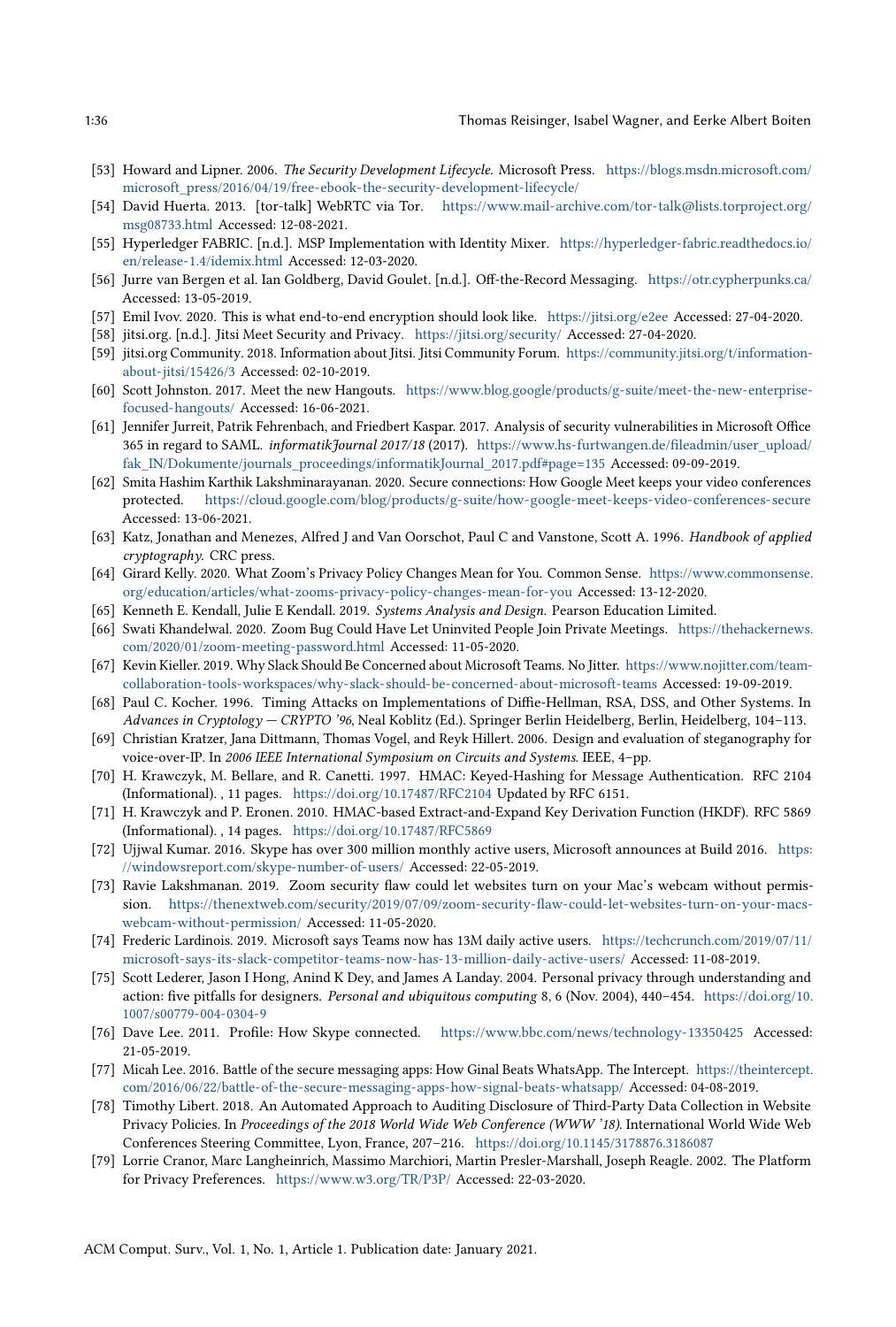Security and Privacy in Unified Communication 1:37

- [80] R. Mahy, P. Matthews, and J. Rosenberg. 2010. Traversal Using Relays around NAT (TURN): Relay Extensions to Session Traversal Utilities for NAT (STUN). RFC 5766 (Proposed Standard). , 67 pages. https://doi.org/10.17487/RFC5766 Updated by RFCs 8155, 8553.
- [81] Bill Marczak and John Scott-Railton. 2020. Move Fast and Roll Your Own Crypto. https://citizenlab.ca/2020/04/movefast-roll-your-own-crypto-a-quick-look-at-the-confidentiality-of-zoom-meetings/ Accessed: 11-05-2020.
- [82] Moxie Marlinspike. 2013. Advanced cryptographic ratcheting. https://signal.org/blog/advanced-ratcheting/ Accessed: 19-05-2020.
- [83] Moxie Marlinspike. 2013. Simplifying OTR deniability. https://signal.org/blog/simplifying-otr-deniability/ Accessed: 19-05-2020.
- [84] Moxie Marlinspike. 2014. Free, Worldwide, Encrypted Phone Calls for iPhone. Signal.org. https://signal.org/blog/ signal/ Accessed: 04-08-2019.
- [85] Moxie Marlinspike. 2018. A letter from Amazon. https://signal.org/blog/looking-back-on-the-front/ Accessed: 04-08-2019.
- [86] D. McGrew and E. Rescorla. 2010. Datagram Transport Layer Security (DTLS) Extension to Establish Keys for the Secure Real-time Transport Protocol (SRTP). RFC 5764 (Proposed Standard). , 26 pages. https://doi.org/10.17487/RFC5764 Updated by RFC 7983.
- [87] Yael Grauer Micah Lee. 2020. Zoom Meetings aren't End-to-End Encrypted, Despite Misleading Markteing. https: //theintercept.com/2020/03/31/zoom-meeting-encryption/ Accessed: 11-05-2020.
- [88] Microsoft. [n.d.]. Authentication basics in Microsoft identity platform. https://docs.microsoft.com/en-us/azure/activedirectory/develop/authentication-scenarios Accessed: 12-08-2019.
- [89] Microsoft. [n.d.]. Microsoft Teams and Related Productivity Services in Microsoft 365 for IT Architects. https://github.com/MicrosoftDocs/OfficeDocs-Enterprise/raw/live/Enterprise/downloads/msft-m365-teamslogical-architecture.pdf Accessed: 11-08-2019.
- [90] Microsoft. [n.d.]. Welcome to Microsoft Teams. https://docs.microsoft.com/en-us/microsoftteams/teams-overview Accessed: 11-08-2019.
- [91] Microsoft. 2017. Compliance Framework for Industry Standards and Regulations Customer Guidance. https://download.microsoft.com/download/B/2/7/B27B3EF3-8849-4C18-8BA4-5AD755728620/ ComplianceFramework\_customerguidance.pdf Accessed: 02-09-2019.
- [92] Microsoft. 2018. Microsoft Teams call flows. https://docs.microsoft.com/en-us/microsoftteams/microsoft-teamsonline-call-flows Accessed: 02-09-2019.
- [93] Microsoft. 2018. Overview of security and compliance in Microsoft Teams. https://docs.microsoft.com/en-us/ microsoftteams/security-compliance-overview Accessed: 02-09-2019.
- [94] Elliot Mulley-Goodbarne. 2020. Slack Acquisition Welcomed by Partners. UC Today. https://www.uctoday.com/ collaboration/team-collaboration/slack-acquisition-welcomed-by-partners/ Accessed: 22-12-2020.
- [95] Moni Naor. 2002. Deniable ring authentication. In Annual International Cryptology Conference. Springer, 481-498.
- [96] National Cyber Security Center. 2020. Video conferencing services: security guidance for organisations. https: //www.ncsc.gov.uk/guidance/video-conferencing-services-security-guidance-organisations Accessed: 23-04-2020.
- [97] National Cyber Security Centre. 2018. The rise of Microsoft Office 365 compromise. https://www.ncsc.gov.uk/news/ rise-microsoft-office-365-compromise Accessed: 02-09-2019.
- [98] National Cyber Security Centre. 2020. Video conferencing services: using them securely. https://www.ncsc.gov.uk/ guidance/video-conferencing-services-using-them-securely Accessed: 23-04-2020.
- [99] NSA. 2012. Users Guide for PRISM Skype Collection. https://edwardsnowden.com/2015/01/05/users-guide-forprism-skype-collection/ Accessed: 22-05-2019.
- [100] Sameer Patil and Alfred Kobsa. 2009. Privacy considerations in awareness systems: designing with privacy in mind. In Awareness Systems. Springer, 187–206.
- [101] Colin Percival. 2009. Stronger key derivation via sequential memory-hard functions. http://www.bsdcan.org/2009/ schedule/attachments/87\_scrypt.pdf Accessed: 19-05-2020.
- [102] C. Percival and S. Josefsson. 2016. The scrypt Password-Based Key Derivation Function. RFC 7914 (Informational). , 16 pages. https://doi.org/10.17487/RFC7914
- [103] Trevor Perrin (editor) and Moxie Marlinspike. 2016. The Double Ratchet Algorithm. https://signal.org/docs/ specifications/doubleratchet/ Accessed: 19-05-2020.
- [104] Jay Peters. 2020. Zoom will let paying customers pick which data center their calls are routed from. https:// www.theverge.com/2020/4/13/21219835/zoom-data-center-call-routing-china-security-privacy-encryption Accessed: 11-05-2020.
- [105] Andreas Pfitzmann and Marit Hansen. 2010. A terminology for talking about privacy by data minimization: Anonymity, Unlinkability, Undetectability, Unobservability, Pseudonymity, and Identity Management. https://dud.inf.tu-dresden. de/literatur/Anon\_Terminology\_v0.34.pdf Accessed: 30-06-2021.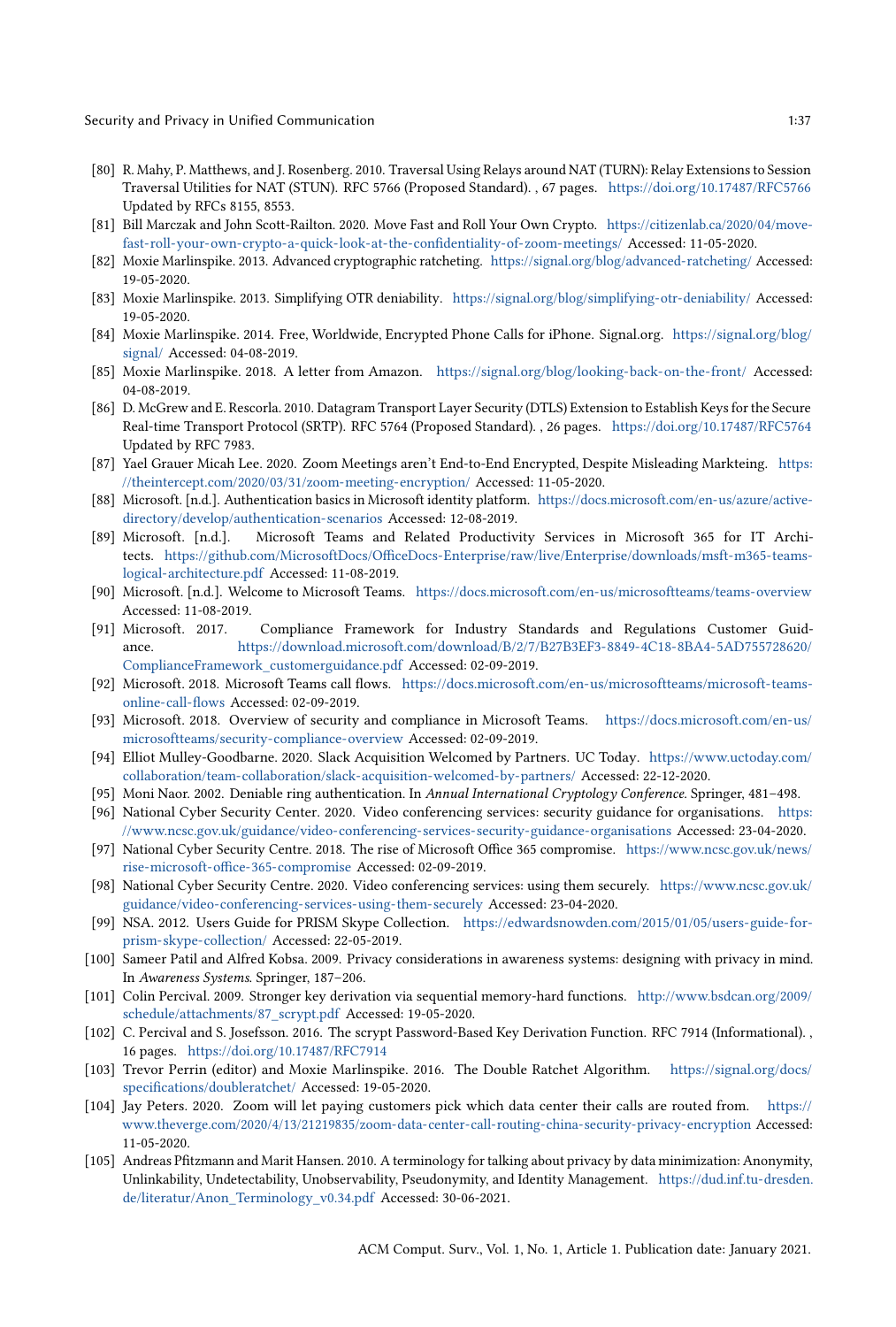- [106] Philippe Biondi, Fabrice Desclaux. 2006. Silver Needle in the Skype. http://www.oklabs.net/wp-content/uploads/ 2012/06/bh-eu-06-Biondi.pdf Accessed: 23-07-2019.
- [107] Blair Pleasant. [n.d.]. UC Cutting Through The Hype What UC is and isn't. http://viewer.media.bitpipe.com/ 1206484657\_637/1206511483\_362/SearchUC-v5.pdf Accessed: 04-11-2018.
- [108] Nidhi Rastogi and James Hendler. 2017. WhatsApp security and role of metadata in preserving privacy. arXiv Prepr. arXiv1701 6817 (2017), 269–275.
- [109] Thomas Reisinger. 2020. Zoom security: I've researched problems with video conferencing for years here's what you need to know. https://theconversation.com/zoom-security-ive-researched-problems-with-video-conferencingfor-years-heres-what-you-need-to-know-136330 Accessed: 25-07-2021.
- [110] E. Rescorla. 2018. The Transport Layer Security (TLS) Protocol Version 1.3. RFC 8446 (Proposed Standard). , 160 pages. https://doi.org/10.17487/RFC8446
- [111] E. Rescorla. 2019. Security Considerations for WebRTC. IETF. https://tools.ietf.org/html/draft-ietf-rtcweb-security-12 Accessed: 29-12-2020.
- [112] Eric Rescorla. 2019. WebRTC Security Architecture. https://tools.ietf.org/html/draft-ietf-rtcweb-security-arch-20 Accessed: 28-04-2020.
- [113] E. Rescorla and B. Korver. 2003. Guidelines for Writing RFC Text on Security Considerations. RFC 3552 (Best Current Practice). , 44 pages. https://doi.org/10.17487/RFC3552
- [114] E. Rescorla and N. Modadugu. 2006. Datagram Transport Layer Security. RFC 4347 (Proposed Standard). , 25 pages. https://doi.org/10.17487/RFC4347 Obsoleted by RFC 6347, updated by RFCs 5746, 7507.
- [115] Alfredo Rial and George Danezis. 2011. Privacy-Preserving Smart Metering. In Proceedings of the 10th Annual ACM Workshop on Privacy in the Electronic Society (WPES '11). ACM, New York, NY, USA, 49–60. https://doi.org/10.1145/ 2046556.2046564
- [116] Colleen Rodriguez. 2020. Zoom Hits Milestone on 90-Day Security Plan, Releases Zoom 5.0. https://blog.zoom.us/ wordpress/2020/04/22/zoom-hits-milestone-on-90-day-security-plan-releases-zoom-5-0/ Accessed: 29-04-2020.
- [117] Burton Rosenberg. 2010. Handbook of financial cryptography and security. CRC Press.
- [118] J. Rosenberg. 2010. Interactive Connectivity Establishment (ICE): A Protocol for Network Address Translator (NAT) Traversal for Offer/Answer Protocols. RFC 5245 (Proposed Standard). , 117 pages. https://doi.org/10.17487/RFC5245 Updated by RFC 6336.
- [119] J. Rosenberg, R. Mahy, P. Matthews, and D. Wing. 2008. Session Traversal Utilities for NAT (STUN). RFC 5389 (Proposed Standard). , 51 pages. https://doi.org/10.17487/RFC5389 Updated by RFCs 7350, 8553.
- [120] P. Samarati. 2001. Protecting Respondents Identities in Microdata Release. IEEE Transactions on Knowledge and Data Engineering 13, 6 (Nov. 2001), 1010–1027. https://doi.org/10.1109/69.971193
- [121] Cliff Saran. 2019. Microsoft increases data protection for enterprises following Dutch MoJ audit. https://www.computerweekly.com/news/252474096/Microsoft-increases-data-protection-for-enterprisesfollowing-Dutch-MoJ-audit Accessed: 13-12-2020.
- [122] Bruce Schneier. 2016. Comparing Messaging Apps. https://www.schneier.com/blog/archives/2016/06/comparing\_ messa.html Accessed: 04-08-2019.
- [123] Adam Shostack. 2014. Threat Modeling: Designing for Security (1 ed.). John Wiley & Sons Ltd, New York.
- [124] Signal.org. [n.d.]. Signal GitHub repository. https://github.com/signalapp Accessed: 03-08-2021.
- [125] Signal.org. [n.d.]. Signal Support Features. https://support.signal.org/hc/en-us Accessed: 04-08-2019.
- [126] Signal.org. [n.d.]. Signal Terms & Privacy Policy. https://signal.org/legal/ Accessed: 04-08-2019.
- [127] Varun Singh. 2018. Explaining the WebRTC Secure Real-Time Transport Protocol (SRTP). https://www.callstats.io/ blog/2018/05/16/explaining-webrtc-secure-real-time-transport-protocol-srtp Accessed: 11-07-2020.
- [128] Sjoera Nas, Arnold Roosendaal. 2018. DPIA Diagnostic Data in Microsoft Office. Privacy Company Website. https://www.rijksoverheid.nl/binaries/rijksoverheid/documenten/rapporten/2018/11/07/data-protection-impactassessment-op-microsoft-office/DPIA+Microsoft+Office+2016+and+365+-+20191105.pdf Accessed: 07-11-2019.
- [129] Skype Communications SARL. [n.d.]. What is Skype? https://www.skype.com/en/about/ Accessed: 21-05-2019.
- [130] Skype Limited. 2010. Skype IT Administrators Guide Skype for Windows version 4.2. https://download.skype.com/ share/business/guides/skype-it-administrators-guide.pdf Accessed: 07-07-2019.
- [131] Slack Help Center. [n.d.]. Manage Slack connection issues. https://get.slack.help/hc/en-us/articles/360001603387- Manage-Slack-connection-issues Accessed: 21-09-2019.
- [132] Slack Help Center. [n.d.]. Troubleshoot Slack Calls. https://get.slack.help/hc/en-us/articles/115003538426- Troubleshoot-Slack-Calls Accessed: 21-09-2019.
- [133] Slack Team. [n.d.]. With 10 million daily active users, Slack is where more work happens every day, all over the world. https://slackhq.com/slack-has-10-million-daily-active-users Accessed: 11-08-2019.
- [134] Slack Technologies. [n.d.]. goSDL. GitHub. https://github.com/slackhq/goSDL Accessed: 24-09-2019.
- [135] Slack Technologies. [n.d.]. Slack Bug Bounty Program hackerone. https://hackerone.com/slack Accessed: 24-09-2019.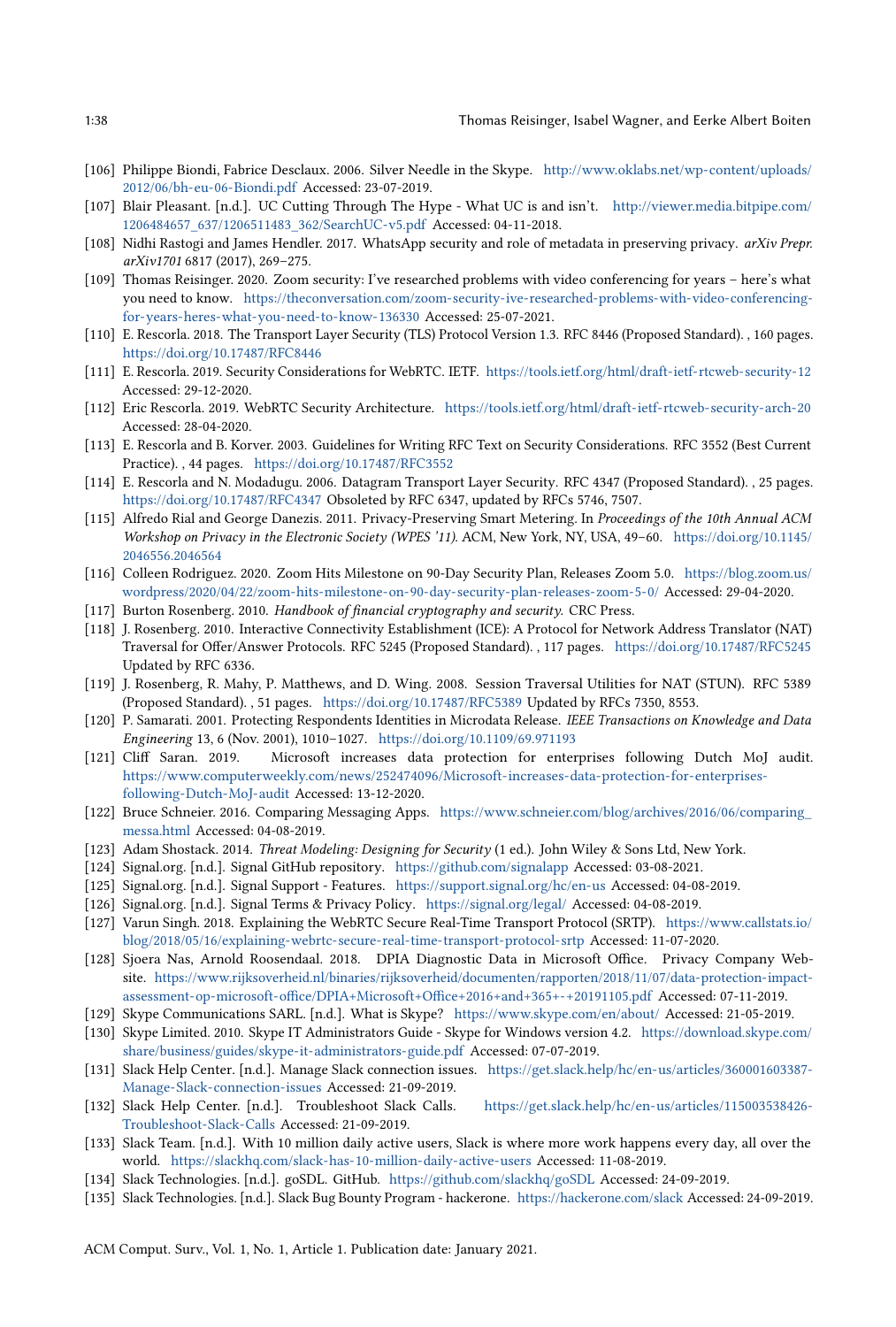- [136] Slack Technologies. [n.d.]. Slack Enterprise Key Management. https://slack.com/intl/en-at/enterprise-keymanagement Accessed: 20-09-2019.
- [137] Slack Technologies. [n.d.]. Why Slack? How it Works. https://slack.com/intl/en-at/features Accessed: 20-09-2019.
- [138] Slack Technologies. 2019. Security at Slack. White Paper. https://a.slack-edge.com/80588/marketing/downloads/ security/Security\_White\_Paper\_2019.pdf Accessed: 21-09-2019.
- [139] Javier Soltero. 2020. Google Meet premium video meetings—free for everyone. https://blog.google/products/meet/ bringing-google-meet-to-more-people Accessed: 13-06-2021.
- [140] Stackexchange. [n.d.]. Does Tor work with WebRTC? https://tor.stackexchange.com/questions/876/does-tor-workwith-webrtc Accessed: 10-08-2021.
- [141] Statista Research Department. 2021. WhatsApp Statistics and Facts. https://www.statista.com/topics/2018/whatsapp/ #dossierKeyfigures Accessed: 2021-11-09.
- [142] Peter Stavroulakis and Mark Stamp. 2010. Handbook of Information and Communication Security. Springer Berlin Heidelberg, Germany. https://www.springer.com/gp/book/9783642041167
- [143] Shanyu Tang, Qing Chen, Wei Zhang, and Yongfeng Huang. 2016. Universal steganography model for low bit-rate speech codec. Security and Communication Networks 9, 8 (2016), 747–754. https://onlinelibrary.wiley.com/doi/full/10. 1002/sec.1183
- [144] Editorial Team. 2016. End-to-End WhatsApp: An Opinionated Series on Why Signal Protocol is Well-Designed. https: //www.praetorian.com/blog/whatsapp-end-to-end-encryption-why-signal-protocol-is-well-designed/ Accessed: 01-07-2021.
- [145] TeleGeography. 2014. Skype traffic continues to thrive. https://www.telegeography.com/products/commsupdate/ articles/2014/01/15/skype-traffic-continues-to-thrive/ Accessed: 22-05-2019.
- [146] The Linux Foundation. [n.d.]. Hyperledger Indy. https://www.hyperledger.org/projects/hyperledger-indy Accessed: 24-03-2020.
- [147] Tor Project. [n.d.]. Tor Project. https://www.torproject.org/ Accessed: 15-03-2020.
- [148] Torproject. 2017. UDP over Tor. https://gitlab.torproject.org/legacy/trac/-/issues/7830 Accessed: 10-08-2021.
- [149] Zeynep Tufekci. [n.d.]. In Response to Guardian's Irresponsible Reporting on WhatsApp: A Plea for Responsible and Contextualized Reporting on User Security. http://technosociology.org/?page\_id=1687 Accessed: 15-09-2019.
- [150] Nate Drake; Brian Turner. 2020. Best video conferencing software in 2020. Techradar. https://www.techradar.com/ best/best-video-conferencing-software Accessed: 26-09-2020.
- [151] J. Uberti. 2019. WebRTC IP Address Handling Requirements. IETF. https://tools.ietf.org/html/draft-ietf-rtcweb-iphandling-12 Accessed: 29-12-2020.
- [152] University of Waterloo department Cryptography, Security, and Privacy (CrySP). 2018. Wire. https://crysp.uwaterloo. ca/opinion/wire/ Accessed: 04-08-2020.
- [153] Tobias Urban, Dennis Tatang, Martin Degeling, Thorsten Holz, and Norbert Pohlmann. 2019. A Study on Subject Data Access in Online Advertising After the GDPR. In Data Privacy Management, Cryptocurrencies and Blockchain Technology (Lecture Notes in Computer Science), Cristina Pérez-Solà, Guillermo Navarro-Arribas, Alex Biryukov, and Joaquin Garcia-Alfaro (Eds.). Springer International Publishing, Cham, 61–79. https://doi.org/10.1007/978-3-030-31500-9\_5
- [154] Vicki Turk. 2020. Zoom took over the world. This is what will happen next. Wired. https://www.wired.co.uk/article/ future-of-zoom Accessed: 20-10-2020.
- [155] Isabel Wagner. 2022. Auditing Corporate Surveillance Systems: Research Methods for Greater Transparency. Cambridge University Press.
- [156] Isabel Wagner and Eerke Boiten. 2018. Privacy Risk Assessment: From Art to Science, by Metrics. In 13th International DPM Workshop on Data Privacy Management, Vol. LNCS 11025. Springer, Barcelona, Spain, 225–241. https://doi.org/ 10.1007/978-3-030-00305-0\_17
- [157] Chungyi Wang and Quincy Wu. 2007. Information hiding in real-time VoIP streams. In Ninth IEEE International Symposium on Multimedia (ISM 2007). IEEE, 255–262.
- [158] Tom Warren. 2017. Microsoft Teams is replacing Skype for Business to put more pressure on Slack. https: //www.theverge.com/2017/9/25/16360072/microsoft-teams-replacing-skype-for-business Accessed: 04-08-2019.
- [159] WhatsApp. 2017. WhatsApp Encryption Overview. https://www.whatsapp.com/security/WhatsApp-Security-Whitepaper.pdf Accessed: 07-05-2019.
- [160] WhatsApp. 2021. WhatsApp Privacy Policy. https://www.whatsapp.com/legal/updates/privacy-policy/?lang=en Accessed: 11-01-2021.
- [161] WhatsApp FAQ. [n.d.]. How we work with the Facebook Companies. https://faq.whatsapp.com/general/26000112/ ?eea=1 Accessed: 15-09-2019.
- [162] Whonix.org. [n.d.]. Whonix.org. https://www.whonix.org/ Accessed: 12-08-2021.
- [163] Wire Swiss GmbH. [n.d.]. About Wire. https://wire.com/en/about/ Accessed: 23-07-2020.
- [164] Wire Swiss GmbH. [n.d.]. Proteus. https://github.com/wireapp/proteus Accessed: 13-06-2020.